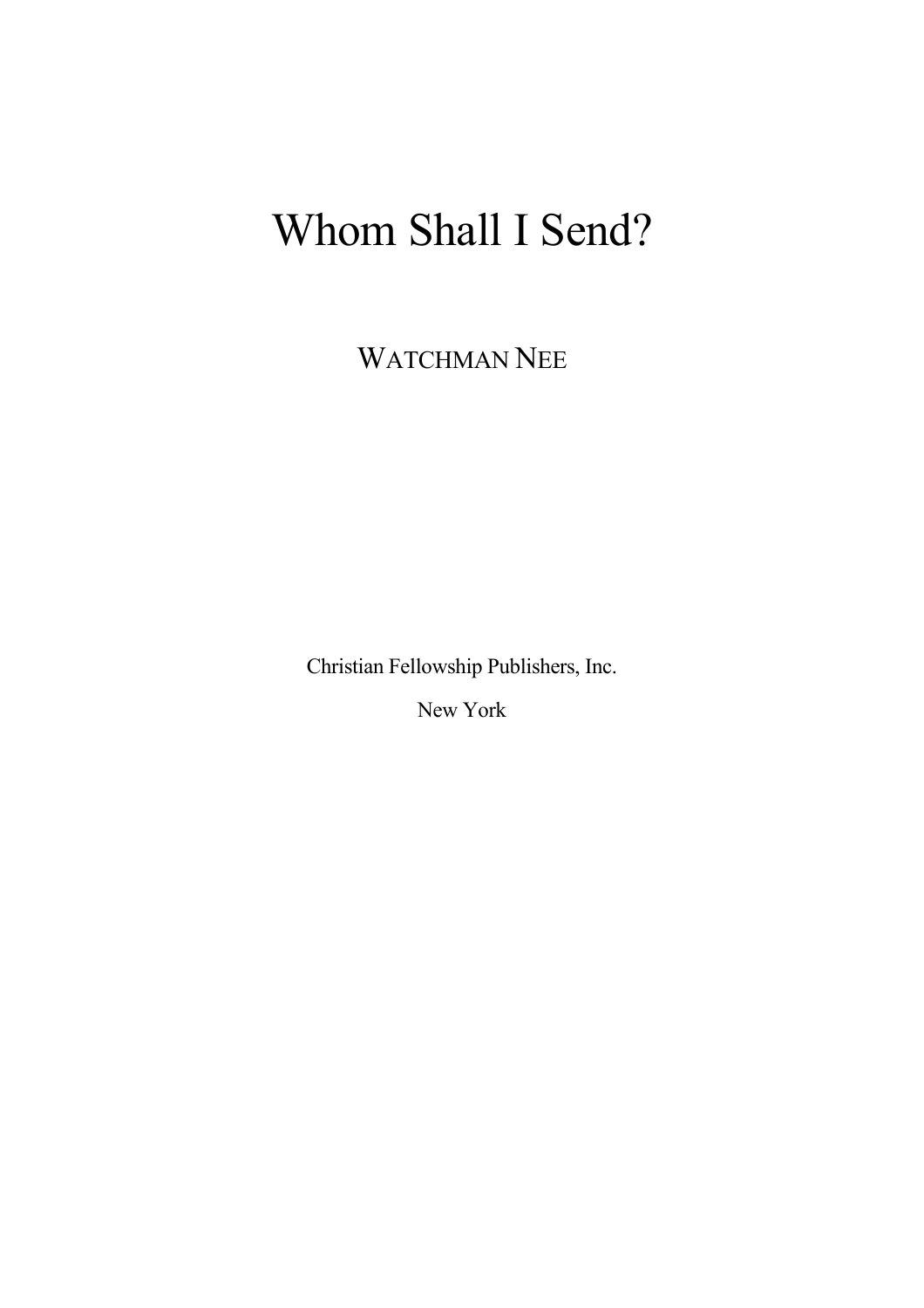Copyright ©1979 Christian Fellowship Publishers, Inc. New York All Rights Reserved

ISBN 0-935008-45-4

Available from the Publishers at:

11515 Allecingie Parkway Richmond, Virginia 23235

PRINTED IN U.S.A.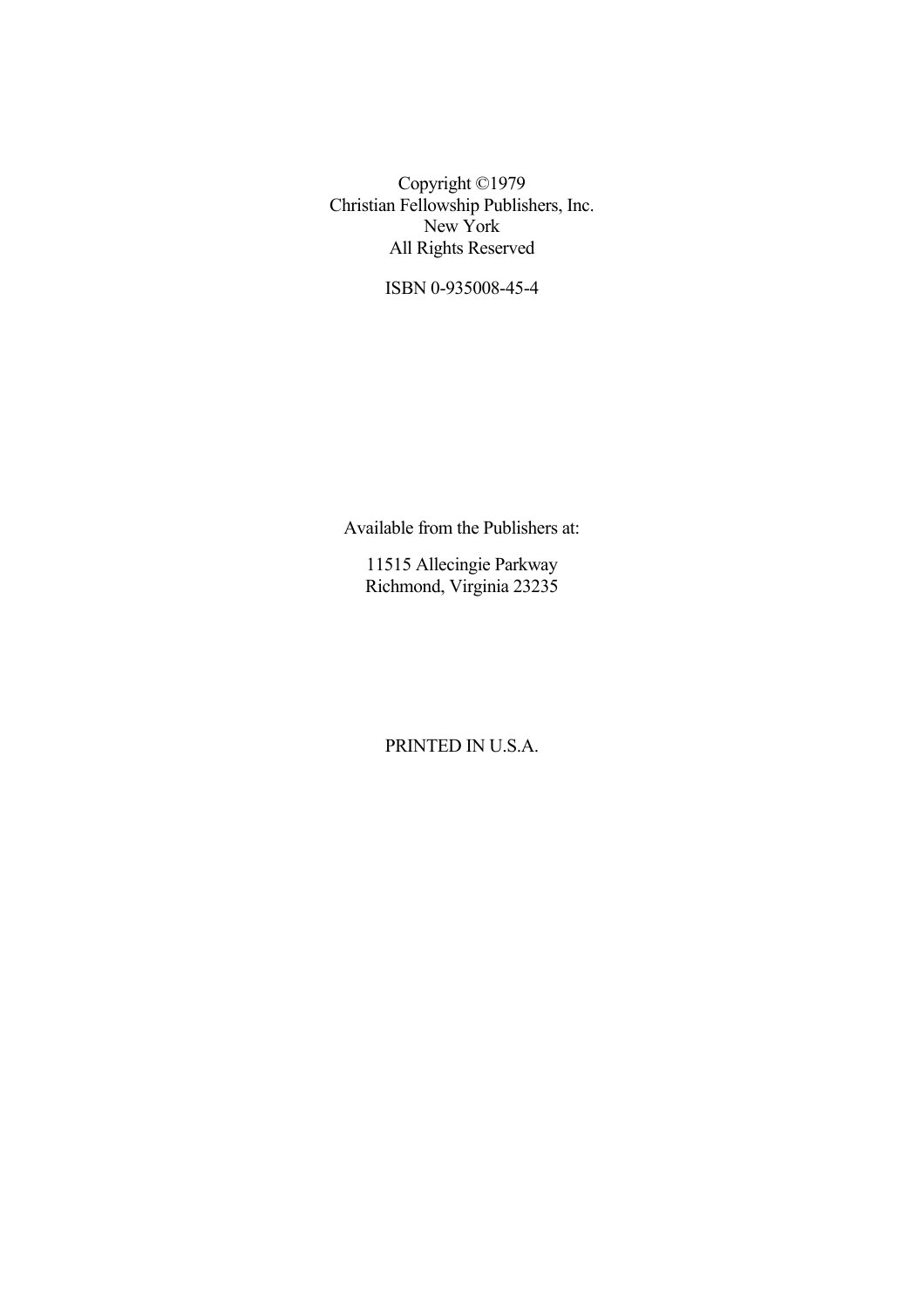### **TRANSLATOR'S PREFACE**

Does God work alone or does He work with man? Let us see that aside from the work of creation which He performs alone, God always works with man and works in man. If He does not obtain the man He looks for, He will not do the work He plans but will wait until He does obtain His man, and then His work shall be done. Such knowledge reveals the unspeakable love of God towards man, but it also places upon man a tremendous responsibility.

Throughout the various chapters of this present volume, Watchman Nee—and his close associate Dr. C. H. Yu (in Chapter 2)—present God's need of man conclusively. Although it is God himself who indeed does the work, nevertheless He will not work without the cooperation of man. He will first work in man and then work through man. So that what the author discusses in the book at the very outset is the *kind* of man whom God can use in His service: one who is redeemed and fully yielded, one who knows his absolute incompetency, and who has only one desire of pleasing the Lord. Then is explained the nature of service: how the man of God must serve the Lord in the spirit, how his service needs to be towards the increase of spiritual value, and how his service today is but a preparation for the service in eternity. Finally, two illustrations from the Old Testament are presented for the purpose on the one hand of exhorting the man of God to keep always the "freshness" of the spirit through constant communion with the Lord and on the other hand of instructing the servants of God as to the way of corporate guidance in the church.

The cry of the triune God is, "Whom shall I send, and who will go for us?" May our response be, "Here am I; send me" (Is. 6.8).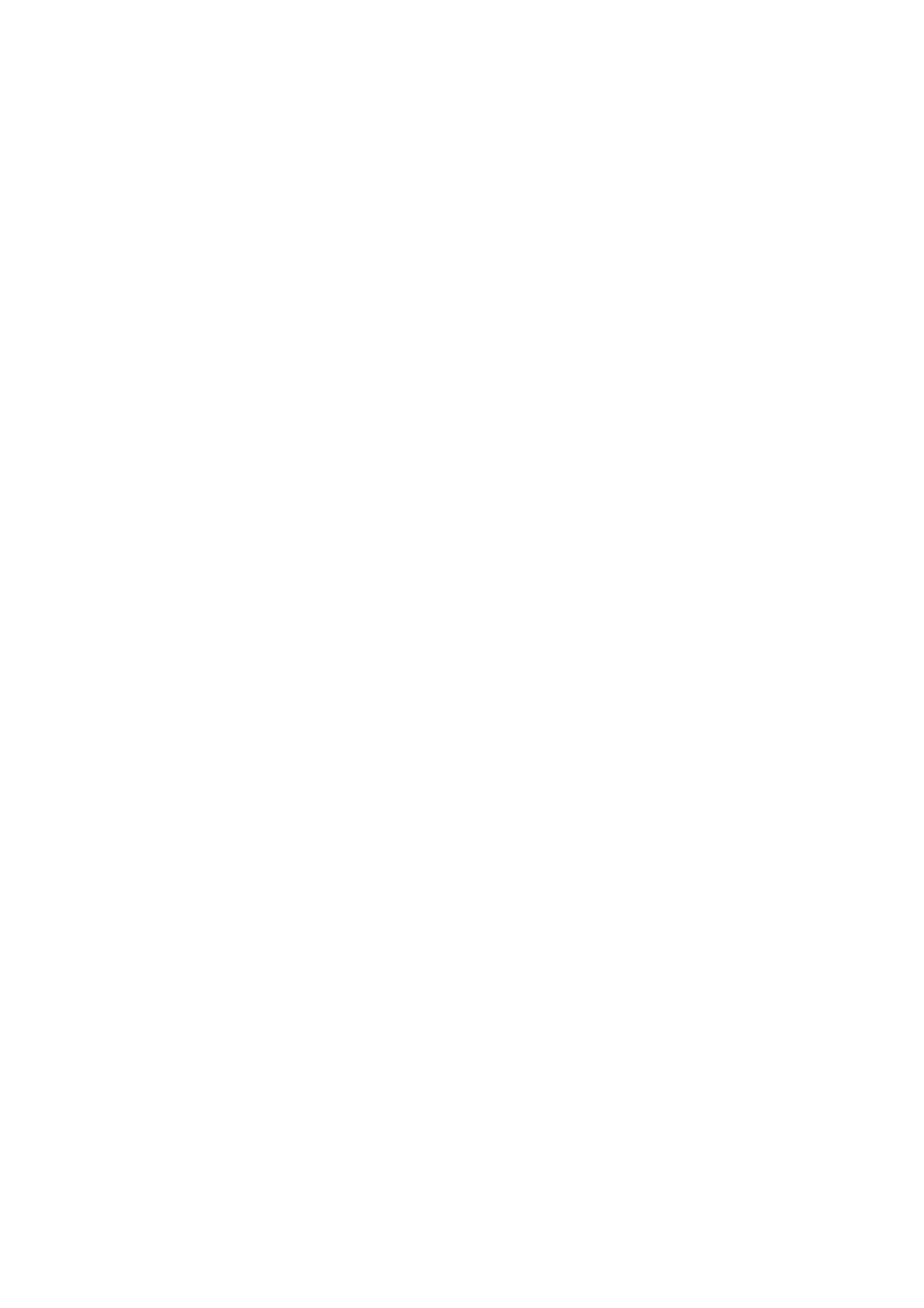## **CONTENTS**

| 1 Whom Shall I Send?                 | 7  |
|--------------------------------------|----|
| 2 Work the Works of God              | 15 |
| 3 To Please the Lord                 | 33 |
| 4 Serving God in the Spirit          | 39 |
| 5 Learning How to Serve-I            | 45 |
| <b>6 Learning How to Serve—II</b>    | 51 |
| 7 The Man of God and the Old Prophet | 57 |
| 8 The Breastplate of Judgment        | 65 |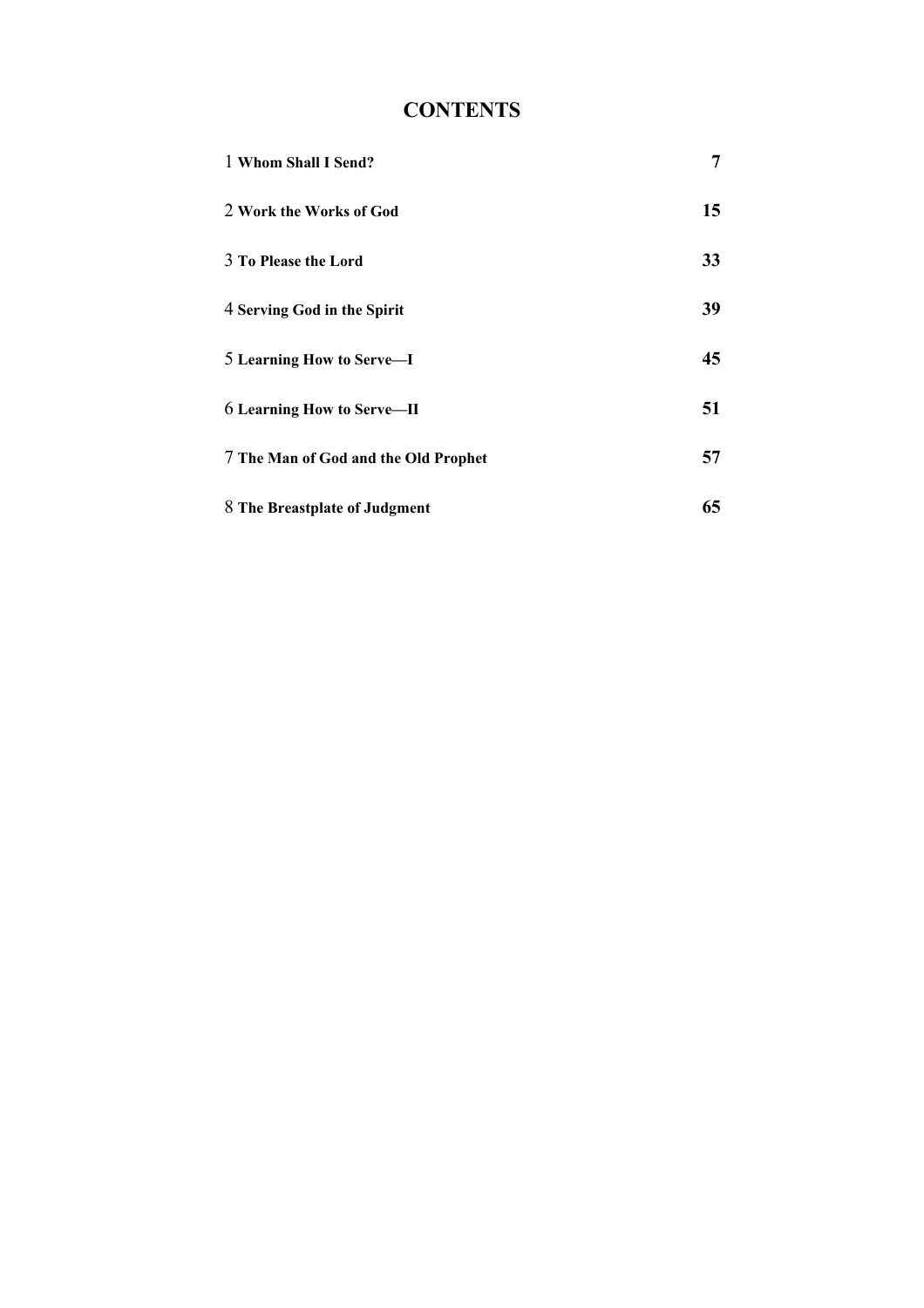Being a collection of messages given on various occasions by Watchman Nee, together with one message (Chapter 2) given by his close associate Dr. C. H. Yu. Because of the relatedness of their content, these messages are now being translated and published as a single volume.

> Scripture quotations are from the American Standard Version of the Bible (1901), unless otherwise indicated.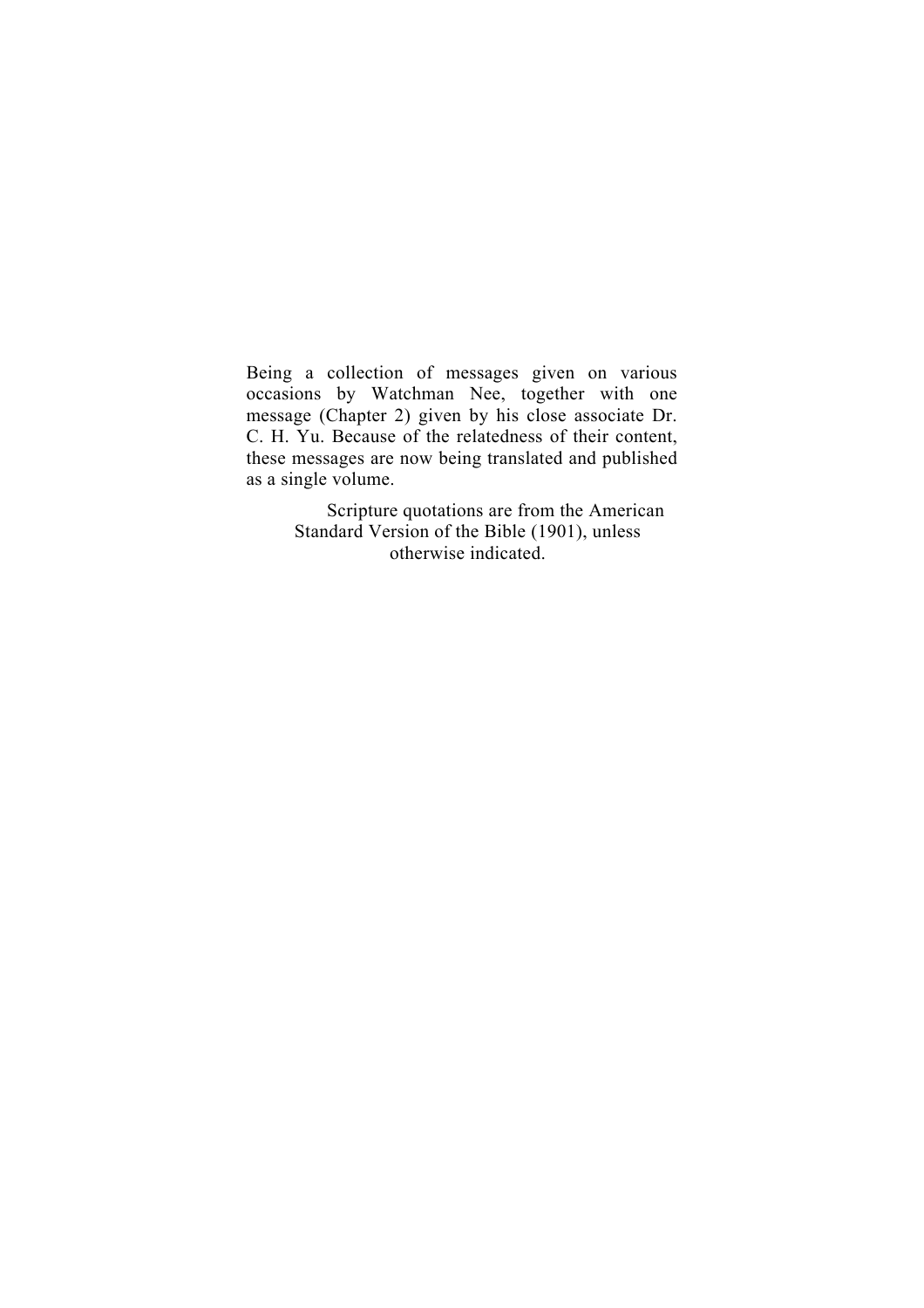<span id="page-6-0"></span>**1** heard the voice of the Lord, saying, Whom shall I send, and who will go for us? Then I said, Here am 1; send me. (Is. 6.8)<br>She was in bitterness of soul, and prayed unto Jehovah, and wept sore. And she vowed a vow, and *I heard the voice of the Lord, saying, Whom shall I send, and who will go for us? Then I said, Here am 1; send me. (Is. 6.8)*

*She was in bitterness of soul, and prayed unto Jehovah, and wept sore. And she vowed a vow, and said, O Jehovah of hosts, if thou wilt indeed look on the affliction of thy handmaid, and remember me, and not forget thy handmaid, but wilt give unto thy handmaid a man-child, then I will give him unto Jehovah all the days of his life, and there shall no razor come upon his head. (1 Sam. 1.10-11)*

*If any man willeth to do his will, he shall know of the teaching, whether it is of God, or whether I speak from myself. (John 7.17)*

#### *One*

We may clearly notice in the Bible that God needs man, since He needs his cooperation in order to accomplish His eternal plan. In the six days of creation, man is the center of God's work. After God has created man He rests; for without man, He cannot rest. Although man afterwards falls, God's purpose concerning him is not changed. He still wants to apprehend him. Man's salvation, man's edification, and man's spiritual maturity in life are all for the sake of satisfying God's need. In His work God has a great need, which is, that He needs man's cooperation. It may be said that in God's work there is no place nor time when man does not participate. Man is called to work together with God; He must have man. (The work of God mentioned here does not, of course, include the six days of creative work because the six days of creation were obviously undertaken by God alone, man having had no part in it.)

We may trace from Genesis to Revelation and see that God is always seeking, always apprehending, always leading and using man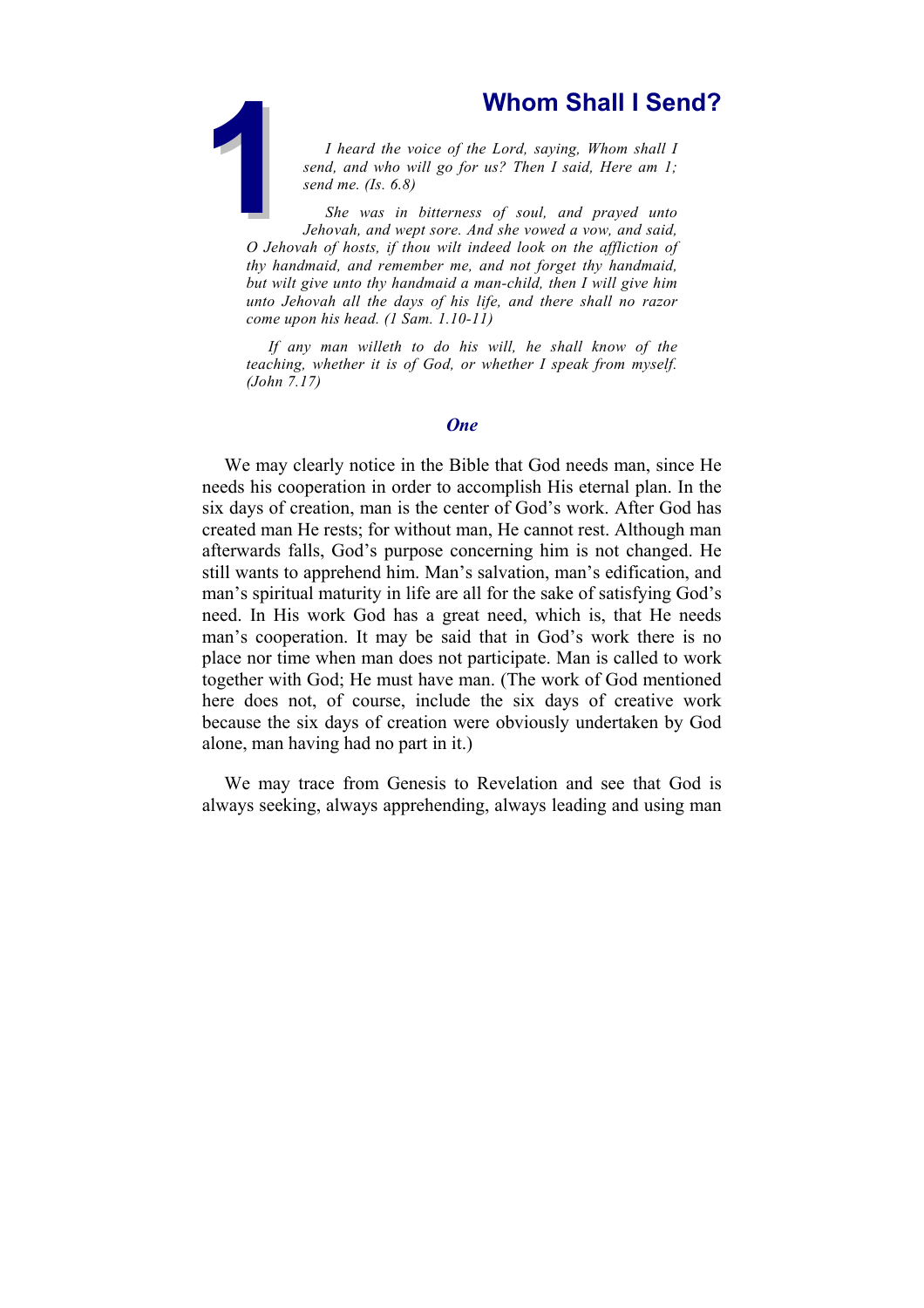as the channel of His working. Before He does a thing, He first gets hold of man. And if He cannot obtain His man, He cannot do His work. Let us look at some illustrations of this fact.

In the story of Noah and the ark it is evident that during the time of Noah the Lord desired to save men. But if He could not find Noah, He had no way to accomplish His will. Hence God must find a Noah—He must find a person who would be in one mind with Him and who walked with Him. And through this person He would be able to fulfill His purpose. Desirous of having an ark, God must find one whose heart was toward Him and who would cooperate with Him so that He could use him to build the ark. And after God had found in Noah a man who was in one accord with Him, He began to work. Hence let us see that unless the Lord had obtained the man, He could not have worked. In order for God to have set in motion in the universe the events surrounding the story of the ark, He needed first to have apprehended Noah. Now this He did. And such is the walking and working together of man with God and God with man.

Look also at the story of Moses. God had the thought of delivering the children of Israel out of the hand of Pharaoh, but He initially must apprehend Moses. Without Moses, God has no way to save the children of Israel. Yes, God is almighty and He is full of power; nevertheless, if He does not have a Moses there would seem to be no way for God to rescue the children of Israel. Should Moses refuse to be used by the Lord, the latter must wait till He can find the man whom He *can* use before He is able to deliver Israel. Hence in this incident of Moses having been used by the Lord to save the children of Israel, we notice again how God needs the cooperation of man. The principle involved is made abundantly clear.

Or consider another instance from the Old Testament. When the people of Israel came to Mount Sinai, God was intent upon building a tabernacle for them so that He might fill it with His glory and by its means dwell among men. In order to build such a tabernacle the Lord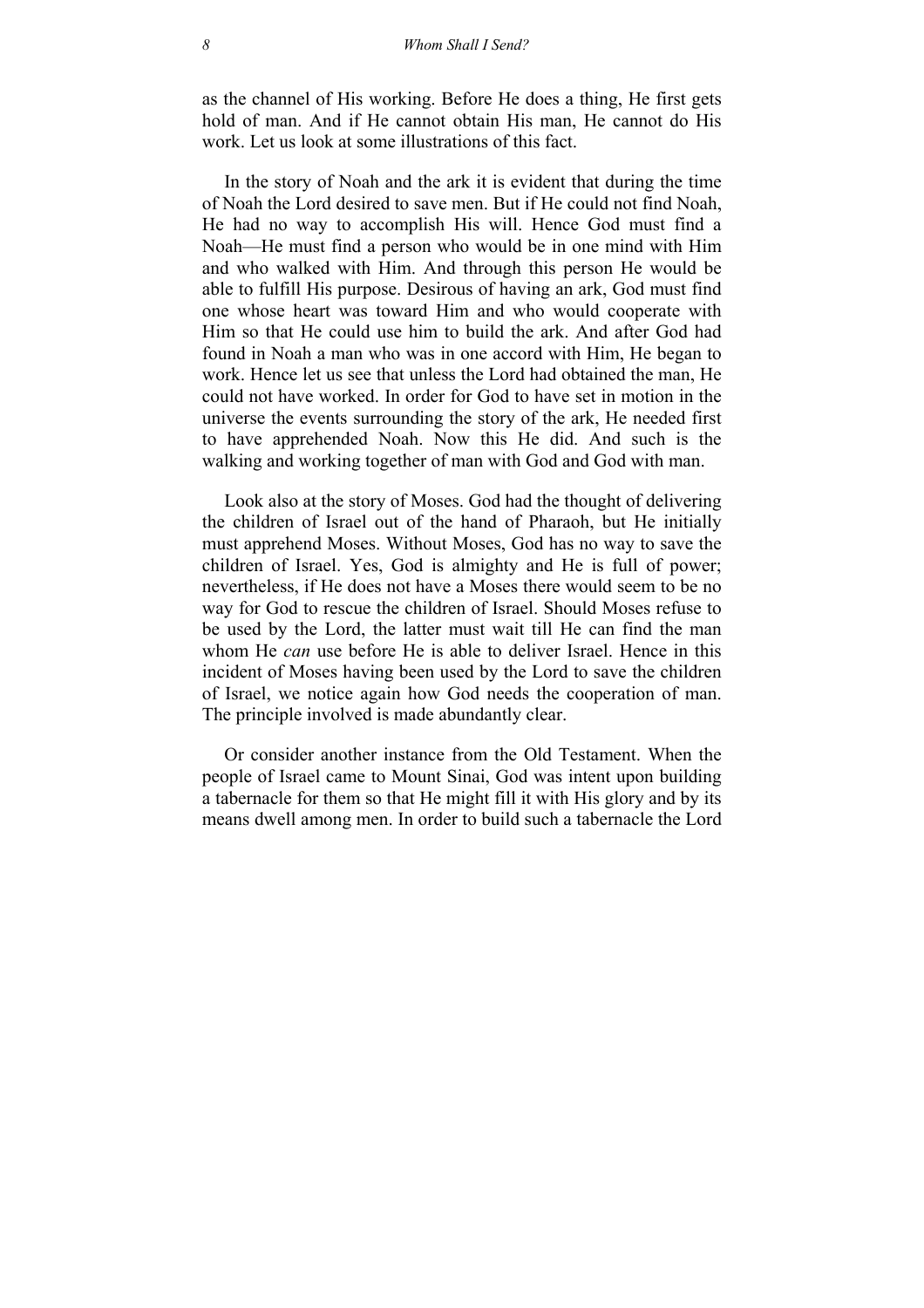must lay hold of a group of people to construct it. Now if God had not found Moses or this group of people to erect the tabernacle, He would not have been able to manifest himself to the children of Israel nor could He have dwelt among men.

With respect to the New Testament period, we see that at the coming of the Lord Jesus the cooperation between man and God finds its purest expression. Who is the Lord Jesus? He is God becoming flesh. Since no man in the entire universe can meet God's demand, God himself comes to be a man. Though the Lord Jesus is far superior to men, yet during His days on earth He always stands on the ground of a man. Though He is God, the Son of God, He nonetheless does everything from the position of man.

When, for example, Jesus is tempted in the wilderness, Satan declares to Him time and again that if He is the Son of God, He can do this and that. Satan attempts to lure Christ away from His standing as a man to get Him onto the ground of God. But the answer of our Lord Jesus is this: "*Man* shall not live by bread alone, but by every word that proceedeth out of the mouth of God" (Matt. 4.4). By this He means to say: I am here to be a man, I am today being tempted because I am the Word that has become the flesh of man; I am Jesus of Nazareth. Later on, when He casts out demons, they cry out: "I know thee who thou art, the Holy One of God"; but he forbids them to speak out (Mark 1.23-26). For in Christ's coming to this world, the emphasis of His life is to be on the human side: "For the Son of man," He declares, is come "to seek and to save that which was lost" (Luke 19.10). Recall, too, that when Nathanael comes to see the Messiah he exclaims: "Rabbi, thou art the Son of God; thou art King of Israel"; to which the Lord Jesus replies: "Ye shall see the heaven opened, and the angels of God ascending and descending upon the Son of man" (John 1.49-51).

The Lord Jesus always speaks about "the Son of man" doing such and such, fully indicating that while He is on earth He always stands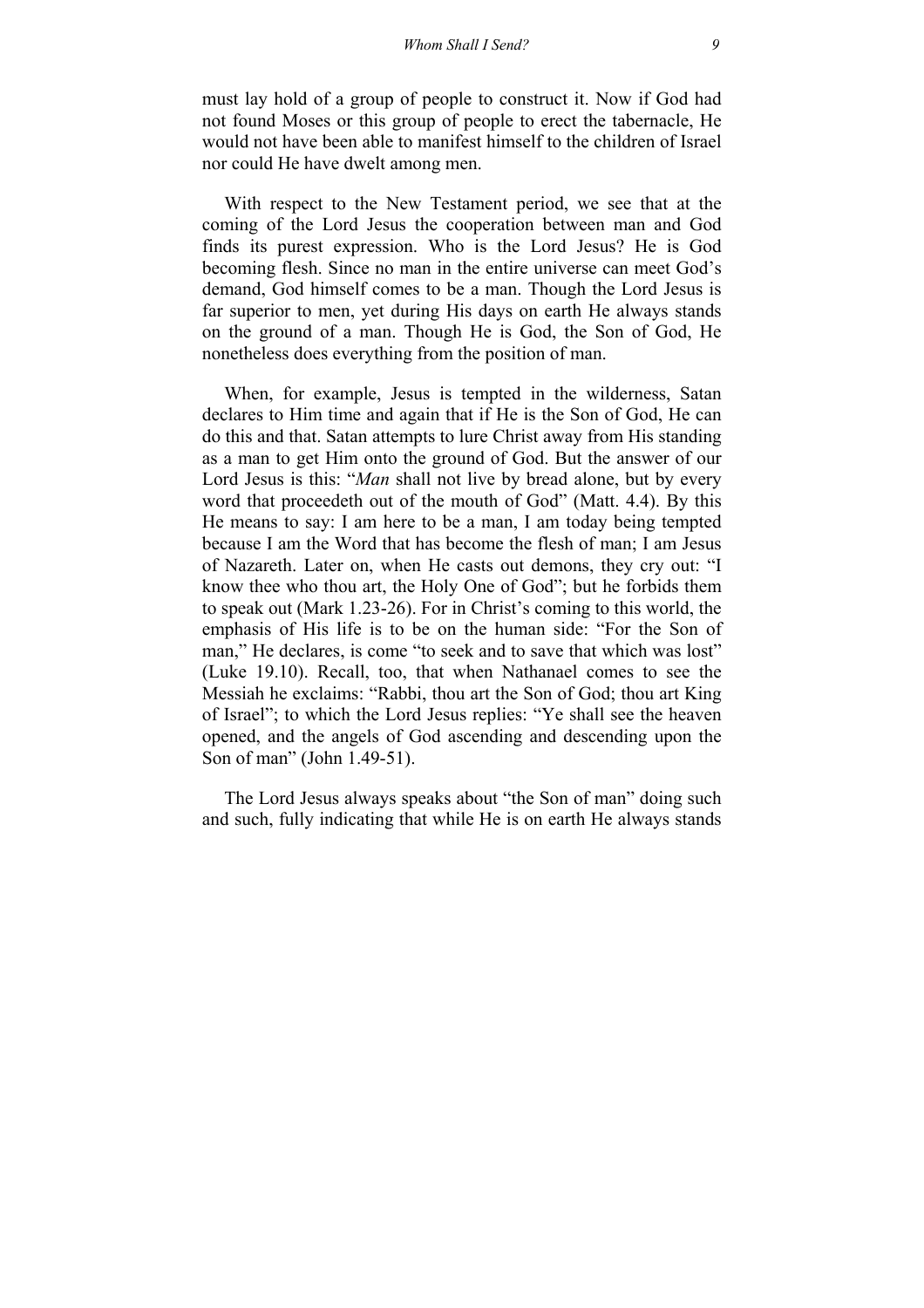on the ground of the Son of man. This is because God must accomplish His work through man. But finding that man in general could not answer His demand, God sent His beloved Son to this world to be a man in order to answer His demand and accomplish His work. Some time afterward we see the Lord Jesus sending out the Twelve, and then the Seventy (Luke 9.1-2, 10.1). By this we can learn that for God to have His work done, He must always apprehend a people. From Genesis to Revelation we discover that all the works which God has done among men are done by the hands of men. Without men God cannot finish His work.

"Whom shall I send, and who will go for us?" asks God. The reason why many people are not being drawn into the kingdom is not because God has no desire to have the gospel preached, nor because He has no intention to save men, but because He does not have the man or men whom He can use. Many believers are possessed by vainglory; many Christians are engrossed in enjoyment; many are too occupied with their families; many are enslaved to comfort. These people care only for their own interests. They have no heart for preaching the gospel or doing God's work. Many people remain unsaved not because God has no will to save but because we do not cooperate with Him—Oh! if every brother or sister were willing to cooperate with God, who could count the number of people He would save? The reason God's work is held back is because He does not have His man. Do let us realize that the Lord must have you and me before He can perform what He wants to do.

#### *Two*

In the Scriptures is to be found one particularly precious fact that God treasures especially a heart which inclines towards Him. The story of Moses beautifully illustrates to us how a man had a heart desire to save the children of Israel for God's sake. Although he was not used by the Lord until he was eighty years old, Moses' heart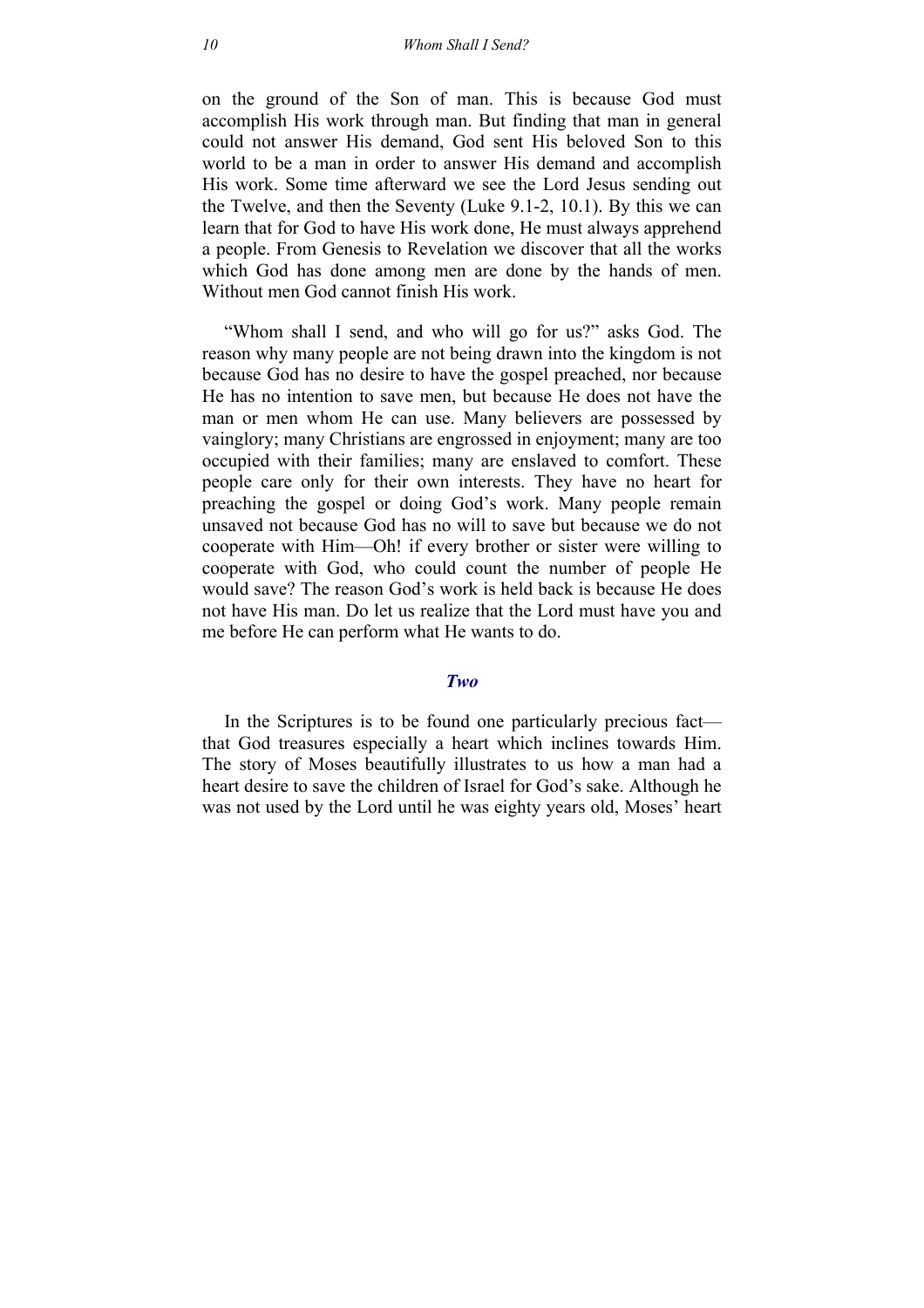desire began at forty, not later at eighty. After forty long years had elapsed, God still had not forgotten the desire of this man's heart. So He sought after Moses, the man of God.

This was not only true with Moses; it was also true of Samuel. Hannah his mother prayed to the Lord and vowed a vow, saying: "If thou wilt indeed . . . give thy handmaid a man-child, then I will give him unto Jehovah all the days of his life" (1 Sam. 1.11). Because Samuel's mother had this desire of her heart towards God, Samuel was afterwards called and used by the Lord to accomplish His plan for that particular dispensation. Whenever the Lord sees a heart desire towards Him, He treasures it.

If you read the Bible carefully, you will discover that God gives His spiritual riches, life, and light to only one class of people. Who are among this class of people? Those who yearn to be used by the Lord. The same holds true with respect to spiritual power; for spiritual power is not merely something external; it comes from your heart desire for God and your consecration towards Him. Real power is based on the measure of your heart towards God. Real power is based on how much you love the Lord.

Let us recall a man in the Old Testament by the name of Samson. Here was a man who was full of power. The Philistines did not know where his power came from, but they found out the secret of his power through the woman Delilah. The source of his power, they learned, was in his hair. And as soon as his hair was shaved, Samson's power was lost (Judges 16.16-17). What was there about his hair to make him powerful? This hair of Samson's, we must remember, was the hair of a Nazarite. And a Nazarite in Bible times was one who was fully consecrated to God. And hence all real spiritual powers derive from the measure of one's consecration to the Lord. If our consecration is superficial, we shall be like a paralyzed person who has no power. But if our consecration to God is absolute, we will find the power. Therefore, no matter how and where we seek,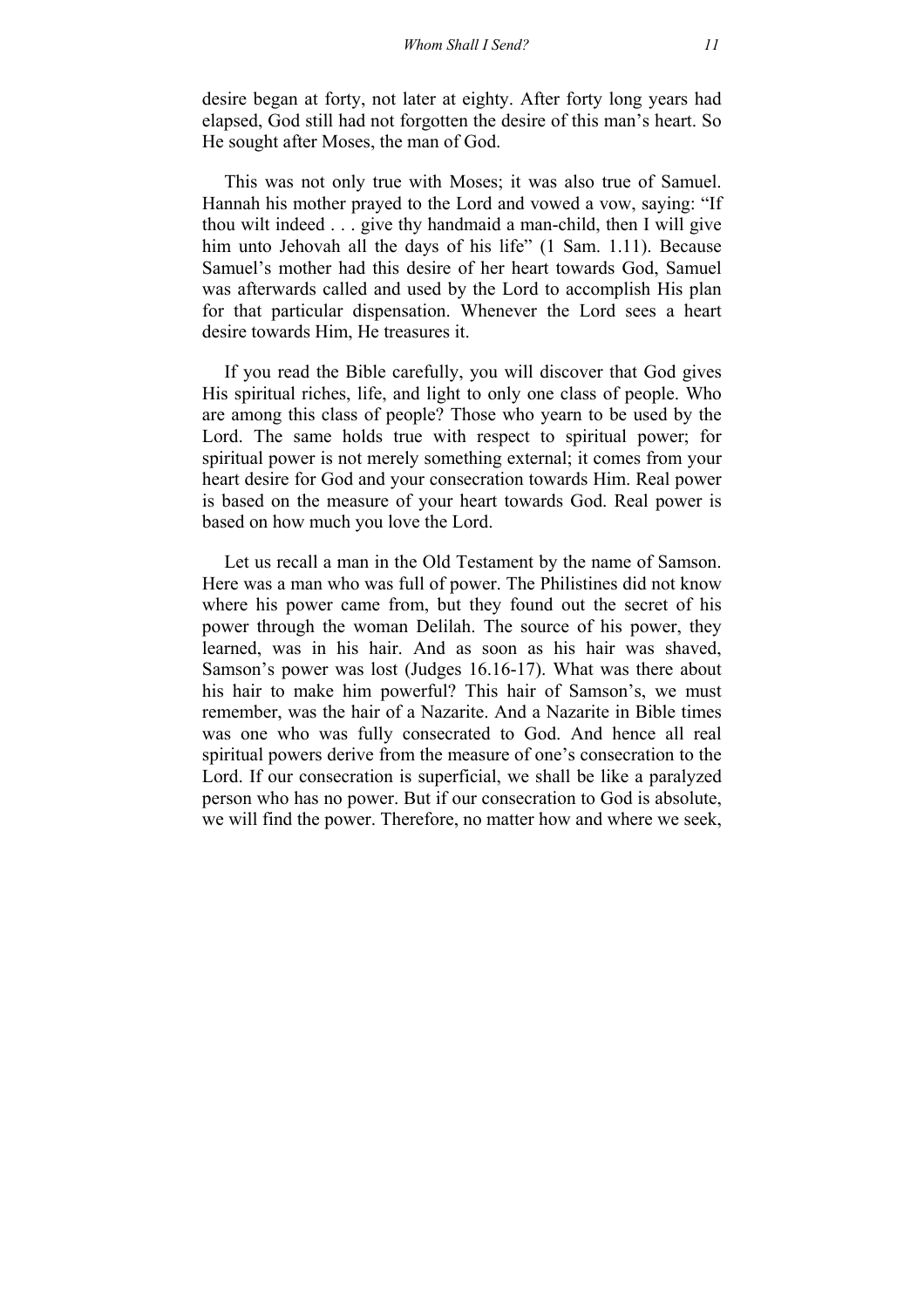we must be mindful continually that power is conditional upon man's consecration.

Suppose, for example, that God has touched a certain matter in a sister's life. She struggles with Him for a long time and will not submit to Him. Although she likes to pray with people, her prayer is of no avail because she has not yet consented to God's demand on her. When she tries to help others, she finds she cannot do so in spite of her great effort. But one day the love of Christ so constrains this sister that she yields with tears to God. And after having thus answered God's demand, she now goes out to help people and they are truly moved. This shows that spiritual power comes from consecration. In the measure of your consecration will be the measure of the power which God gives you.

Someone may ask: Why is it that other people have light but I do not? Why cannot I see too? In the story of Samson we are shown that when his hair was shaved his power was lost and his eyes were plucked out (Judges 16.20-21). We do not have light and we do not see because we are not wholly consecrated. "Where thy treasure is," said the Lord Jesus, "there will thy heart be also. The lamp of the body is the eye ... But if thine eye be evil, thy whole body shall be full of darkness. If therefore the light that is in thee be darkness, how great is the darkness!" (Matt. 6.21-23) Hence to the degree that our heart is towards God, to that degree shall our spiritual eyes be opened. The reason why we as the children of God have no light is because we have no heart for the Lord. The reason for the lack of power among us is due to our inadequate consecration. In view of the insufficiency of our heart towards God, the inadequacy of our consecration, and our insubordination to God's demand, God is not able to get through in us. Were our consecration more thorough, we would bring in spiritual riches and spiritual blessing. I sincerely believe that if brothers and sisters were totally consecrated to God we would see the gospel preached with more effectiveness and heavenly blessings more in abundance everywhere.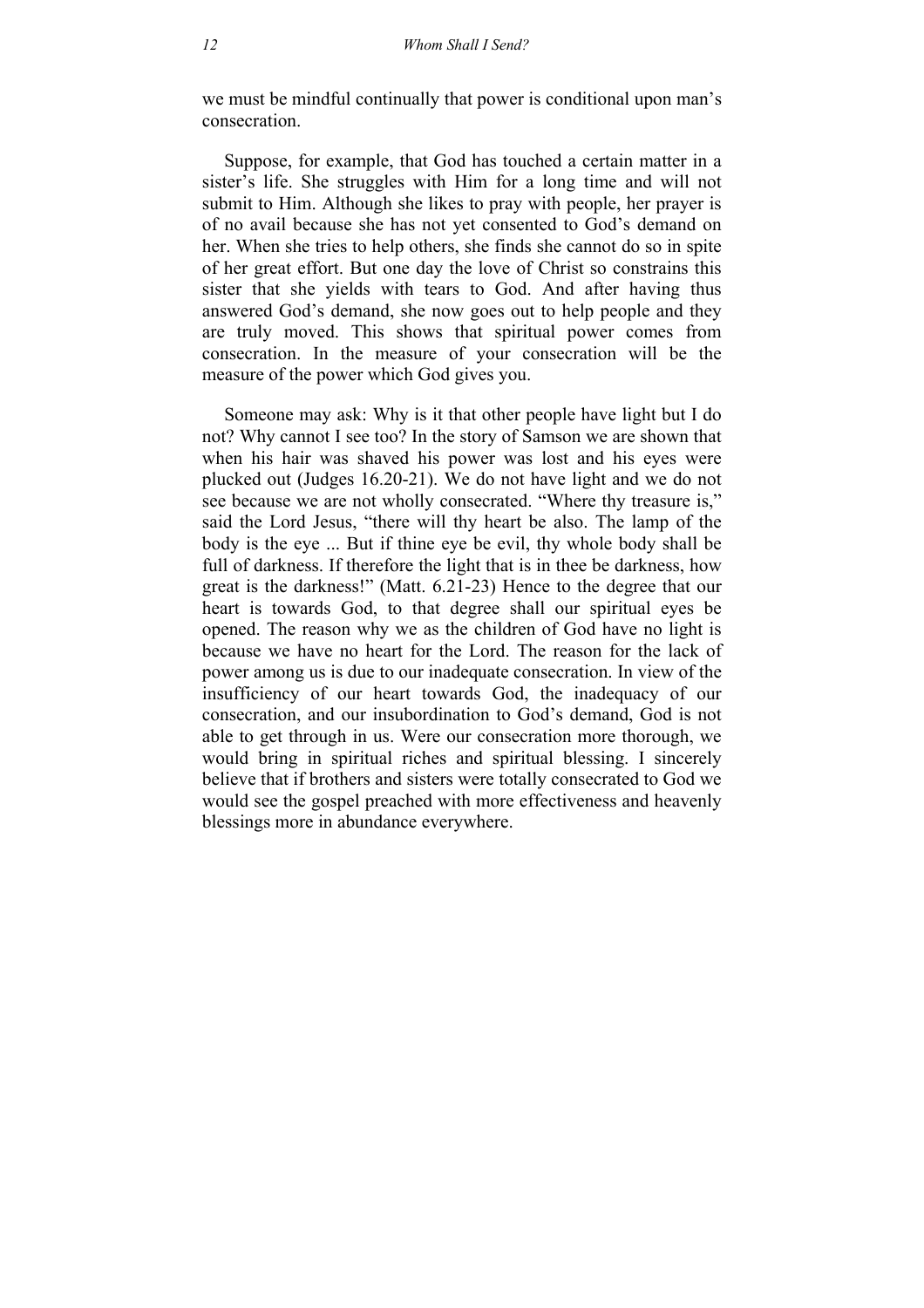If we look for real power and light—if we wish to bring down heavenly riches—there is no other way but to fulfill God's demands. As much as our consecration is towards God, just as much will be the power He will give to us. May we not block God's way. We must allow Him to have a way through us. We must turn our heart to Him, and we must answer His demand. Otherwise, we will hinder Him. All that God requires of us is for us to turn our heart towards Him and to respond to His demand. For in the work of the Lord, He must apprehend man. But in case *we* do not fulfill His demand, He will find *someone else* who *will* respond to Him and make good His will. May God strengthen our heart desire towards Him and may His will have a way out through us.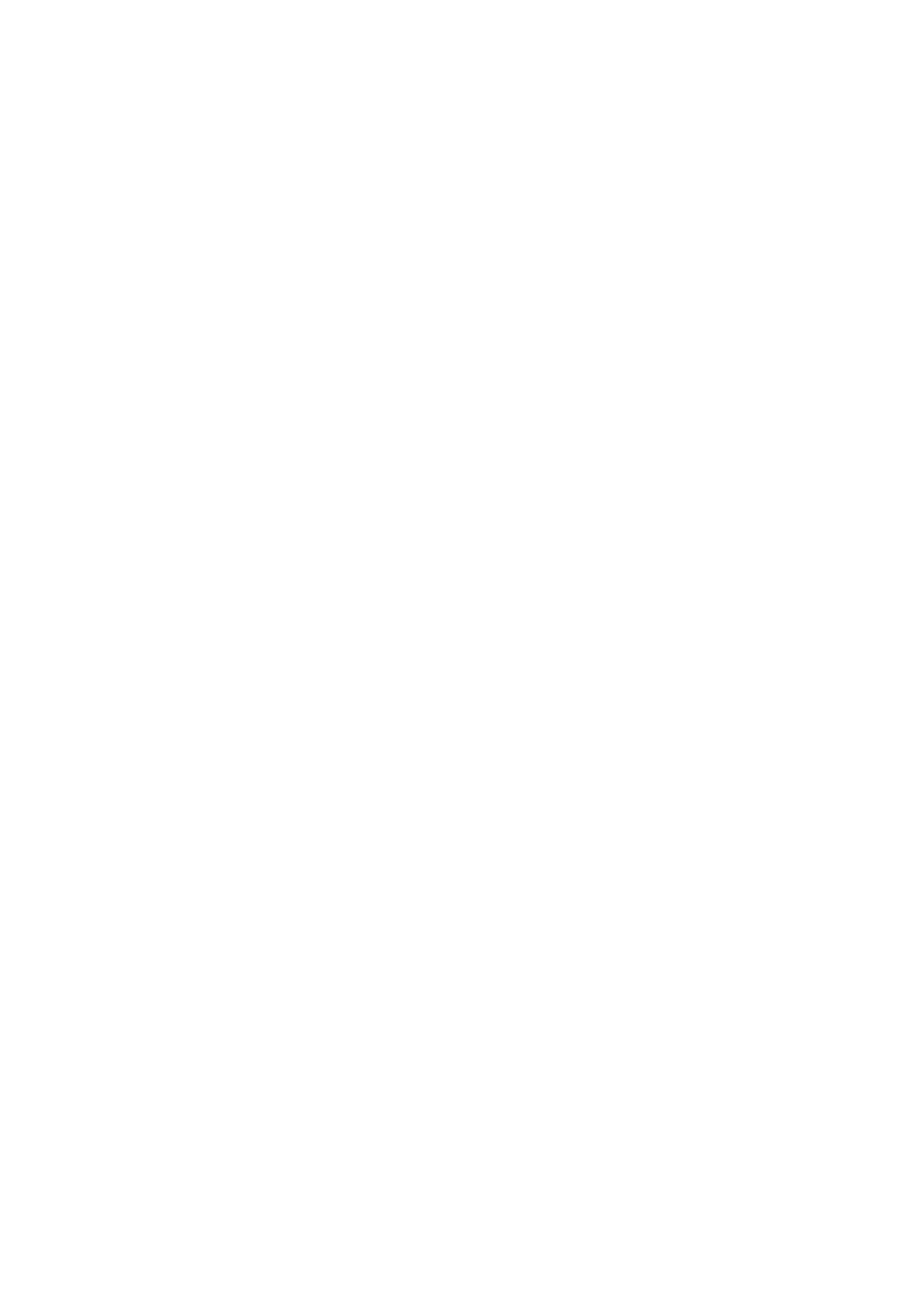<span id="page-14-0"></span>

-

**2Work the Works of God**∗<br>
2Work the Works of God<br>
2Work the work what must we do, that<br>
2Work the works of God? Jesus answered and said<br>
2Work the work of God, that ye believe on<br>
him whom he hath sent. (John 6.28-29)<br>
We *They said therefore unto him, What must we do, that we may work the works of God? Jesus answered and said unto them, This is the work of God, that ye believe on him whom he hath sent. (John 6.28-29)*

*We are his workmanship, created in Christ Jesus for good works, which God afore prepared that we should walk in them. (Eph. 2.10)*

*I make known to you, brethren, as touching the gospel which was preached by me, that it is not after man. For neither did I receive it from man, nor was I taught it, but it came to me through revelation of Jesus Christ. (Gal. 1.11-12)*

*To reveal his Son in me, that I might preach him among the Gentiles; straightway I conferred not with flesh and blood. (Gal. 1.16)*

*We are God's fellow-workers: ye are God's husbandry, God's building. According to the grace of God which was given unto me, as a wise master-builder I laid a foundation; and another buildeth thereon. But let each man take heed how he buildeth thereon. For other foundation can no man lay than that which is laid, which is Jesus Christ. But if any man buildeth on the foundation gold, silver, costly stones, wood, hay, stubble; each man's work shall be made manifest: for the day shall declare it, because it is revealed in fire; and the fire itself shall prove each man's work of what sort it is. If any man's work shall abide which he built thereon, he shall receive a reward. If any man's work shall be burned, he shall suffer loss: but he himself shall be saved; yet so as through fire. (1 Cor. 3.9-15)*

#### *Man Cannot Do God's Work*

In John 6.28 a group of people are found posing a question to the Lord Jesus: "What must we do, that we may work the works of

<sup>∗</sup> A message given by Dr. C. H. Yu, a close associate of Watchman Nee.—*Translator*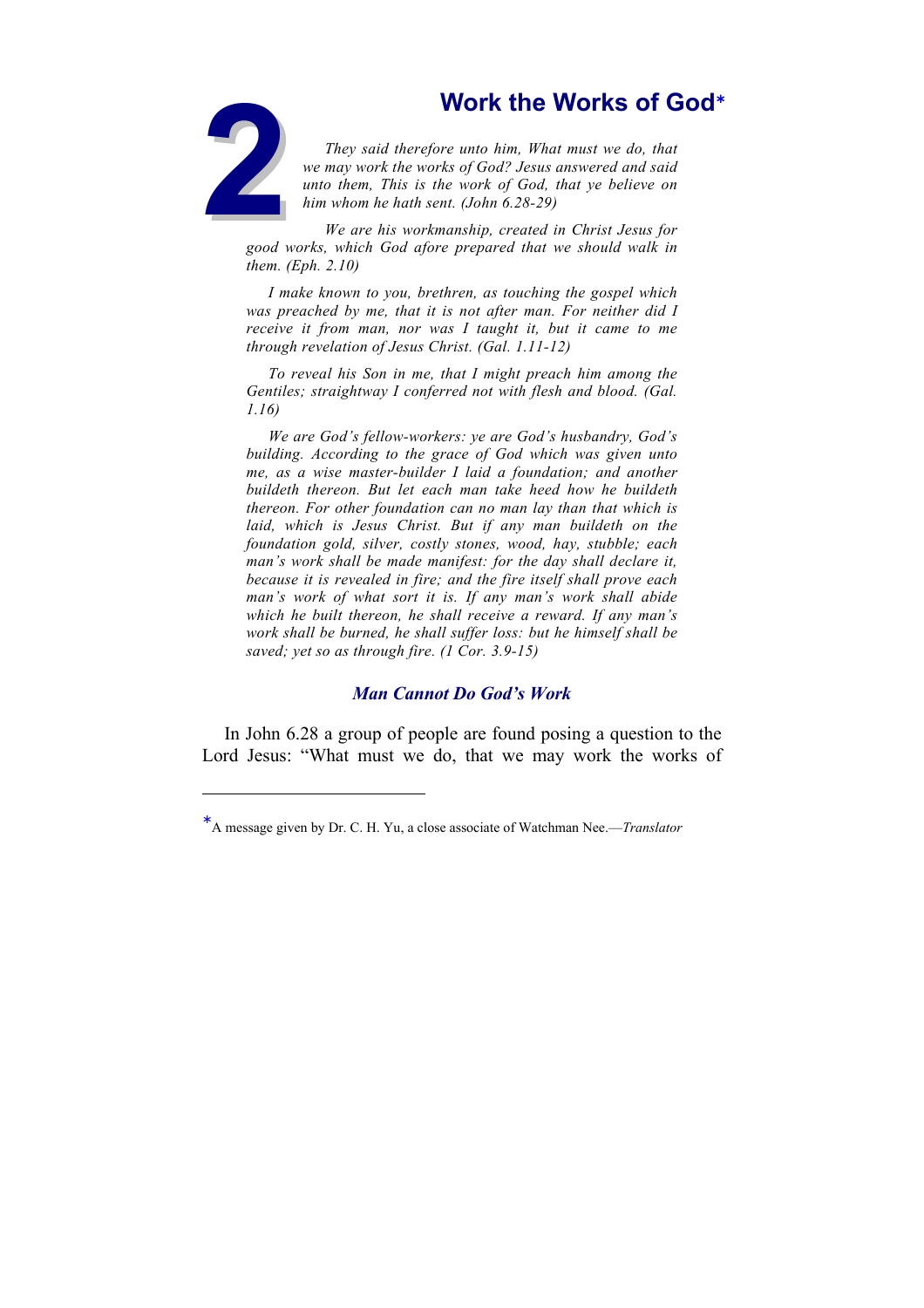God?" These questioners had zeal towards God, and they wanted to do His work: but they had a problem, in that they did not know what they must do in order to work the works of God. These people thought that if they only knew *what* to do, they could then do it. If the question of "what must we do" were answered, they could go ahead and work the works of God. To them, whether or not they were *able* seemed to be no problem at all so long as they knew what to do. Here, then, were a people who thought of doing the works of God. They felt they could do His work and considered themselves capable enough to perform it.

How totally different was the Lord's answer to these men's question. "This is the work of God," said Jesus, "that ye believe on him whom he hath sent" (v.29). Men declare that they can do the work, but the Lord replies that men should believe. "What must we do" expresses the confidence of man's ability; "ye should believe" reveals the inability of man. To believe is to receive (see John 1.12). To believe on Him whom God has sent is to believe on the Lord Jesus. But in believing, neither man's merit nor his ability is considered. Not what man *can do*, but what God has *done*. All that is required of man is to receive. He needs only to stretch out his hand and receive the Son of God. "Believe" simply means that God has done the work, that He has given His only begotten Son, that man needs to do nothing but accept Him whom God has given.

#### *God Has Done the Work*

"This is the work of God," proclaimed the Lord. Man in his ignorance deems himself capable of doing God's work. And thus he becomes zealous and in tends to do it. The Lord answers, however, that the work of God is for man to believe on Him whom God has sent. This is the work *of God*: not a matter of man doing God's work, but that of God himself doing the work. It is God's work, not man's. For man to believe in the Lord Jesus is the work of God. Only God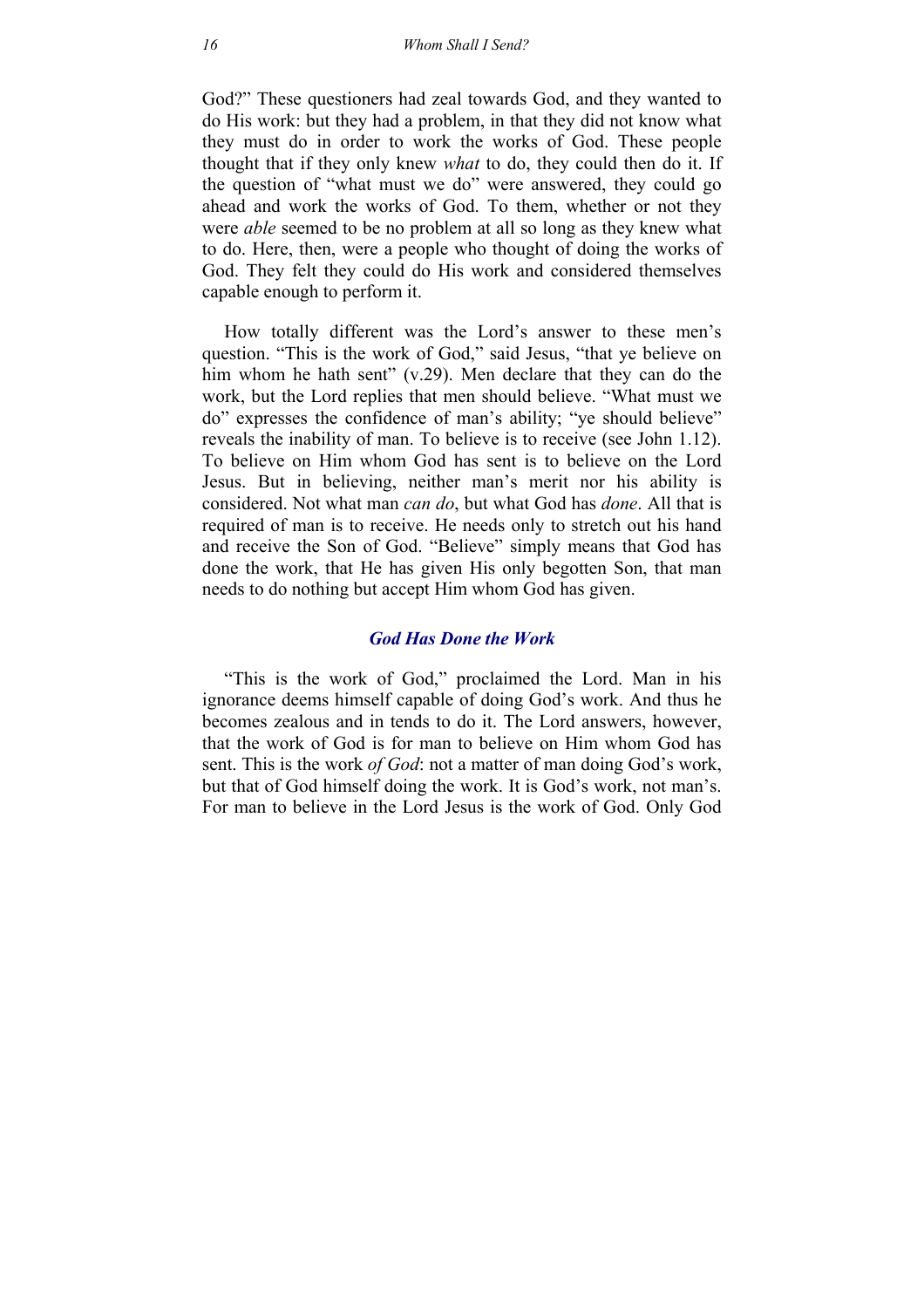can do God's work, man cannot do it. Man has no part in the work of God.

The story of Martha and Mary in their house at Bethany is a very good illustration. Martha was busily serving the Lord. She did a lot of work. She became so busy that she asked the Lord to order her sister to help her. Martha might have thought that having spent so much energy for the Lord, having paid a great price and having suffered quite a lot, she surely could say that she had served and worked for the Lord very much. Yet Jesus did not praise her; instead, He said this: "Martha, Martha, thou art anxious and troubled about many things: but one thing is needful: for Mary hath chosen the good part, which shall not be taken away from her" (see Luke 10.38-42).

What had Mary done? The Bible records that Mary sat at the feet of the Lord Jesus and listened to His word. Sitting there and hearing the word, she did nothing. Unlike her sister who busily worked about the house, Mary sat quietly at Jesus' feet having communion with the Lord. Hearing the word was receiving the word of the Lord. Now the word of the Lord is spirit and life (cf. John 6.63b), for the Lord gives life to man through His word. And there Mary sat, receiving the Lord's word. She gave opportunity to the Lord to work in her, to communicate himself to her through the word. She was but a receiving vessel. From this we can readily see that the one who is at work is not Mary but the Lord. Mary, it can be said, is the Lord's work: she is the object of the work of the Lord. In this the Scriptures agree: "We are his workmanship, created in Christ Jesus" (Eph. 2.10). Thank the Lord, we are not man's workmanship but we are God's. And the workmanship of God is absolutely dependable. Oh what a glorious fact that we are God's workmanship!

#### *Man Works with God*

If such be the case, does this not indicate that man has no place in God's work? Yet why did Paul say that "we are God's fellow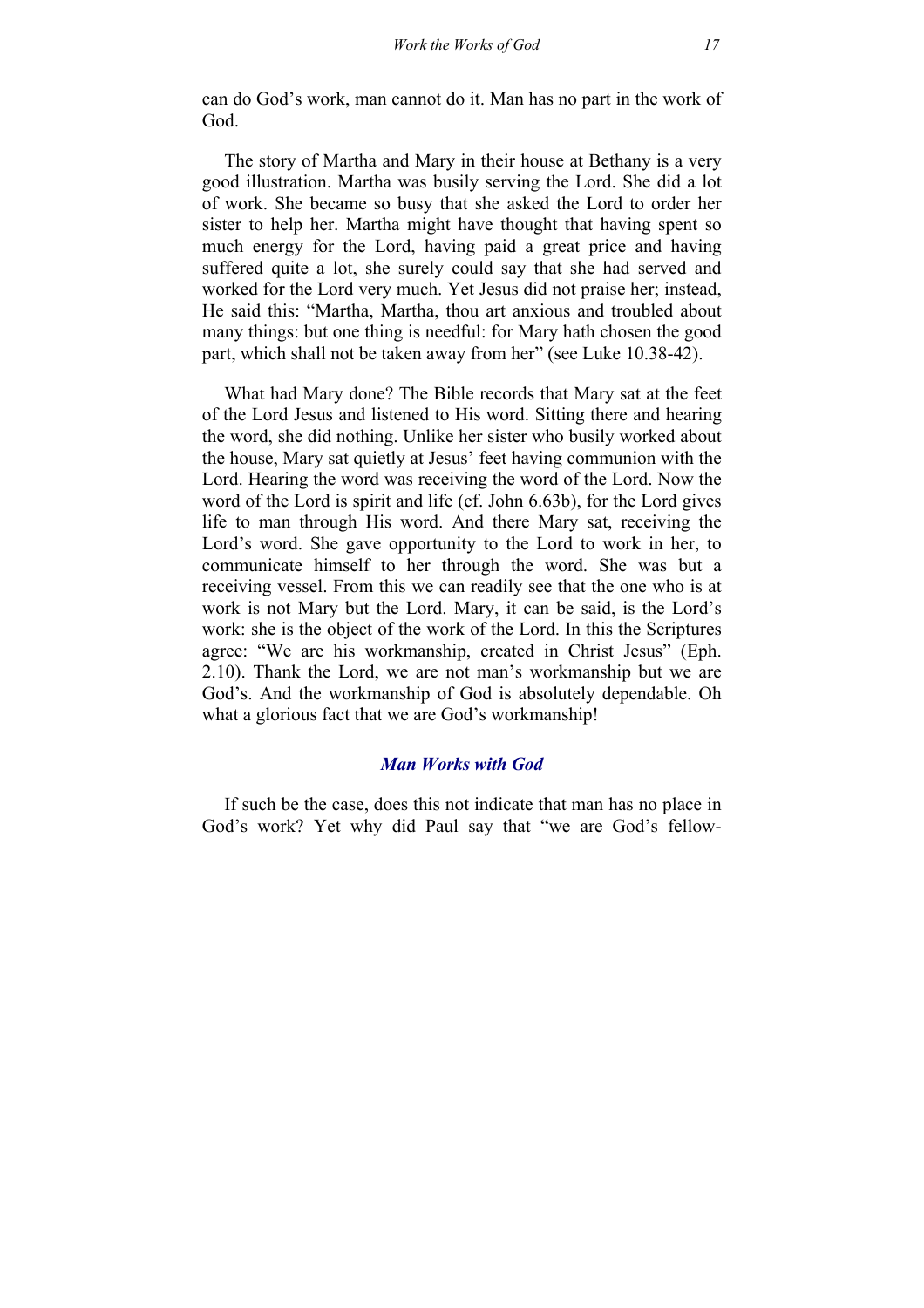workers" (1 Cor. 3.9)? Why did he also tell the saints at Corinth: "Are not ye my work in the Lord?" (1 Cor. 9.1) We need to see precisely how Paul worked together with God. From 1 Corinthians 3 we may notice that God is the Lord of work while all others who work are under His management.

In his letter to the Galatians Paul informs us that the gospel which he preached came by way of revelation, for it pleased God to reveal His Son in him (1.12,15-16). Having come into such a real and spiritual knowledge of Christ through revelation, he did not confer with flesh and blood. He was able to preach to the Gentiles the Christ whom he knew by revelation. So that the reason he was able to work at all was because he first allowed God to work upon him and work within him. God first revealed His Son in Paul by the Holy Spirit so that the Christ he knew was not known according to flesh but known in spiritual reality (cf. 2 Cor. 5.16). Because he already possessed Christ within, he could preach Him to the people without. Paul was not preaching an objective Christ, a Christ who was abstract. No, he preached a Christ whom he had known through subjective experience. Christ to him was as real as his own self. Christ was in him, and he also dwelt in Christ. Christ was in his thought and word and action. Christ was Lord within, and thus he expressed Christ without. If you were to say he is Paul, he truly is Paul. But if you were also to say you meet Christ in him, this would likewise be true, since indeed, for him to live is Christ because he is fully apprehended by Christ (Phil. 1.21, 3.12). What Paul preached was based on what he had possessed. As much as he knew Christ, that much could he preach Christ.

Hence working with God is not a matter of our proceeding to work for Him; rather, it is our allowing God to first work Christ in us and then our going out to tell people of the Christ whom we know through revelation. The work is actually done by God, with man merely reporting what God has done. So that when Paul declared to the saints at Corinth, "Are not ye my work in the Lord?", he meant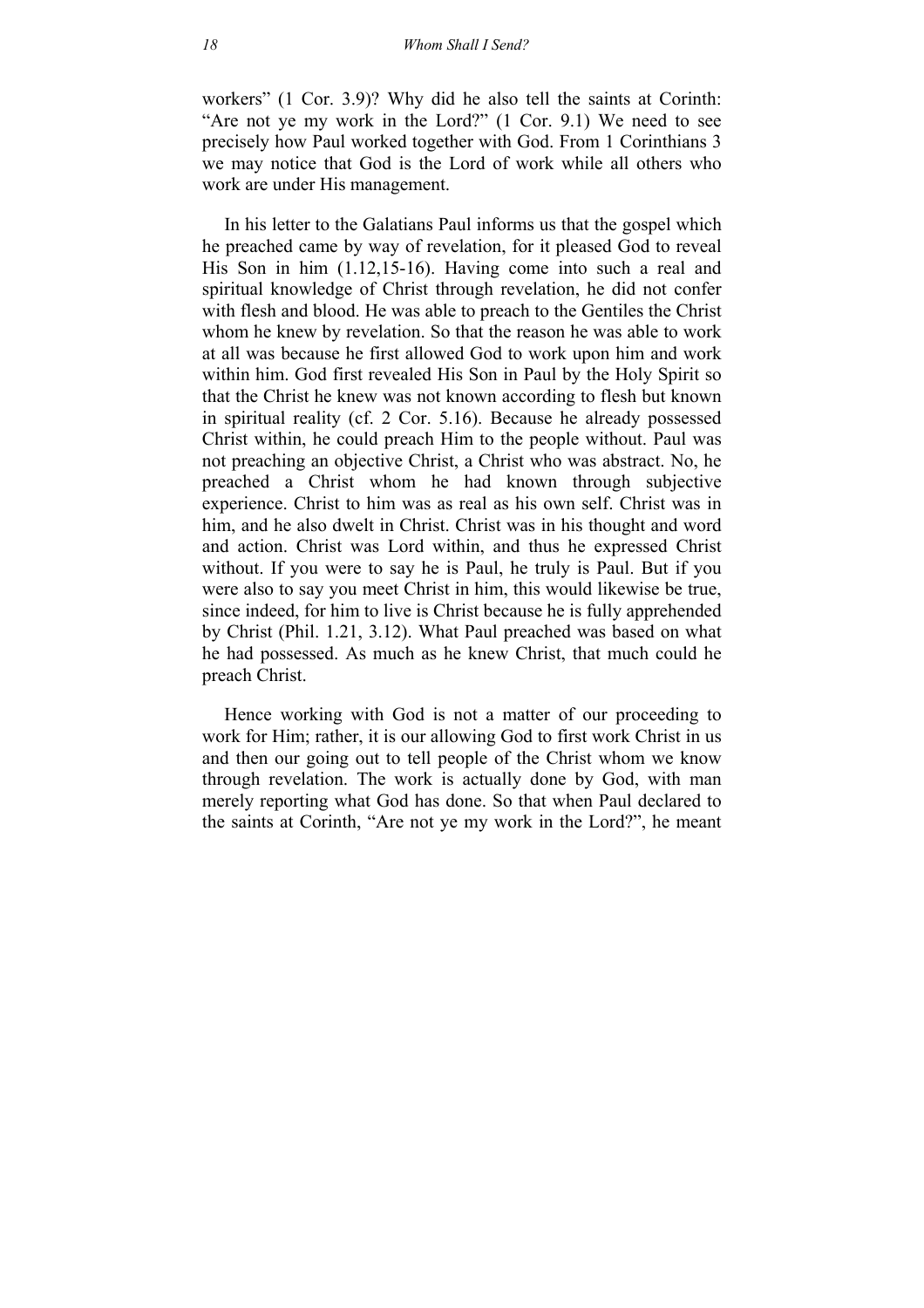that because he had preached to them the Christ whom he knew, they accordingly now possessed Him and were in Him.

What did Paul preach among the Corinthians? "I determined not to know anything among you," he said, "save Jesus Christ, and him crucified" (1 Cor. 2.2). This was the central message which he preached. Today the Holy Spirit still works along these same two lines: on the negative side, He eliminates the old creation in the believer by means of the cross; and on the positive side, He establishes the new creation in the believer by incorporating Christ in him through revelation. What Paul preached at the beginning is the same that the Holy Spirit reveals in the believer today. As in the early days the Holy Spirit gave revelation to Paul, causing him to know Christ and His crucifixion, so also today the Holy Spirit reveals Christ in us for us to know Him and His crucifixion. Let us reiterate this truth: that the work is performed by God, man merely reporting the work which God has already done in him.

### *The Foundation of Work*

For this reason, Paul declares that Jesus Christ is *the* foundation of God's work, and that no man can lay other foundations. He also announces that we are God's husbandry and God's building. As the seed that is sown to the field is Christ, so the future harvest must also be Christ. The foundation of the building is Christ, and hence the building thereafter must also be based on Christ. At the time we are born again, God puts the life of Christ in us. We thus obtain a life which we never had before. The life we obtain at regeneration is an additional life for it is something which we did not have and is now added to us. This is the work of God. From then on, all the works of God in a man are based exclusively on this added life: and this life is none other than Christ (Col. 3.4), who is the foundation of God's work. In this ongoing work of God man's hand, again, has no part; even the "best" of man cannot enter in here. The highest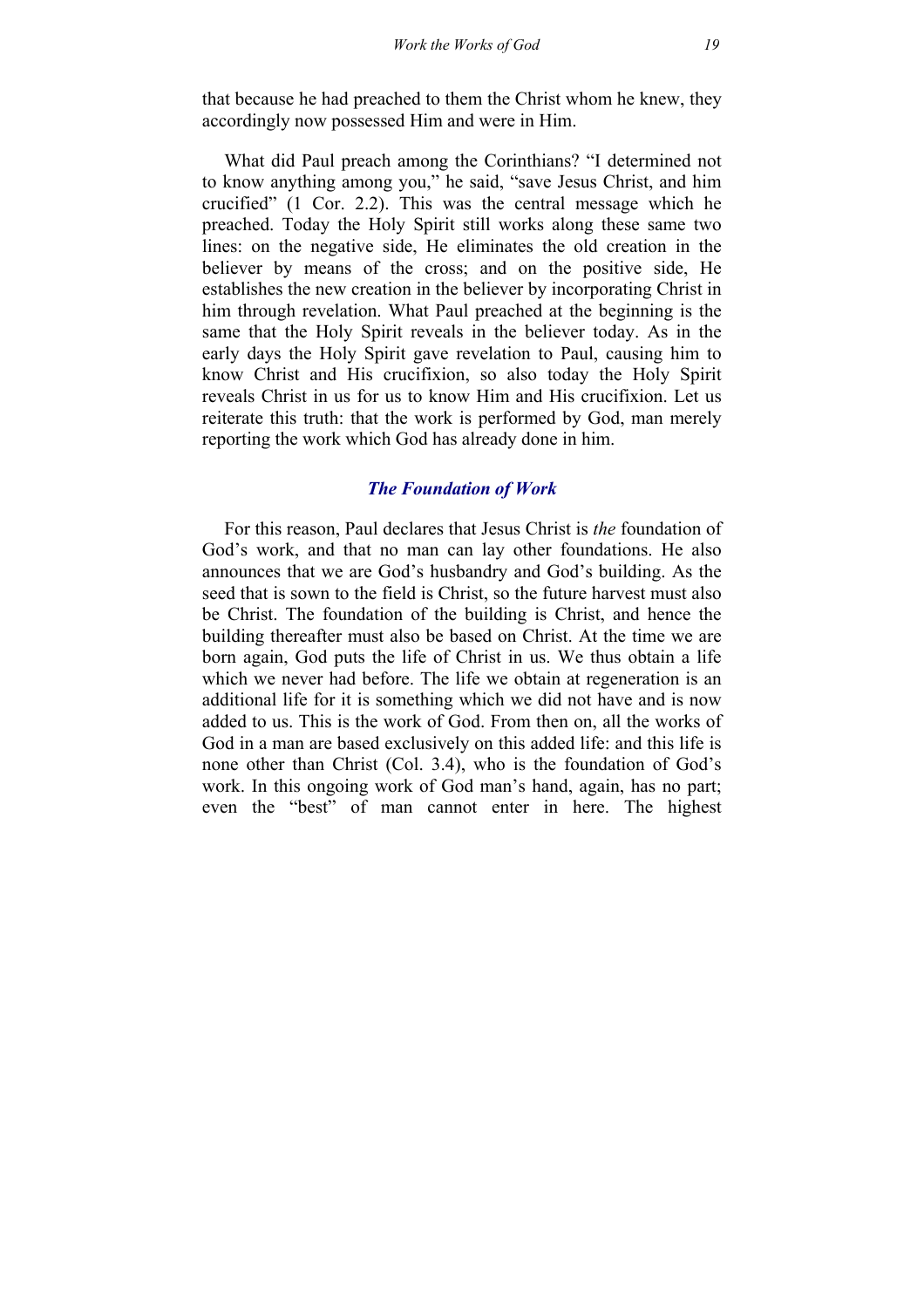responsibility of man is simply to cooperate with God, not to hinder His working. And hence the work of sanctification is but the continuation of this life, and victory is this life overcoming sin, flesh, the world and Satan. When this life (which is Christ) gains full control in man, that life is matured.

Thus the life which a believer receives at regeneration marks the beginning of God's working. And this same life governs the continuation and completion of God's work. Such being the case, the children of God—especially those who are called to labor for the Lord—must take special note of this. If such ones really want to labor with God, the work they do must be so pure. How we all need to be in fear and trembling and to resist all which comes from our "best" so that God's work might not be contaminated. Let us recognize that we cannot do God's work if we have no revelation of the Holy Spirit nor have seen or experienced spiritual reality.

Only a born-again person can testify how the Lord saved him. Without such experience of new birth, no one can do this work. Yet the same rule applies to victory, sanctification, fullness of the Spirit, Christ reigning within, and so forth. Only those who have received grace and actually experienced these things can be witnesses of them. And even at the time of witnessing, there is the further need of doing so in the Holy Spirit. Unless all is done in the Holy Spirit, the anointing of the Lord will not be present. In spiritual work we must depend on the Holy Spirit, for except the Spirit of the Lord work, man shall labor in vain.

Always remember that the work of God is your letting God first work in you and then letting Him work through you in the Holy Spirit. This alone will build the church.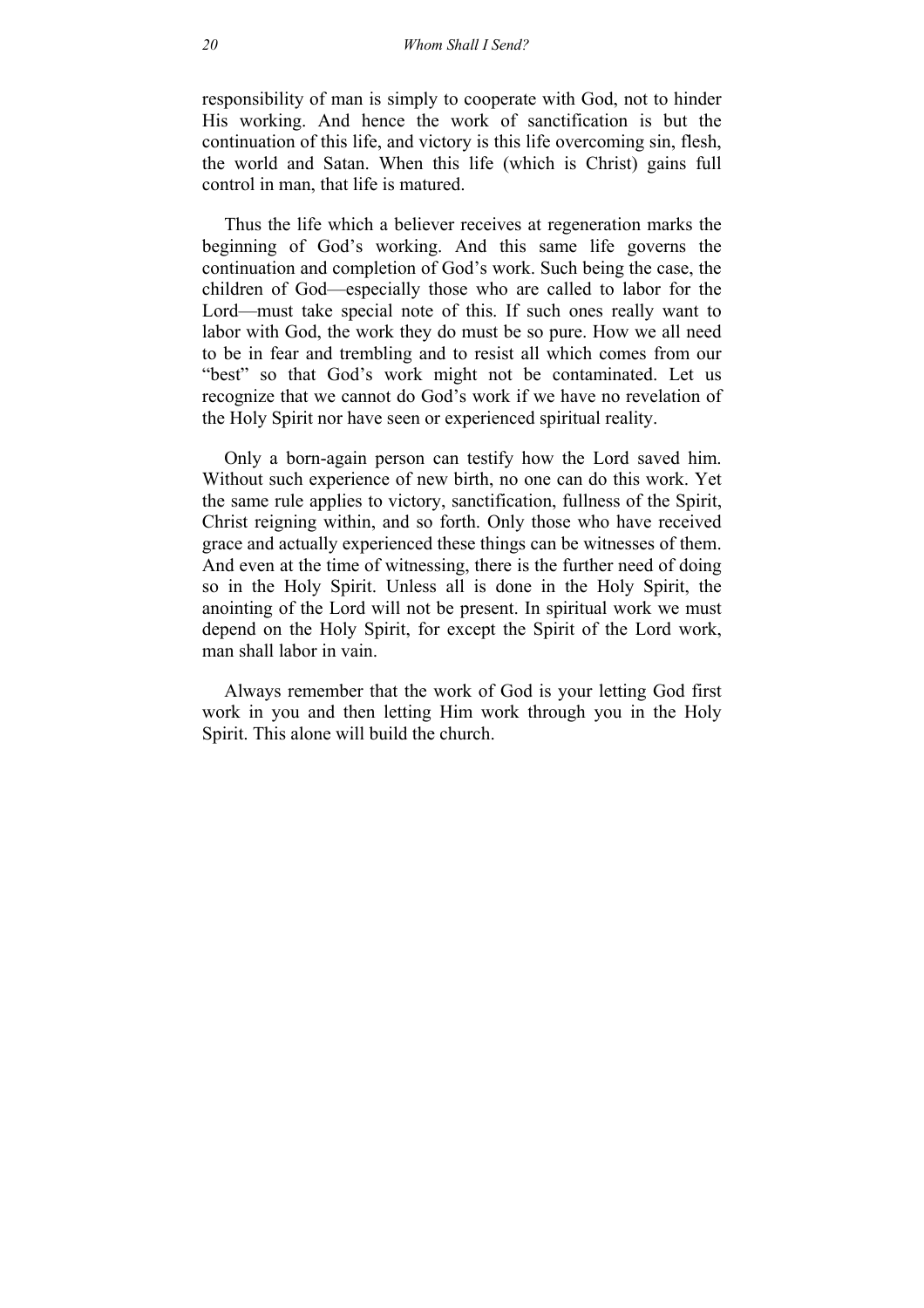### *Materials of the Works*

1 Corinthians 3.12 tells us that the working materials of some people are gold, silver and costly stones while those of other people are wood, hay and stubble. One day fire shall appear to test each man's work as to what sort it is. We all know that wood, hay and stubble are readily consumed, but gold, silver and costly stones cannot be. Gold stands for that which comes from God; it is God's work. Silver signifies redemption; it is the work of the Lord Jesus on the cross. And costly stones represent the work of the Holy Spirit since He will incorporate the life of God in us by means of revelation so that God and man can become one. This constitutes today's subjective experience of ours. A costly stone is a compound which is formed in high-degree heat. Later, it is carved by human hands to make it into a lustrous stone. So, too, is God's work of incorporation in the life of a believer. On the one hand, God will use all kinds of environment as fierce fire to "burn" the believer as it were in the crucible of experience; and on the other hand, He will shape that believer with His own hand that through the revelation of the Holy Spirit he might get rid of the unwanted elements while keeping the desired ones. Thus shall a believer shine in lustre to the glory of God.

Such people who come forth as costly stones are God's masterpieces in Christ. They are a people whom the Lord can trust. For example, the words in 1 Corinthians 7.25-40 are plainly spoken by Paul himself, for he does not have the commandment of the Lord; yet at the end of that same passage it is recorded that he thinks he also is inspired by the Spirit of God. Note, too, that at a certain period in the life of Madame Guyon, whenever she purposed a thing in her heart, it was then done outwardly. This is because her purpose was God's purpose. Though the words and works that such as these spoke and performed came from themselves, nevertheless God acknowledged their words and works as being from Him. God was not afraid to be joined together with them. Those believers who have lost themselves in God are like a drop of water which loses itself in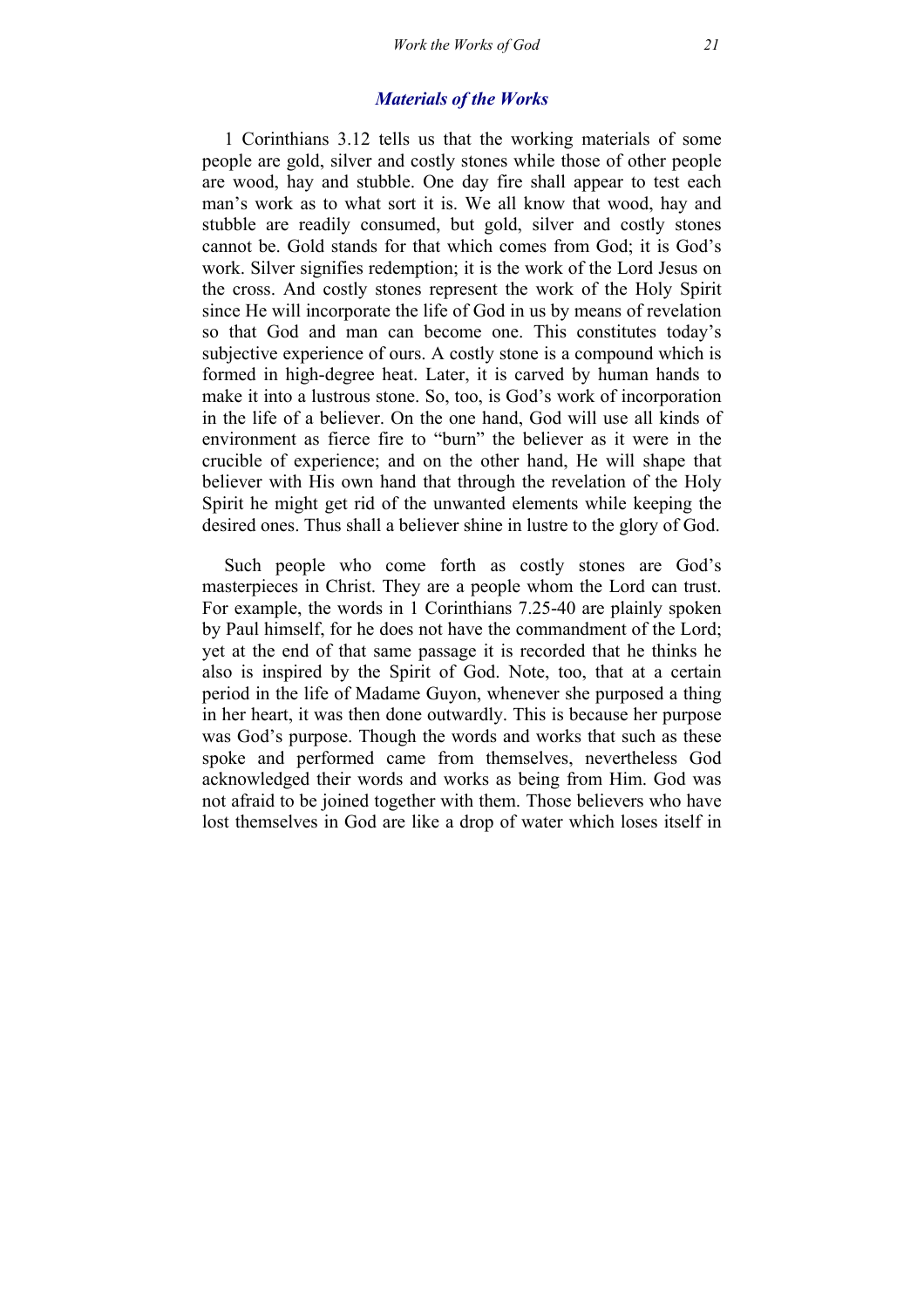the mighty ocean to the end that that drop of water and the ocean become inseparable. Such people are costly stones, the work of the Holy Spirit—to the glory of God.

Consequently, how humbly we must prostrate ourselves before God—letting Him work in our lives to incorporate the life of Christ into us. Only thus shall we be able to help other people and cause them themselves to see and experience the incorporating work of the Holy Spirit. Such kind of work is work done with costly stones.

### *The Work of the Holy Spirit*

Now let us consider for a few moments how the Holy Spirit works in man.

*1. The commencement of the work—Pentecost.* On the day of Pentecost, the Holy Spirit—the Worker—comes to earth to work: convicting people of sin and convincing them into believing the Lord Jesus. He then dwells in the believer and continues to work in him, causing the believer to grow in spiritual stature until his life is fully matured.

*2. The location of the work—man's spirit.* The Holy Spirit dwells in the spirit of the born-again person. This renewed spirit becomes the headquarters of His work. All spiritual works originate from there.

The Holy Spirit works both directly and indirectly. In working directly He reveals the mind of God in man's spirit and then enlightens the soul of man by giving understanding to man's mind so that man may direct his body to execute God's will. In working indirectly, He engineers all kinds of environments through which to speak to man. Sometimes He uses the Bible, sometimes an angel, sometimes another person or a thing or an affair. For instance, God spoke to brother Lawrence through the withered tree in the winter,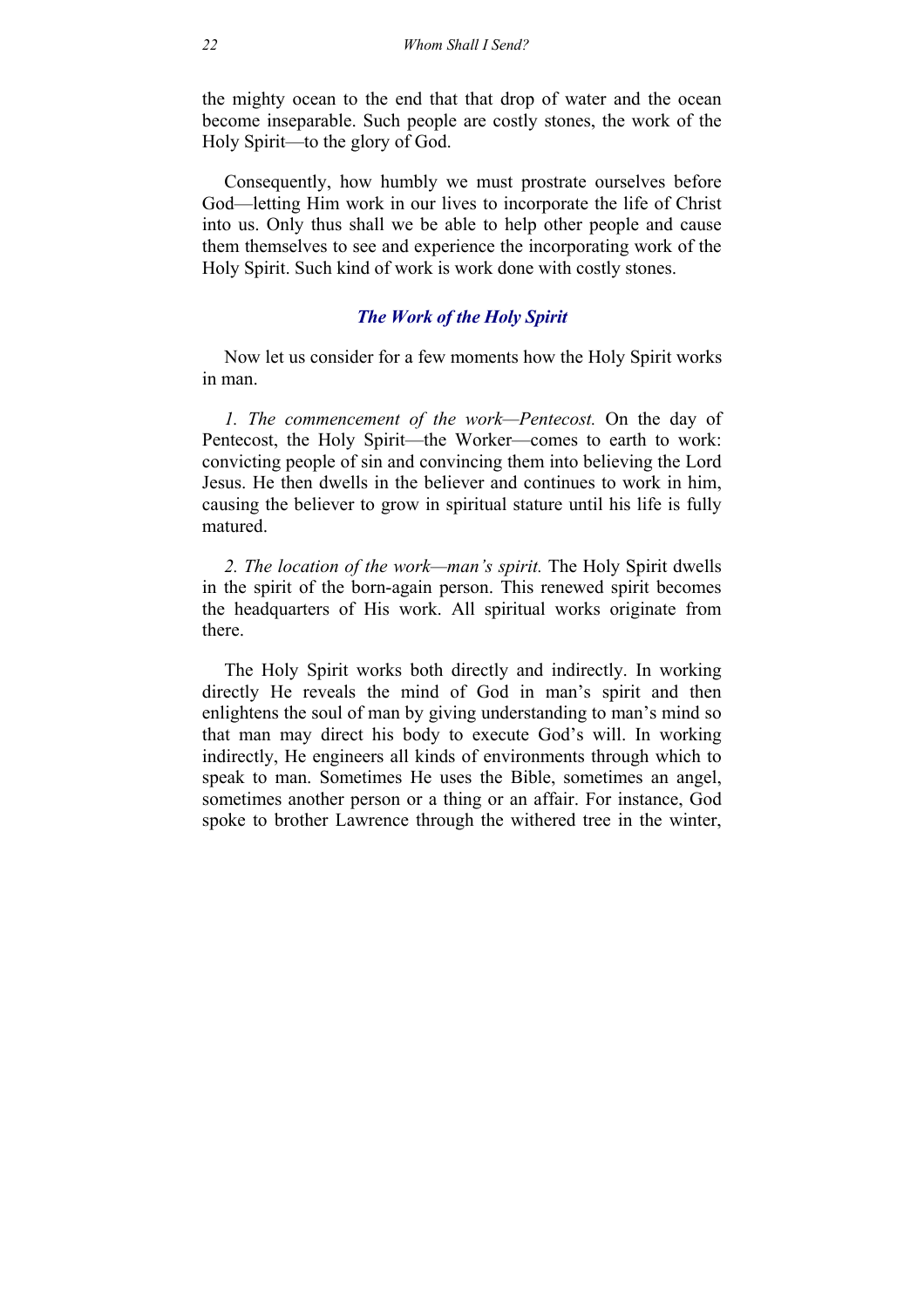leading him into believing God's power of resurrection. The all-wise God has many ways to speak to man. Yet one thing is certain, which is, that the word God speaks must enter man's spirit; otherwise, it will produce no real relationship with man's spiritual life.

*3. The direction of the work—from the center to the circumference.* The work of God moves from the center to the circumference. God reveals at man's center—the spirit, then reaches the soul of his understanding, which finally brings about the engaging of man's body to execute His will. To illustrate: in the case of holiness, the God who is known in the spirit is absolutely holy, and this holy God is joined to my spirit through the Holy Spirit (". . . he that is joined unto the Lord is one spirit"—1 Cor. 6.17). God then enlightens my mind with this light that is in my spirit so that my mind begins to understand. As soon as I understand, this power of holiness commences to have its effect in my mind in that I will forbid all unholy thoughts to enter and instantly reject anything that is unsuitable to God. Thus shall my soul become holy. And ultimately, this effect reaches even to my body—especially the eyes; so much so that the power of holiness within will control the eyes to see only what is agreeable to holiness and not to see anything that is unholy. Accordingly, when people who have truly known holiness in such a way are used by the Holy Spirit to speak, they are able to tell others the holiness which they have seen and experienced. And such a word will produce results in others.

*4. The way of the work—revelation.* Revelation is God's way of working. Since revelation occurs in man's regenerated spirit, the spirit, and not the mind, occupies the first place. Spirit and life precede mind and brain. Oh how many people use their mind and brain when seeking to know God's will! How their thoughts are troubled! They cannot know the will of God because they have taken the wrong course. God wants us to wait for His revelation in our spirit; then He will enlighten our mind and cause us to understand His will. We must therefore realize that in spiritual matters the mind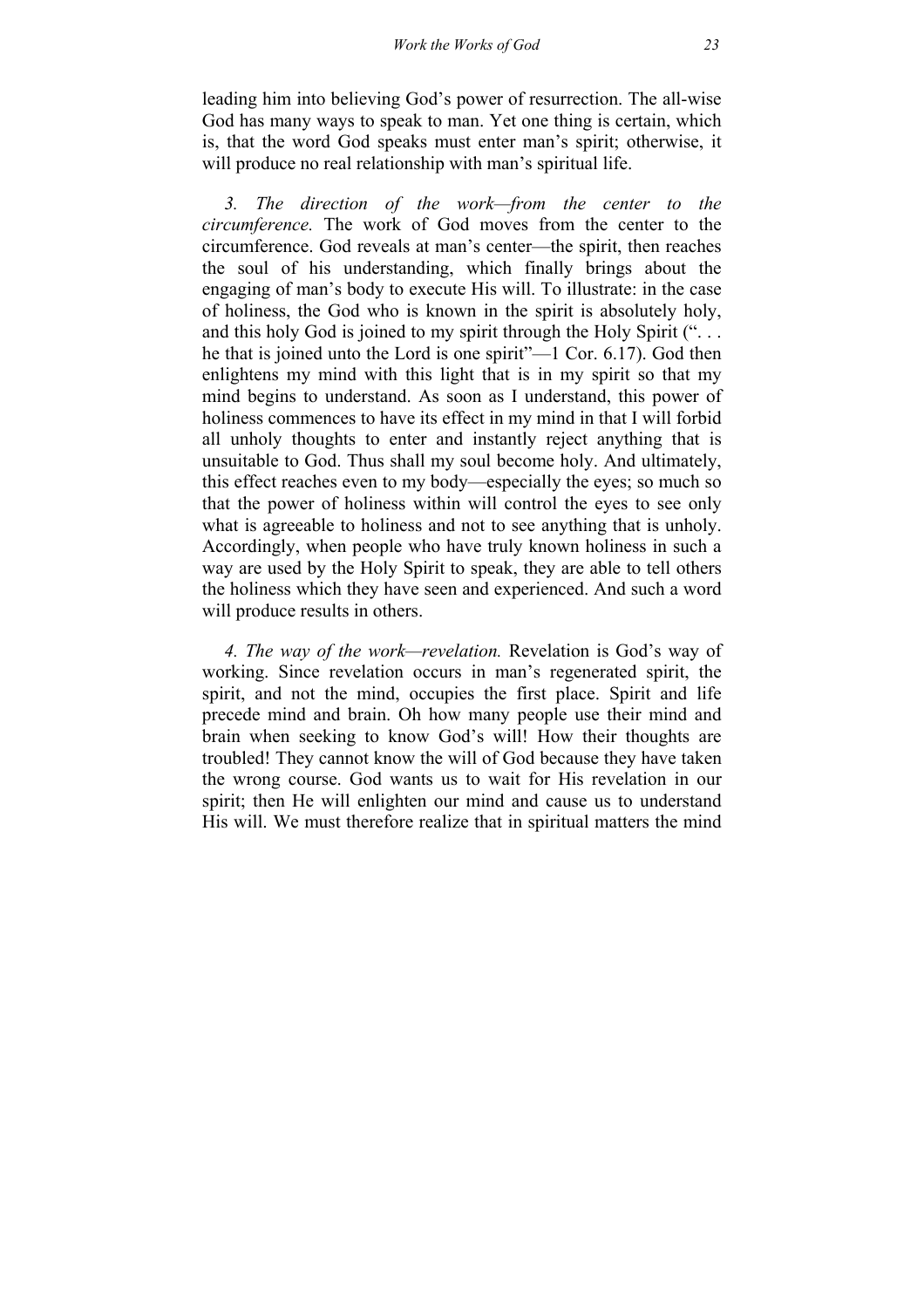comes into play second, not first. This is not to suggest that in spiritual things we should never use the mind, but it *is* meant to intimate that we should use the mind in the second instance, not in the first.

Here we wish to enunciate what are the factors which constitute a spiritual seeing. Judging from the word of God, there are at least three essential factors. *First* is revelation. Revelation means an opening up or an unveiling. For example, a book hidden in a chest is not visible because the door to the chest is closed. The door must be opened before you can see. *Second* is light. Suppose there is no light in the house; if so, you are not able to see a thing even if it is placed before you. *Third* is an opened eye. Suppose that neither the book is covered nor the light is absent; yet if your eyes are closed, you still cannot see the book. Let us realize that the Holy Spirit unveils the reality of Christ to man through revelation, and He equally enlightens the mind of man's soul. The mind is the eye of the heart. If a person's eyes are not like that of the Laodiceans (see Rev. 3.14ff.), he will no doubt see. The Laodiceans could not see because they felt they had everything—they reckoned themselves as already "having". All such self-conceited "having" becomes the veil on the inner eyes. Hence blessed are the poor in spirit.

*5. The course of the work.* The course of God's work is twofold: Negatively, God makes man know himself by revelation so that in the power of the Holy Spirit and by the cross he may rid from his life those things of sin, the flesh and the world. Positively, the Holy Spirit reveals Christ in man's spirit and continues to communicate Christ to man that he may receive Christ by faith, may abide in Christ, and may let the life of Christ be incorporated into him. The measure of the knowledge of Christ by revelation will determine the stature of the man's spiritual life. The end of the course is the complete elimination of the self life that Christ may wholly possess the man.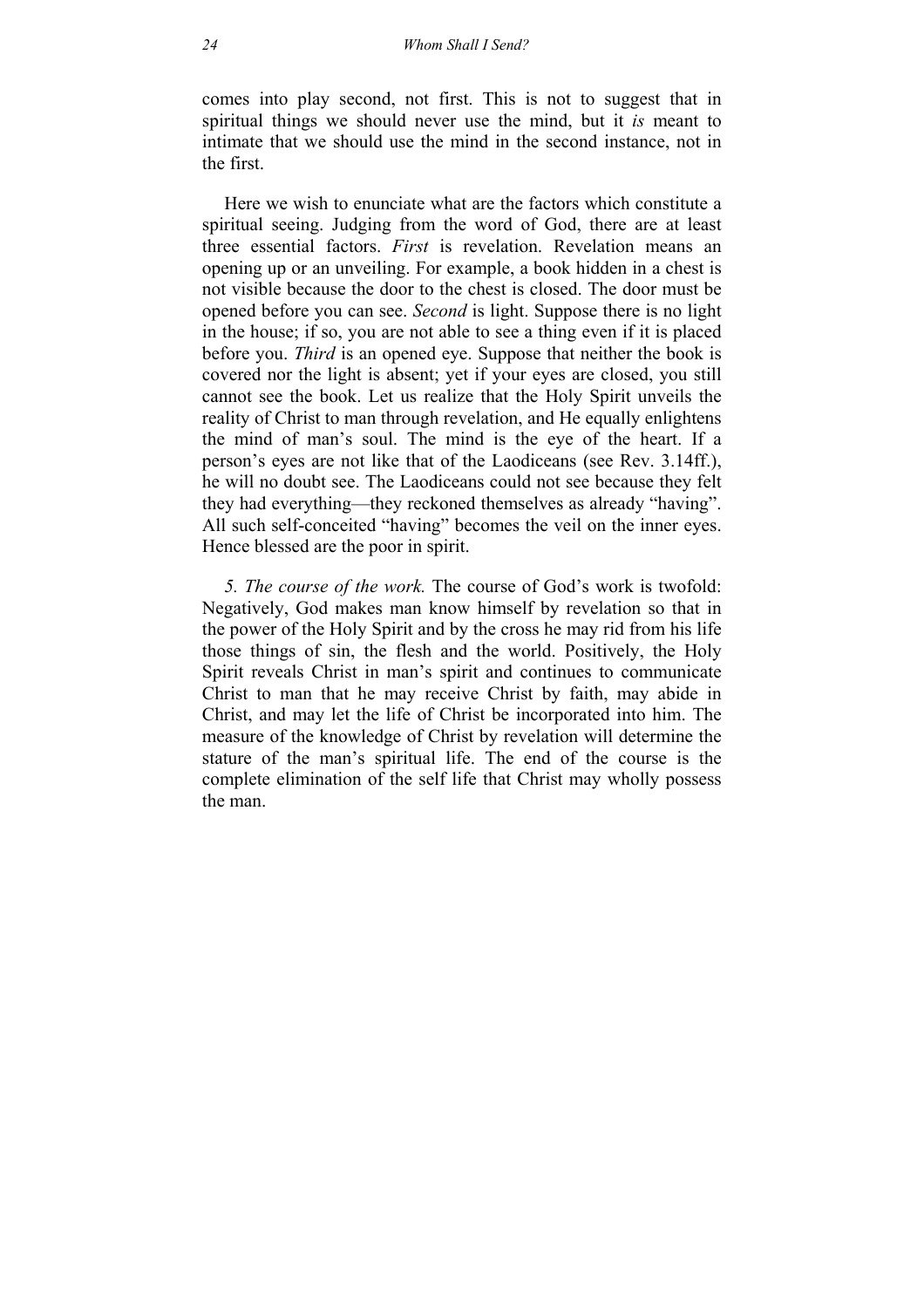*6. The pattern and goal of the work.* When Moses built the tabernacle, he was given the pattern by God on the mount and was warned not to make any change but to do everything according to the pattern shown to him. Today the Holy Spirit builds in us according to the pattern of Christ; therefore nothing outside of Christ may be brought in. The work of the Holy Spirit is absolutely pure. He will work to make man as pure as is the Lord (cf. 1 John 3.3).

#### *The Proper Attitude for Those Worked On*

From the life of Mary we may learn how very good her attitude is. In analyzing her life we discover it includes at least the following four points.

(1) She sits at the *Lord's* feet, not at anybody else's. Mary is there communing with the Lord. This is the shortest and quickest way to grow in life. Draw near to the Lord moment by moment, love Him and worship Him, hold communion with Him incessantly and abide continually in His presence. There is no way better than this. Many in the past who knew God deeply have found this way. Madame Guyon, for example, once said that "drawing near to God includes all the services"; and Paul the apostle instructed us to "pray without ceasing" (1 Thess. 5.17). If people will, with unveiled face, hold uninterrupted communion with the Christ who abides in them, they will be transformed into the image of the Lord (see 2 Cor. 3.18).

(2) She sits at the Lord's *feet*. This indicates that Mary takes a most humble position. Humility is the most important attitude for obtaining God's blessing: "God resisteth the proud, but giveth grace to the humble" (1 Peter 5.5). Humility is not looking less at oneself; humility is not looking at oneself at all. Humility may be described as being selfless or reckoning oneself as nothing. If we always draw near to God in deep humility, we will no doubt receive God's grace.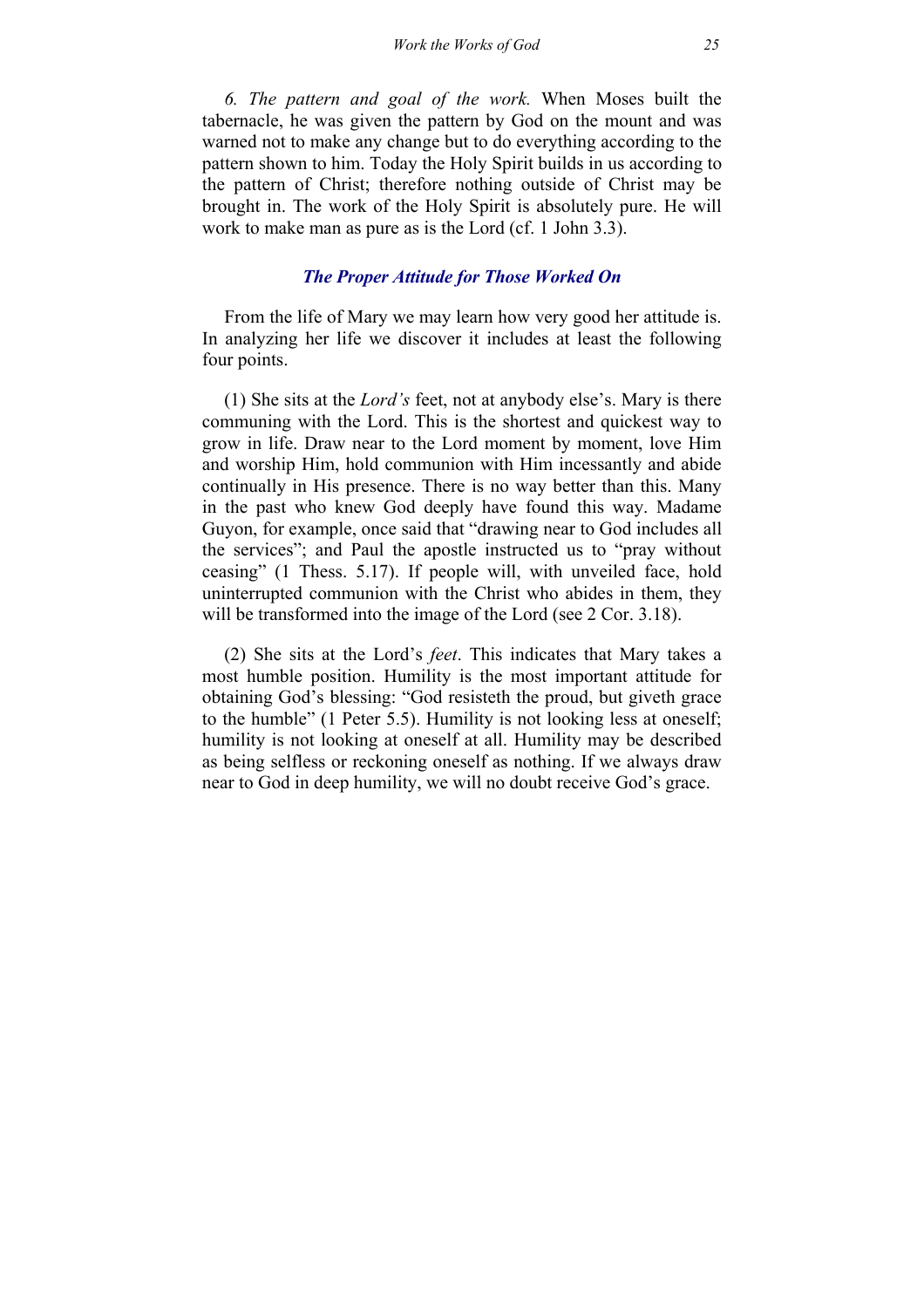(3) She *sits* at the Lord's feet. Mary is not like her sister Martha disturbed with many things. Stillness frequently is spiritual power. One of the great difficulties with man is that he cannot be quiet before God. He is often led to the outside world by his eyes and mind. We know that among the members of the physical body the eyes .are the busiest; and within the soul, the mind is the most active element. A disquieted person has the most difficulty in receiving revelation. A wandering mind and uncontrolled thoughts are like waves on the face of a lake whose waters move unceasingly, thus blurring the reflection on its surface of the trees and flowers along its banks. If one desires to have the image of the Lord so impressed within him that he might be transformed according to the same image, he must be still.

(4) She is there *hearing the word of the Lord*. As we have said earlier, the word which the Lord speaks is spirit and life. Through that word He gives himself to man. Mary's listening to the word gives opportunity to the Lord to communicate himself to her that she might gain Him and be like Him. She is always there as one who receives the Lord himself. What she hears is not mere sound; she is there meeting the Lord. How regrettable it is if, in listening to the word being preached, one only hears a human voice without meeting the Christ within the word.

#### *Those Who Deliver God's Word*

When a servant of the Lord delivers the word of God he must pay attention to the following points.

(1) Speak in the Holy Spirit. On the one hand always be fearful and trembling for oneself, on the other hand always be tightly controlled and managed by the indwelling Holy Spirit. If spiritual things are not spoken in the Holy Spirit, they give great discomfort to the hearers. Your inward feeling, that is to say, your spiritual sensitivity, will tell you that your word is right but the source is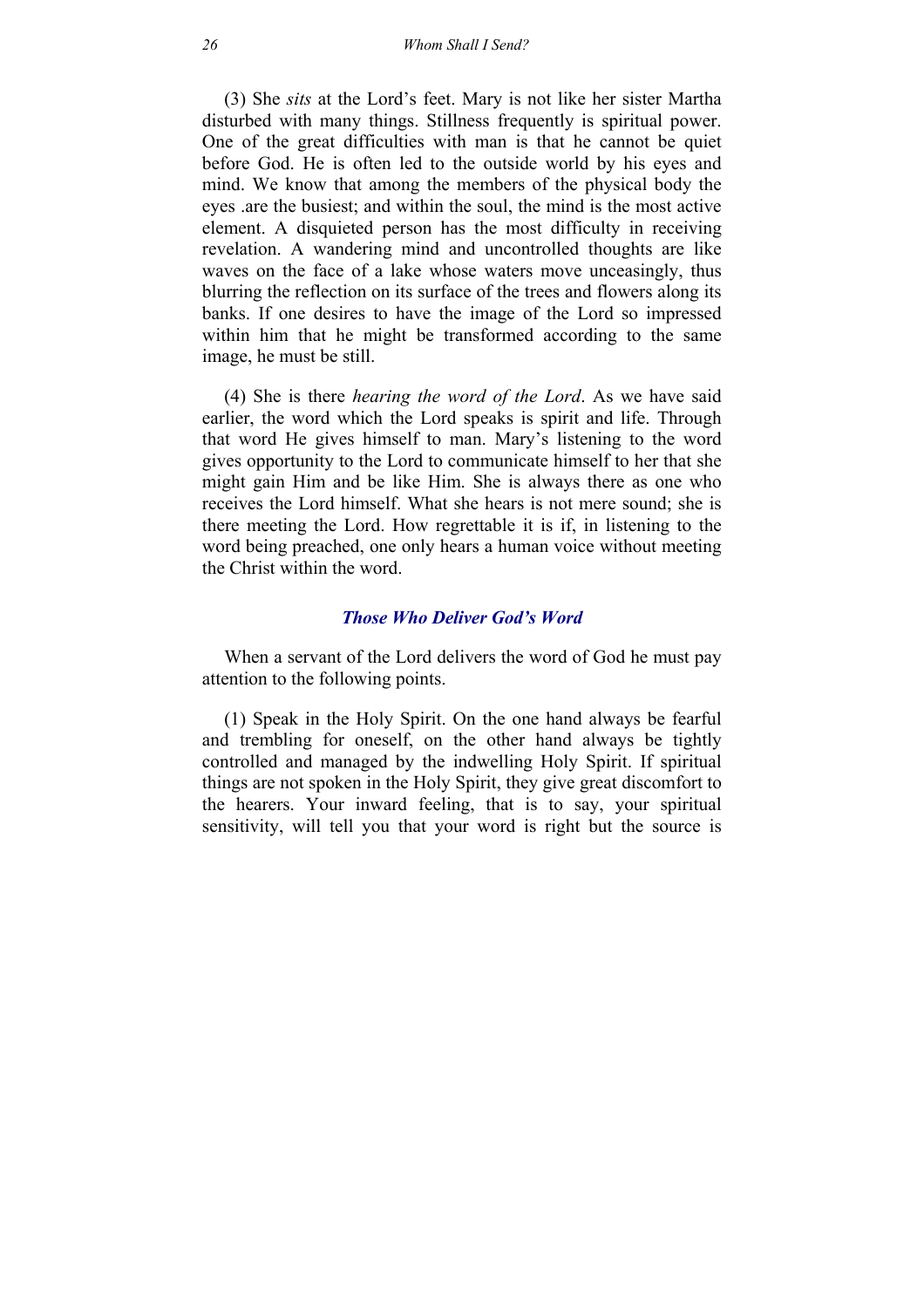wrong or that the letter is correct but the man is wrong. With the result that God is not able to endorse the word spoken. If I may use a figure of speech, it probably is like putting a gold ring on a pig's nose: they are totally incompatible.

(2) One cannot speak in a fleshly atmosphere. When people are joking and laughing so much that you cannot touch any spiritual atmosphere, you are not able to speak. This will be like expecting an egg in an ice box to hatch into a chick.

(3) Deliver spiritual reality to people. What God reveals is spiritual reality. It is as real as things in the physical realm. For example, a tea cup is a material thing, and so is a chair. They are real physical items. But spiritual things are just as real. They are not mere theories or vain philosophies. Hence in the course of delivery one must present the real thing.

(4) While speaking, ask the Lord to give you suitable spiritual words to explain spiritual things. We know, for example, that in spiritual experience, self examination (or introspection) is bad; it is not good to turn inside and look at oneself. Now concerning this matter, brother Lawrence once observed that self-examination betrays the fact that the ashes of self-love have not been completely disposed of, that it is the action of self-love pursuing self-perfection under the mask of zealousness. We thus see that brother Lawrence is able to use spiritual words to explain spiritual things. It is what is meant in Scripture by "combining spiritual things with spiritual words" (1 Cor. 2.13).

(5) Only the spiritual man knows spiritual things; the natural man does not receive the things of the Spirit of God (1 Cor. 2.14). Why? Because there is no spiritual thing in the natural man, hence he cannot understand; whereas the spiritual man *can* know because he has spiritual things in him.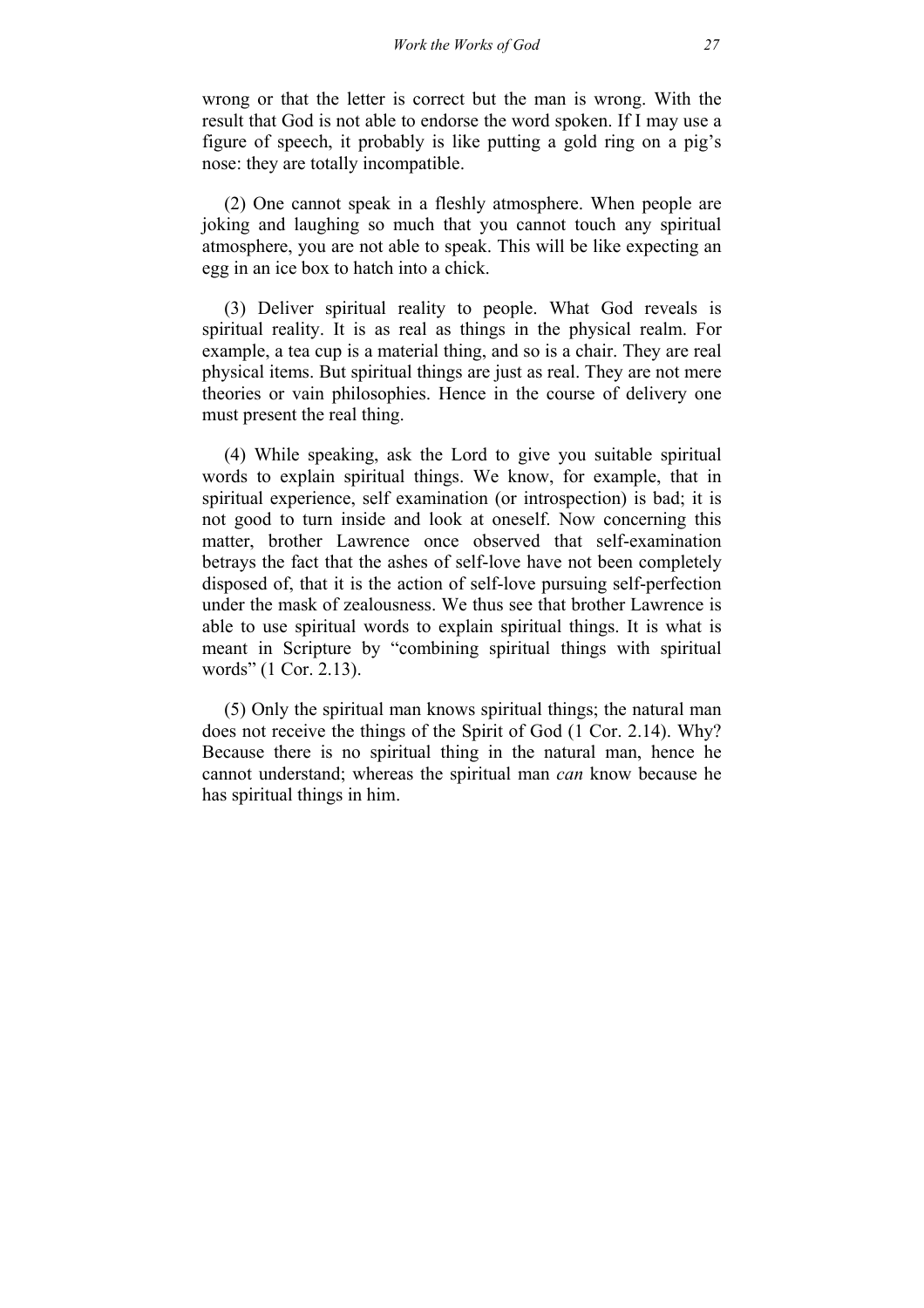Let me illustrate. Suppose you meet a person who has never seen a watch. You, try to tell him about the watch. Yet no matter how clearly you describe, it is still inconceivable to him. But if you show him the watch first and then tell him that this item in your hand is a watch and is made for a certain purpose, he will readily understand. By having seen the watch first, he can then understand a description of it. It is equally true in the spiritual realm. For instance, regeneration is a Christian's first experience. Some people may have heard the truth for many years but are still not regenerated. If you try to share with them the experience of regeneration it is like telling a man born blind about the sun which to him is totally incomprehensible. Like the blind man who is told about the sun that he has never experienced seeing, there is no such conception of regeneration in them and therefore they cannot comprehend it. But if one of them is saved, he has the experience of regeneration. Yet due to an unclear presentation of the gospel which he heard, he may not know that he is now a born-again person. He may still be *expecting* to become a saved person later. But when the truth of regeneration is clearly presented to such an individual he then can easily grasp it because he already has in his experience the fact of regeneration.

Therefore, whoever delivers the word of God must first show the thing to people and then use appropriate words to describe it. Thus shall the hearers gain spiritual knowledge as well as spiritual experience. And if such is the case in the matter of regeneration, such shall be the case with all subsequent spiritual experiences. The more revelation a believer receives, the greater the progress in spiritual life. If there are spiritual words capable of pointing out the thing which people have received, this will help them to know what this thing which they have seen or experienced is. The church will truly be edified with the kind of delivery of God's word such as this.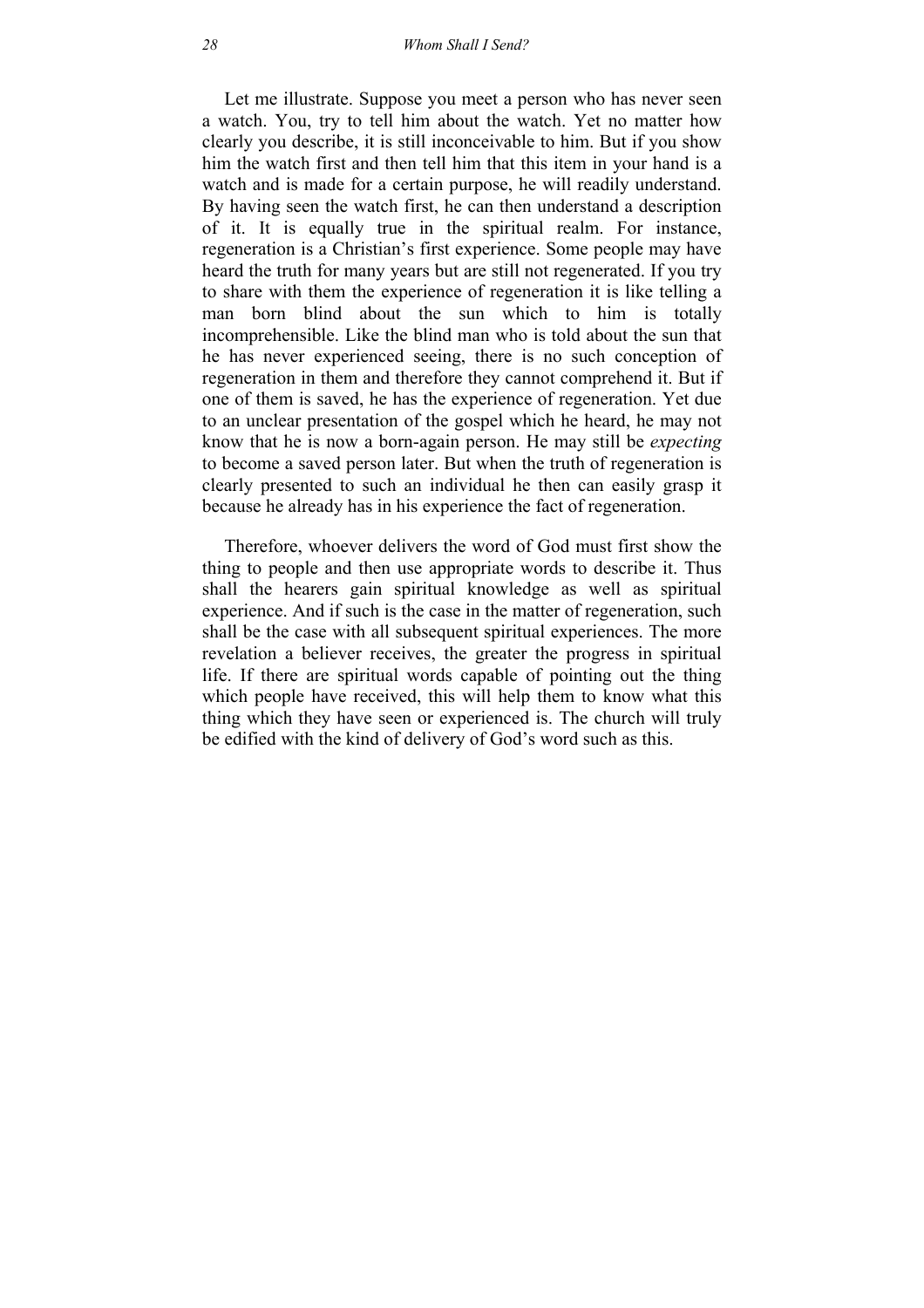### *The Hearers*

The hearers also should be attentive to certain points, such as the following.

(1) Do not plan on hearing beautiful teaching; rather, prepare to meet Christ. Listening to a message is not for the satisfaction of your mind, but for the supply of your life. Some preaching is quite thoughtful, clear and stirring, yet it has no spiritual effect. You must not admire this kind of speaking. The kind of preaching of the word of God you need to hear is that by which you may meet spiritual things and encounter Christ. Such a word comes forth in spiritual power to transform you spiritually and add to your stature of life. Let us all ask the Lord for grace that we may be given spiritual discernment in making accurate spiritual pursuit.

(2) When you hear some teaching which you do not understand, be humble and wait for God's time, because spiritual comprehension is related to spiritual age. What you do not know now you may understand after a few more weeks, months or years. Do not carelessly criticize the thing which you do not know, lest you be hurt. Neither regard spiritual things as easy, considering yourself as knowing all. Let it be recognized that some have to spend years to learn a lesson before they have a word to preach.

(3) Beware of misinterpreting with substitutes. Such kind of mental activity can be likened to the hearer who takes for a horse what a speaker has said about a deer. These two obviously have no resemblance, yet such misunderstanding can occur. For instance, in speaking of "reality", the reality which we talk about denotes the thing in Christ as revealed by the Holy Spirit; but many people even some who have labored for the Lord for many years—take action to be reality. But if action were reality, then the one spoken of in 1 Corinthians 13.3 has far more reality. Yet we know that in the sight of God he has no reality at all. (Of course, people *with* reality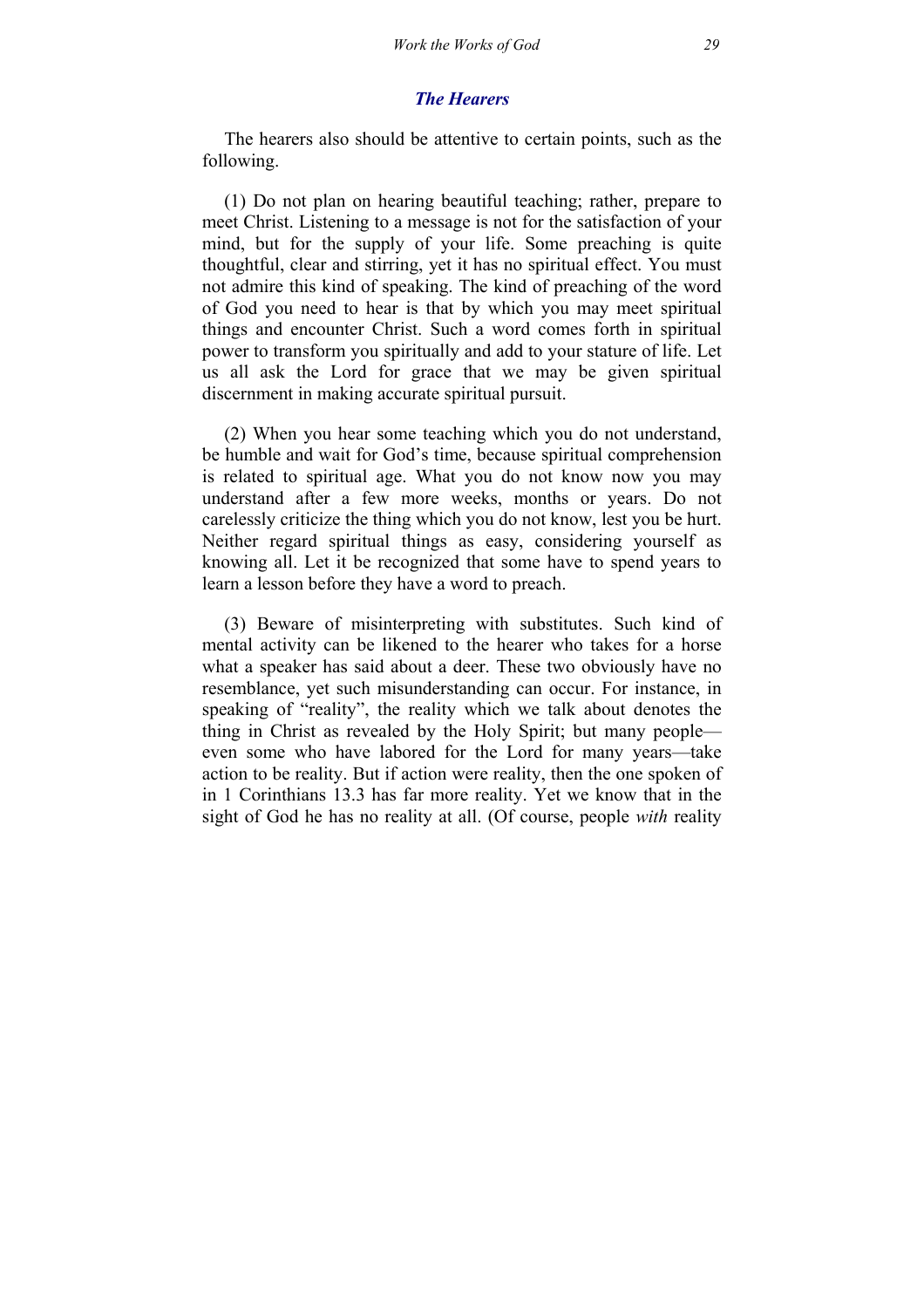do engage in action as well.) Or for instance, in our speaking of "light", to some of those who hear, the matter of seeing light refers to obtaining a new thought or having a new view in his mind. But because the source of such thought or view is the mind and not the Spirit, it carries no power. To another who hears, it may mean seeing a ray of light by his physical eyes. Neither of these two concepts is right; they are misunderstandings and substitutes. The true light of life originates from the revelation of the Holy Spirit which causes the mind to understand. What is seen is the real thing. The Holy Spirit makes one see the spiritual reality, which then carries with it power—it implements a change in life.

This that I am saying can be illustrated further in this way: At the time a person is saved, the Holy Spirit enlightens him, causing him to see his sins. Then and there he is convicted of the vileness of sin. He has no place to hide himself, and he truly hates sin. The sin which one recognizes under the light of the Holy Spirit far exceeds that which is known in the mind. This is called the light of life. How sad that people always have their substitutes so that they are unable to see the reality being spoken about. We need, therefore, to be humble. Let us never consider ourselves as knowing all.

(4) Intercession. Let him who is a hearer really humble himself before God and pray for the speaker that God may release the word of life. He should pray also for the audience and his own self that the word which is heard may enter deeply and become revelation and light, to the end that the church may increase in the stature of Christ. Such intercessory activity may be viewed as the cooperation between the hearer and the speaker.

Finally, may God be especially gracious to us that we may clearly understand that only God himself can do the work, since all we do is to describe the thing seen or experienced through revelation. Let us learn to cooperate with God, not to hinder Him. Let us not attempt to alter the pattern on the mount. Let us rely on the light of God to so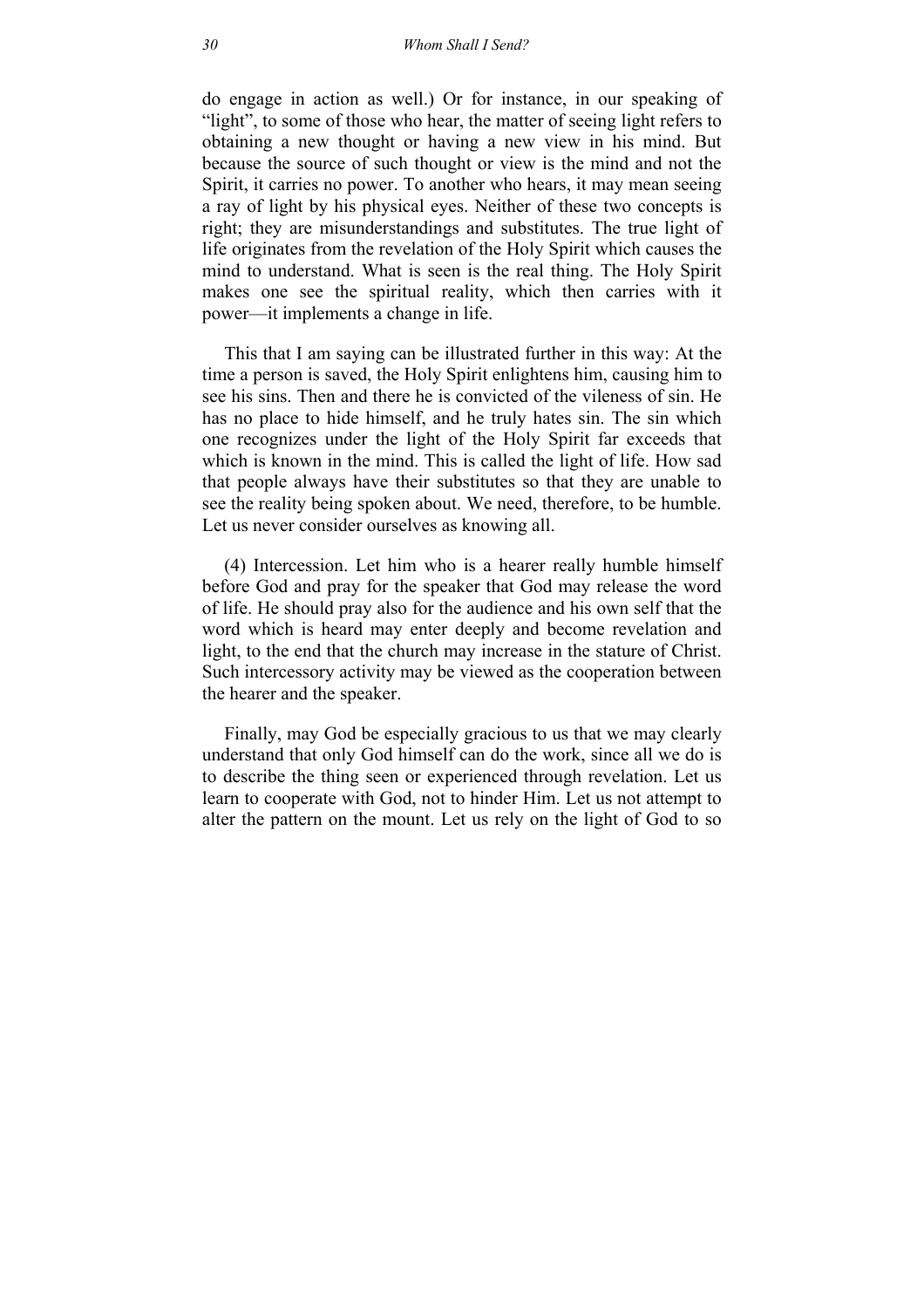purify us that there remains no impurity in us. Oh how we need to wait and depend on the Lord constantly, always confessing with fear and trembling that "we are unprofitable servants" (Luke 17.10).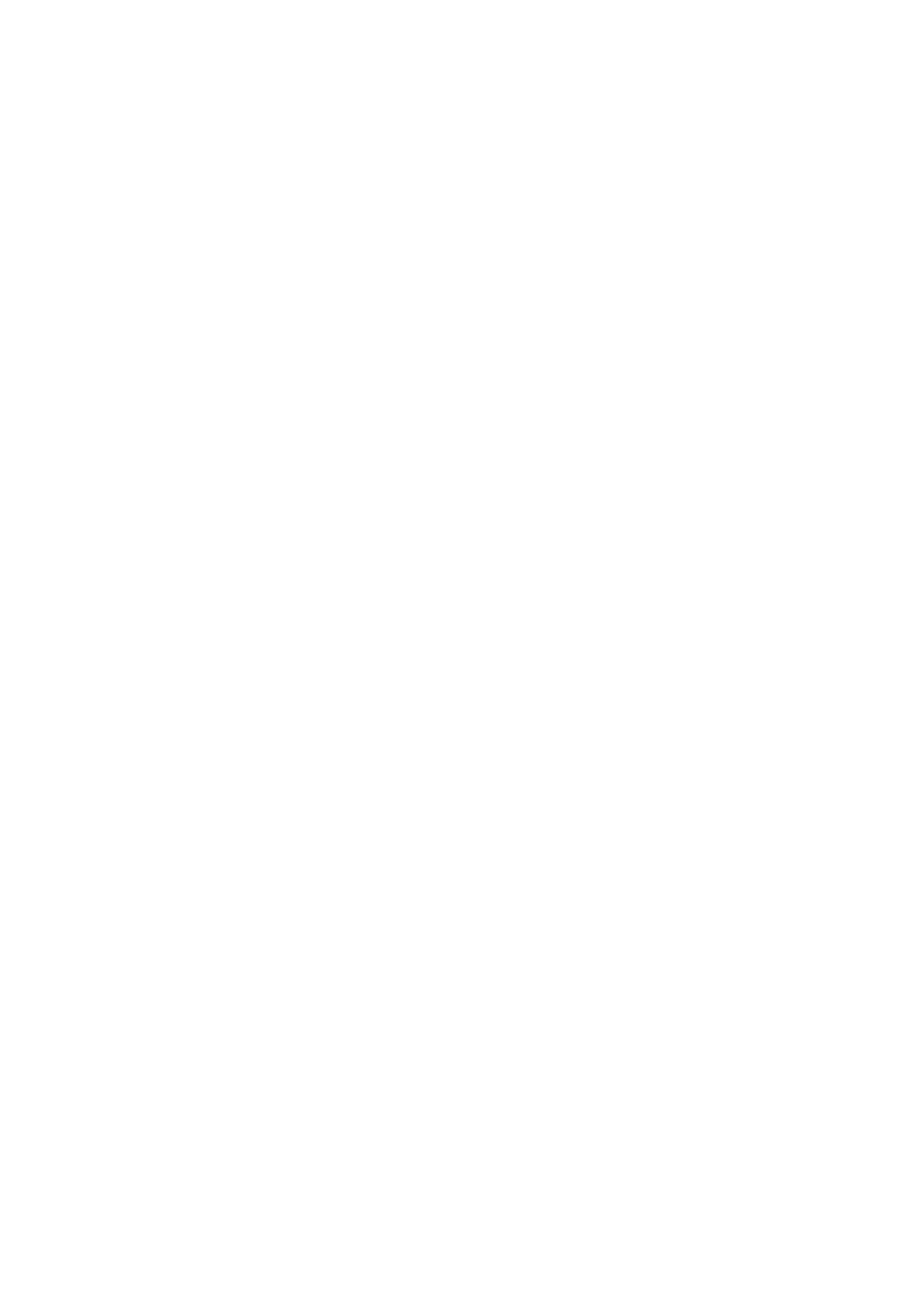

<span id="page-32-0"></span>**3To Please the Lord**<br>
1 marvel that you are so quickly removing from him<br>
that called you in the grace of Christ unto a different<br>
gospel; which is not another gospel: only there are some<br>
that trouble you, and would perv *I marvel that you are so quickly removing from him that called you in the grace of Christ unto a different gospel; which is not another gospel: only there are some that trouble you, and would pervert the gospel of Christ. But though we, or an angel from heaven, should preach unto you any gospel other than that we preached unto you, let him be anathema. As we have said before, so say I now again, If any man preacheth unto you any gospel other than that* 

*which ye received, let him be anathema. For am I now seeking the favor of men, or of God? or am I striving to please men? if I were still pleasing men, I should not be a servant of Christ. (Gal. 1.6- 10)*

*But even as we have been approved of God to be intrusted with the gospel, so we speak; not as pleasing men, but God who proveth our hearts. (1 Thess. 2.4)*

*Wherefore also we make it our aim, whether at home or absent, to be well-pleasing unto him. (2 Cor. 5.9)*

#### *One Basic Attitude*

A true servant of God has a basic attitude, which is to please the Lord. In Galatians Paul declared, "Am I striving to please men? if I were still pleasing men, I should not be a servant of Christ" (1.10). When Paul spoke this word, on the one hand he was so heartbroken at the quick removal of the Galatian believers from the gospel which they had heard him preach, and on the other hand he most solemnly expressed his attitude towards the Lord.

At the time he first went to Galatia to preach the gospel, he told the people that men are saved by the grace of the Lord and through faith, not by keeping the law. During those days many believed on the Lord. Those who believed also loved Paul, and to such degree that they were willing to have their eyes plucked out to give to him (see 4.15). Later on, some people came and told the Galatians that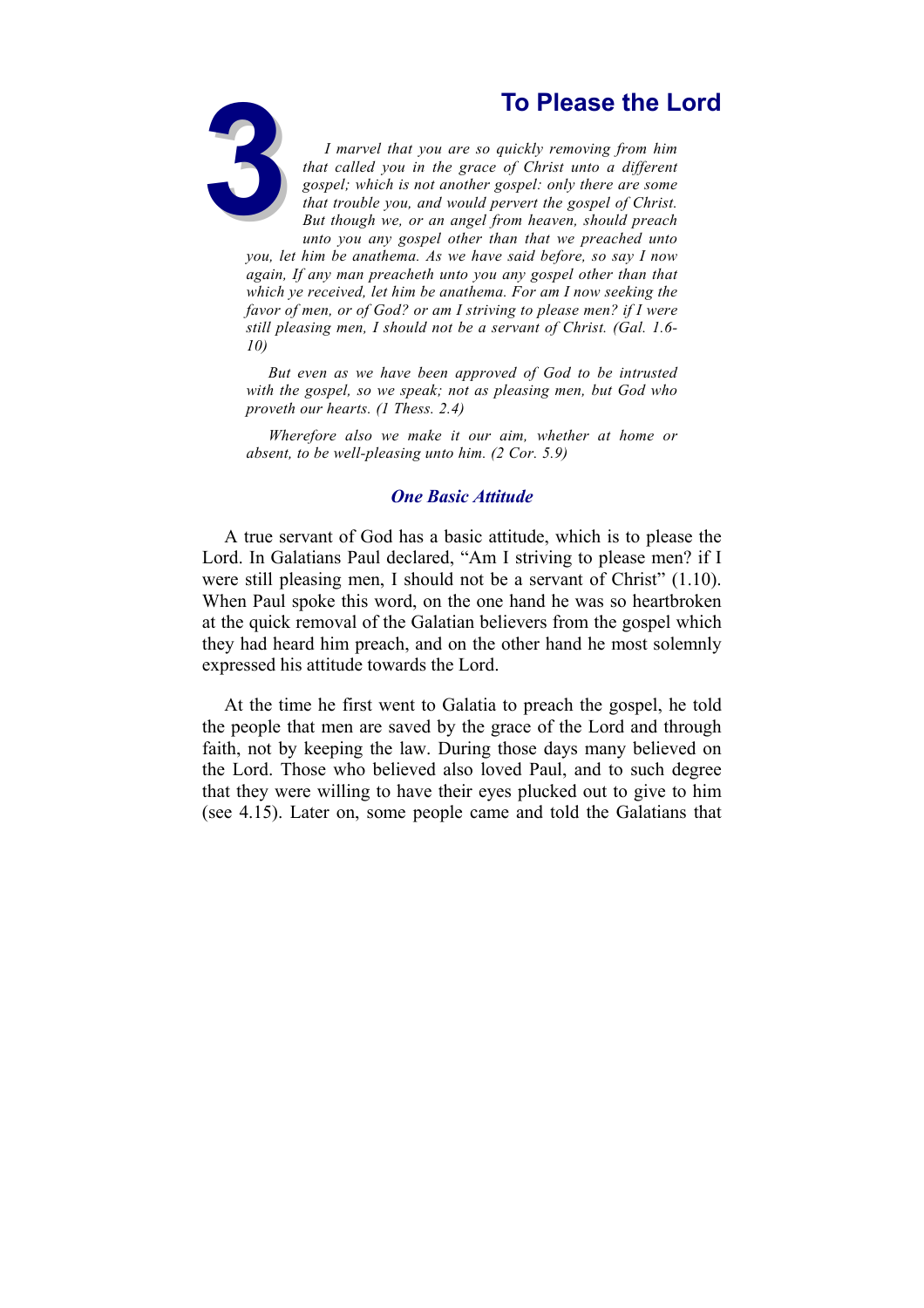faith and grace alone was not enough since they would need the law to perfect them (see 3.1-14). For this reason, Paul most seriously warned them: "Though we, or an angel from heaven, should preach unto you any gospel other than that which we preached unto you, let him be anathema" (1.8). Nevertheless, the Galatians were so deeply seduced by this people that they were not happy with Paul when he contended earnestly for the truth of the gospel. So Paul wrote: "Am I now seeking the favor of men, or of God? ... Am I become your enemy, by telling you the truth?" (1.10, 4.16).

Anyone who is God's servant must have this basic attitude of pleasing the Lord. If Paul had just compromised a little and not have been so serious about the gospel of the Lord, if he had said salvation was indeed by faith but it *also* depended on the works of the law as well, he could have exchanged the truth for the pleasure and welcome of the Galatians. There would have been no need for him to have to pay any cost. But Paul could not, and he would not sacrifice the truth. He must be loyal to the Lord. Disregarding the favor of men, he sharply reprimanded them: "O foolish Galatians, who did bewitch you, before whose eyes Jesus Christ was openly set forth crucified? ... Ye are severed from Christ, ye who would be justified by the law; ye are fallen away from grace" (3.1, 5.4).

Such an attitude in Paul ought to be the attitude of every servant of God also. Who, then, are the servants of God? Many think that only those who preach the gospel and deliver the word of truth are God's servants, and that the rest of the believers are not His servants. Let us consider what the Bible says. It tells us that all the redeemed children of God are His servants: "For unto me the children of Israel are servants; they are my servants whom I brought forth out of the land of Egypt: I am Jehovah your God" (Lev. 25.55). How plainly it is stated here that as long as a person is an Israelite who was brought forth by God out of Egypt, he is His servant. Not only Moses and not only Joshua are servants of God, but all the children of Israel whom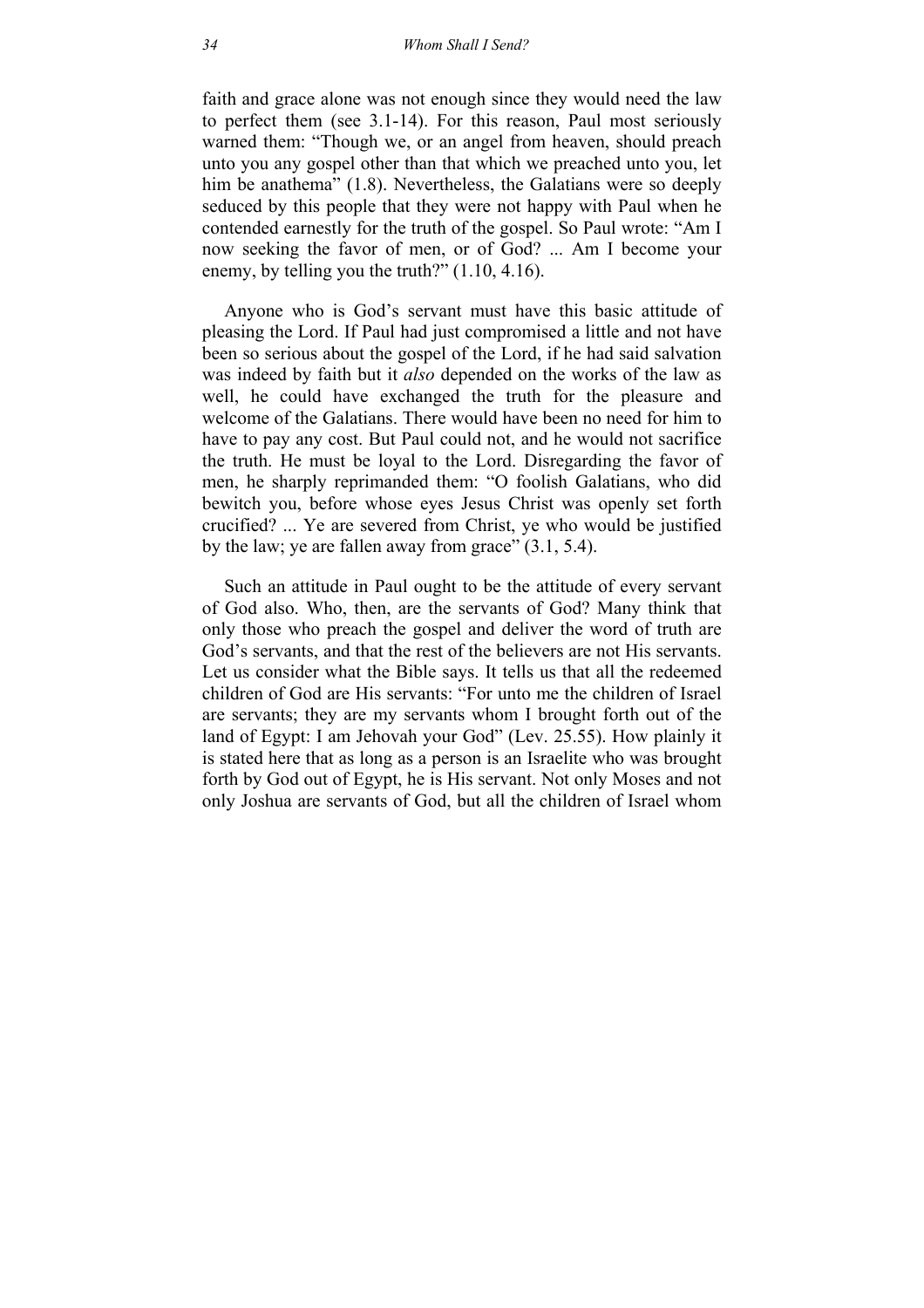God brought out of Egypt were to be His servants as well. If you are a saved person, a child of God, you too are His servant.

Our knowledge of the Lord Jesus and of His blood is twofold: The blood of the Lord not only cleanses us from our sins, it also purchases us to be the Lord's. The Lord Jesus is not only our Saviour, He is also our Lord. How each of us needs to see that Jesus is my Lord and I am His servant, for He has purchased me with his blood. We should thoroughly understand the authority of the Lord over us that we may live for Him. He who has really seen the love of the cross has in him more or less a heart of love towards the Lord. But he will also have about him a concrete expression—that of pleasing the Lord.

### *The Glory of God v. the Glory of Men*

Why is it that some Christians cannot please the Lord? There is a major reason for it: they love the glory of men more than the glory of God. John 12 tells that there were many of the Jewish rulers who believed on the Lord Jesus; but because of the Pharisees they did not confess it lest they should be put out of the synagogues (v.42). They dared not be open Christians. Their defect was in loving the glory of men more than the glory of God (v.43).

Let me ask, Do we have the same propensity? Do we love men's glory more than God's? Some Christians do not dare to confess openly the name of the Lord Jesus. They are afraid to confess before men that they are Christians. They dare not give thanks publicly at meals. They even cease to have a prayer and study life. They stop attending meetings. Why? Often, it is because they are afraid that people might ridicule them, accusing them of being superstitious. They love the glory of men rather than the glory of God. Allow me to say that if you really loved the Lord you would be determined to please Him, and that if you truly wanted to please the Lord you could never love the glory of men more than the glory of God.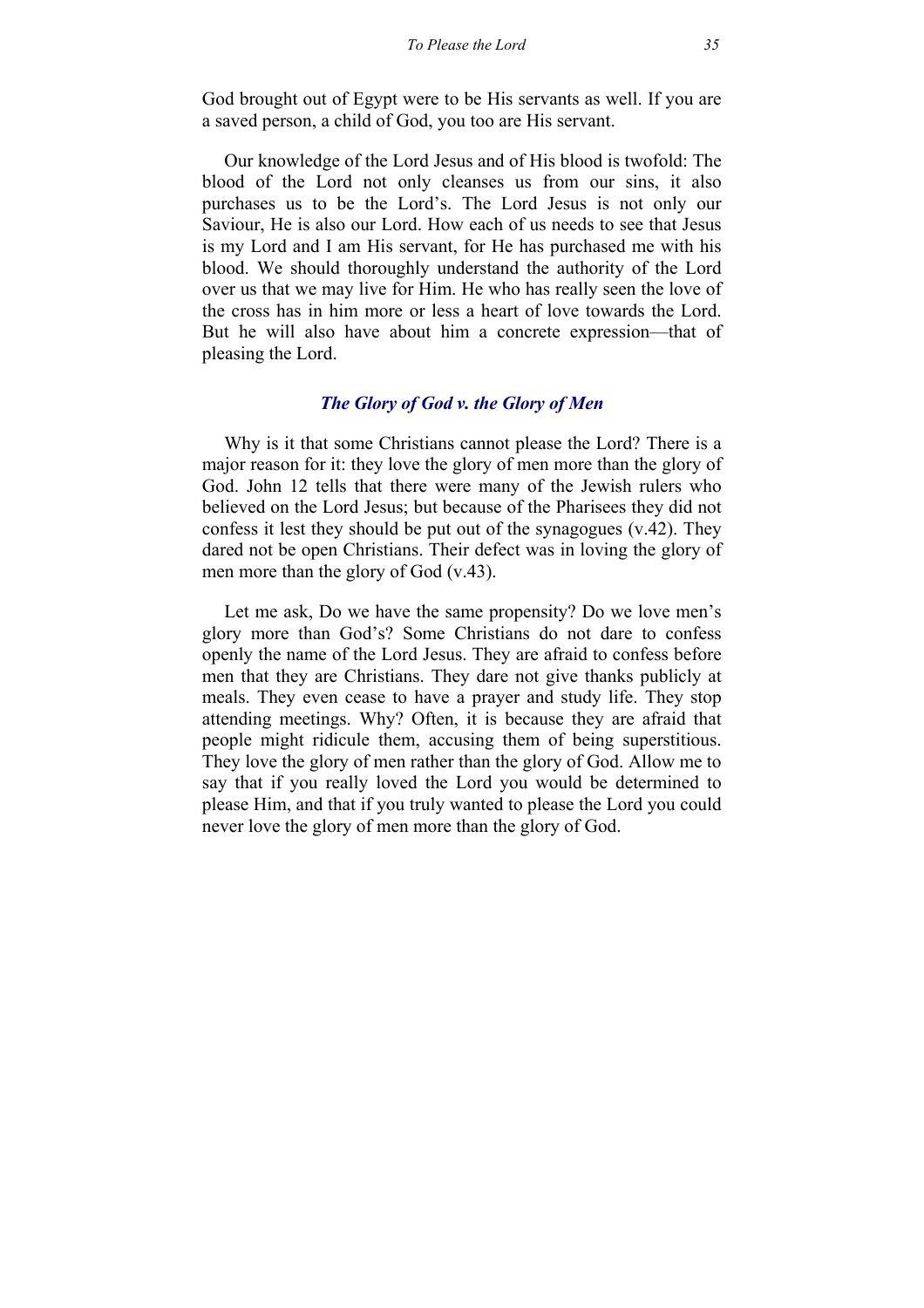A Christian who pleases the Lord and is loyal to Him must also be faithful towards the truth of the Lord. For the sake of maintaining the truth Paul was unmindful of the opposition of men. Said the apostle: "Am I become your enemy, by telling you the truth?" (4.16) He would rather have himself antagonized than to compromise the truth. He would rather sacrifice himself than to sacrifice the truth. He preferred to suffer loss himself than to let the truth suffer any loss.

In the past, numberless Christians have paid tremendous costs for the sake of pleasing the Lord. They have desired to follow the Bible in all things. Whatever is in the Bible they would accept; whatever is not in the Bible they would reject. And for this, they have paid a dear price. It is quite true that if you are a little liberal about the truth by lowering its standard, you can escape many attacks and much scorn. But let it be known that if you would stand firm for the truth, you will not be able to avoid persecution and you cannot be afraid of paying a price.

Once there was a brother who upon seeing the meaning of baptism in the Scriptures wished to be immersed. But his father did not approve of it. The son therefore experienced a great struggle in his heart at the time. His dilemma was that if he were immersed he would hurt his father's heart; but if he were not immersed he would be disloyal to the Lord's word. As he was struggling in his heart over the issue, he was given a word by the Lord: "He that loveth father or mother more than me is not worthy of me" (Matt. 10.37). Here he encountered this matter of cost. Would he please his parents or would he please the Lord? Thank God, the love of Christ captured him, so that he finally was baptized by immersion.

The story of this brother illustrates one critical thing: if you want to please the Lord, you must be absolutely obedient to the truth of the Lord. Had Paul in his day compromised even a little with the Galatian believers by not being so serious about the truth or by uttering some ambiguous words, he would have retained the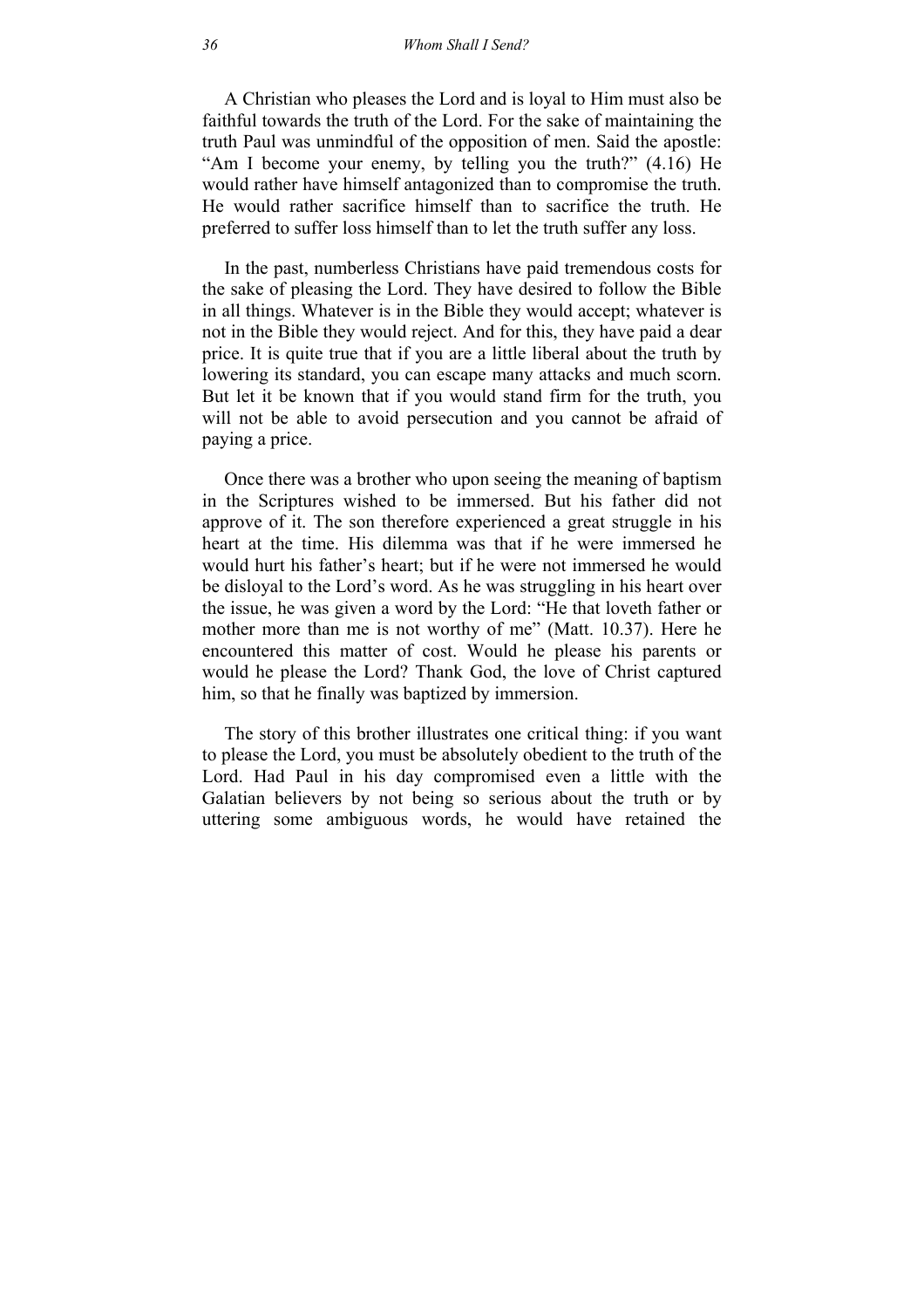welcome and friendship of the Galatians. But he had already counted his cost. Come what may, he could not please men but must please God; otherwise, he would not be a servant of God. He would rather be taken as their enemy than not to tell the truth.

"Buy the truth, and sell it not; yea, wisdom, and instruction, and understanding" (Prov. 23.23). Truth needs to be bought: it requires the paying of a price. If you mean to please the Lord and stand for the truth, you will have to pay the price. If you see the truth accurately, you must obey it to the end. Alas, that for the sake of pleasing men and being unwilling to pay the cost many Christians have made detours concerning truth. Yet the truth can only be *bought*, it is never for sale. Truth does not permit any change. It is like the pillar of a house (cf. Rev. 3.12). A pillar is, not like a window or a door which can be altered in dimension. It is immovable; it cannot be lengthened or shortened at will. In other words, the truth is absolutely unchangeable. In the event we are unable to pay the cost of and be obedient to some truth, then let us judge ourselves by confessing our weakness. We must not lower the truth because we cannot keep it or because it will affect us too much. Otherwise, we will incur serious consequences before God.

Now we have already seen from the Scriptures that all the children of God are His servants. Furthermore, the word of God's Son informs us that a servant is not greater than his Lord (John 15.20). The path that our Lord trod on earth is the path that we too must tread. What He received on earth must also be what we receive. If we confess ourselves as the Lord's servants, we should have this fundamental attitude of wanting to please the Lord. If this issue is not solved, we will sooner or later drop out of this course before us. Countless people have fallen away from this path because they loved the glory of men more than the glory of God.

Oh how deeply ingrained in us is this issue of the glory of men. Only after many dealings and much learning can it be removed from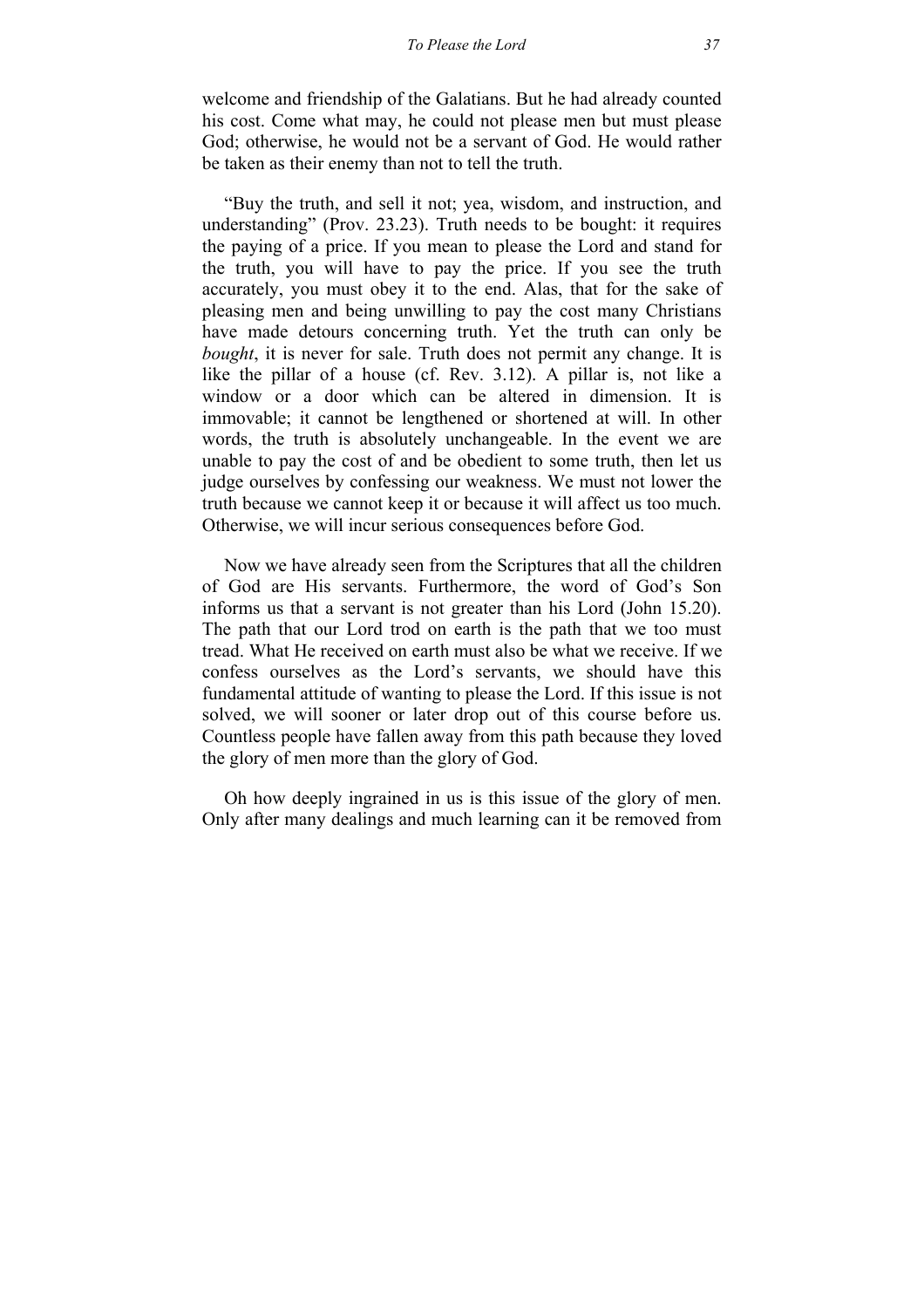the marrow of our souls. Ever since man ate the fruit of the tree of the knowledge of good and evil, the glory of men has become a basic problem in the soul of man. Each one of us has his own throne, and this throne is built on the glory of men. Yet if we would desire to be faithful servants of the Lord, we must come down from our thrones. Otherwise, we will not be able to serve our Lord. Hebrews 12.2 tells us that our Lord Jesus endured the cross, despising shame. He willingly chose the cross. And the cross is not only death, it is also shame. If you have ever truly been broken by the cross, there will be for you a clear experience of having despised shame. The failure of many Christians is caused by the fear of shame. Out of love for the glory of men they are not willing to forsake their own thrones.

Do not think that we are born with humility and gentleness. We do not realize just how proud we are. Who knows how much the grace of God must work in us before we will come down from our thrones and be delivered from the enticement of the glory of men. May God be gracious to us in causing us to have a heart to please the Lord, that by His grace we may be faithful servants. May we look forward to that day when all of us shall settle accounts at the judgment seat of Christ to hear Him say to us: "Well done, good and faithful servant" (Matt. 25.21).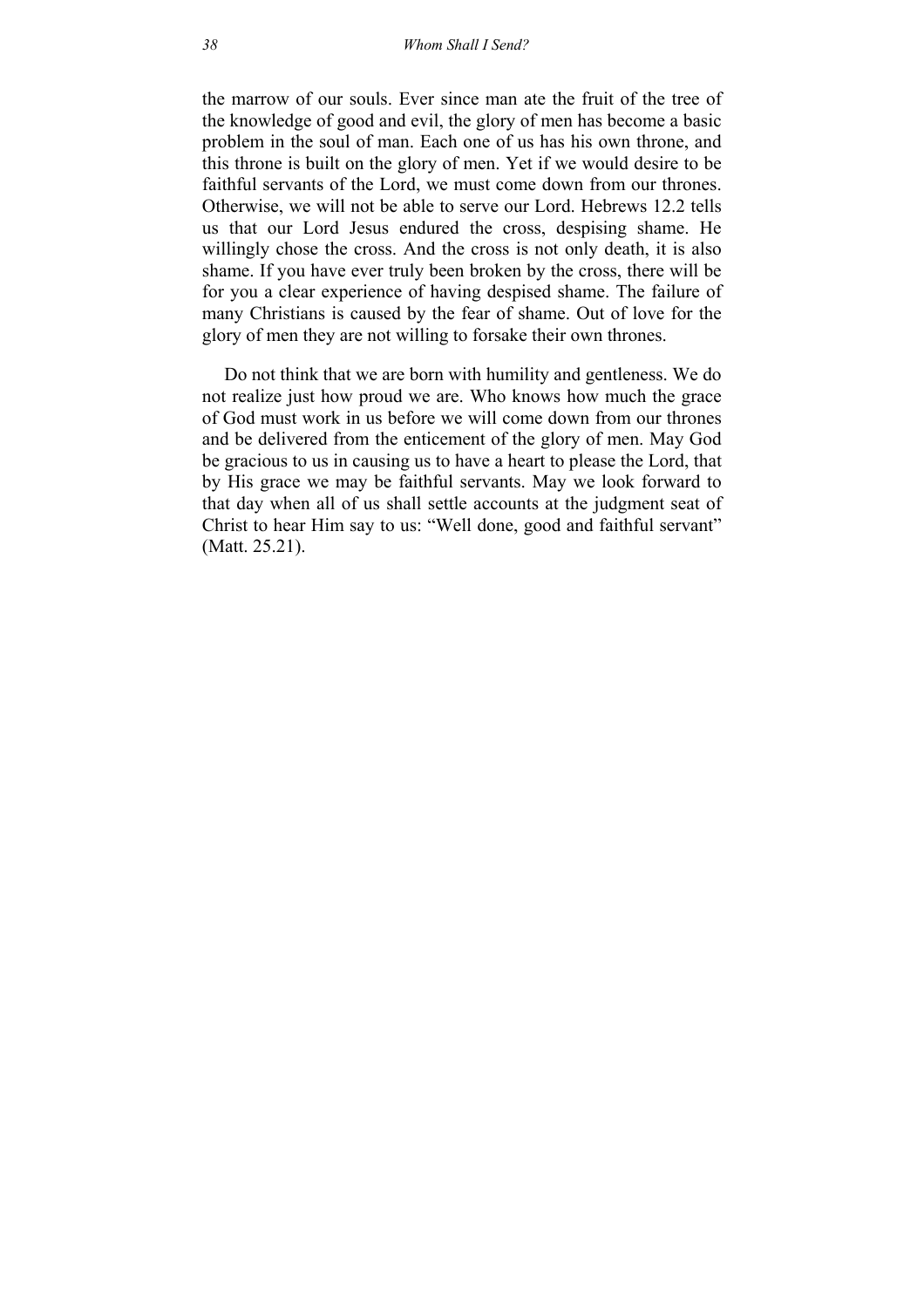**45 Serving God in the Spirit Serving God in the Spirit But the hour cometh, and now is, when the true worshippers shall worship the Father in spirit and truth: for such doth the Father seek to be his worshippers. God is s** *But the hour cometh, and now is, when the true worshippers shall worship the Father in spirit and truth: for such doth the Father seek to be his worshippers. God is spirit: and they that worship him must worship in spirit and truth. (John 4.23-24 mg.)*

*For God is my witness, whom I serve in my spirit in the gospel of his Son, how unceasingly I make mention of you, always in my prayers. (Rom. 1.9)*

*For the mind of the flesh is death; but the mind of the Spirit is life and peace. (Rom. 8.6)*

## *One*

Among the children of God, there are many who have a desire to serve the Lord but they unfortunately have not found the way to do so. They seem to be all right in doctrine and conduct, yet are greatly mistaken in the way of serving God. How can this situation be explained? Wherein lies the problem? The real issue, I believe, is whether such service comes from our mind or from deep down within us—that is to say, from within our spirit. In the matter of serving God, everything must originate from the inner feeling (and such inner feeling, let it be understood, does not refer to the fleshly feeling of our soul life but to the feeling in our spirit). In prayer or in reading the Bible, in preaching the word of God or in any other spiritual pursuit, all must proceed from that inner feeling. Even in knowing people, we need to know them by that same feeling. If our life and our work are but the product of our thoughts, we have no way through in the spiritual realm. We may find our mind competent in other realms, but in the service of God everything must come out of the spirit. Let us truly recognize that in spiritual matters the first and foremost thing is for us to have feeling in our spirit; the mind is secondary here.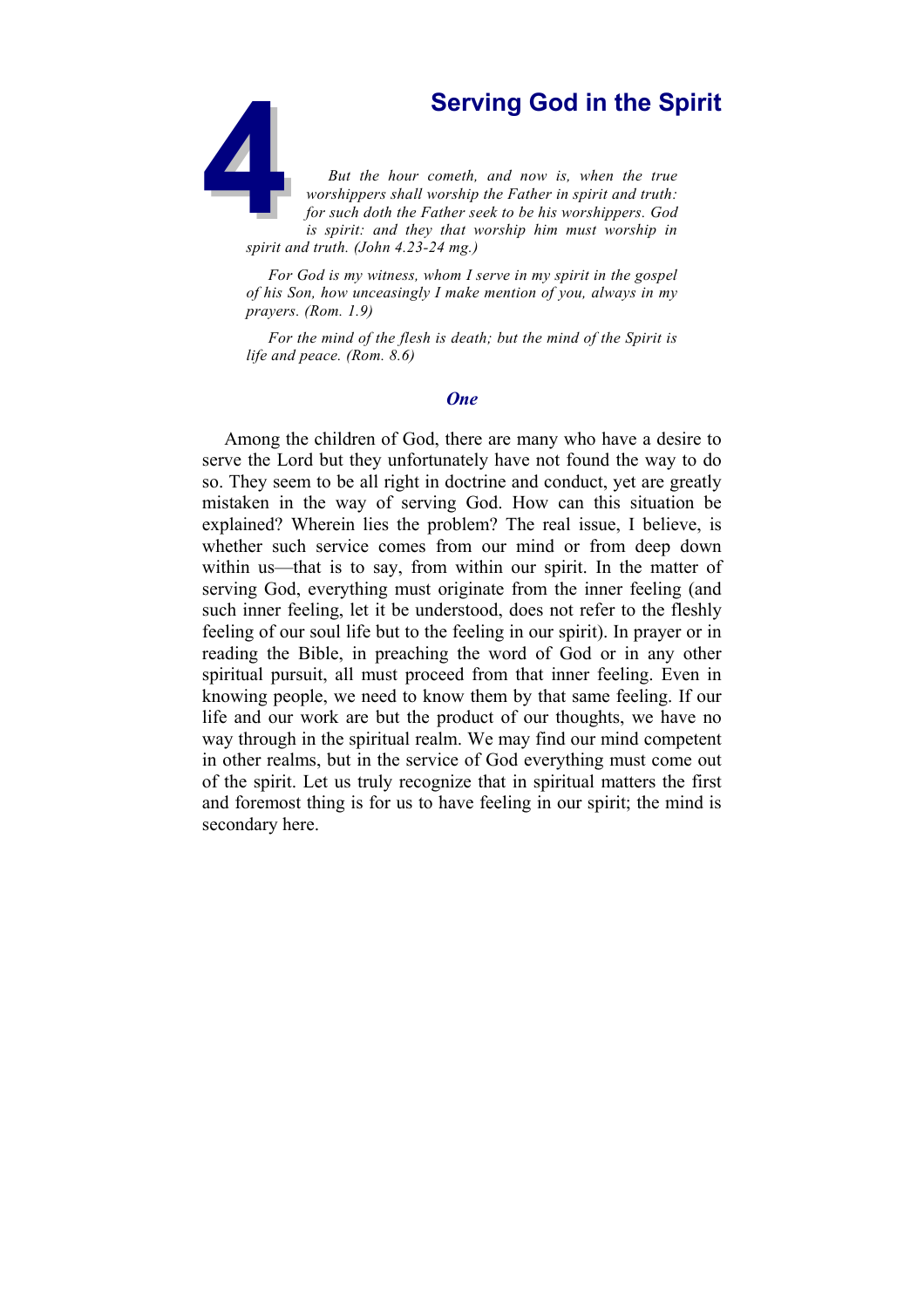## *Two*

In our serving God we cannot serve according to our thought but we must serve according to our inner feeling. We must not only do the right thing but also have the right source. For example, preaching, praying, and reading the Bible are right activities, but if you preach and pray and read according to your own thoughts, and even though you do the right things, the source of your doing them is wrong. And thus you have traveled the wrong course. Instead, you should preach and pray and read according to your inner feeling.

A most precious experience to a child of God is that he may live and work according to his inner feeling. He may possibly have quite a few weaknesses; nonetheless his source is right, his way is correct; and eventually he will be brought to the place of his service being accepted by God. Consequently, in this area of service the first thing to be noticed is not the service itself but the source. Not so much the doing but the how to do it. All services for God must come from the spirit.

In reading books we may rely totally on our brain. But in touching God we use the wrong organ if we depend on the brain. It is with our spirit that we contact God. To illustrate: Here is electricity. If you touch it with a wooden rod, the wood does not conduct the electricity. But if you touch electricity with a copper wire, immediately that copper wire will conduct it. Likewise, your prayer and Bible reading and preaching can be like a wooden rod making contact with electricity. They, like the wooden rod, will not be effective because you are using the wrong rod. In spiritual matters you and I need to look to God and use what He has impressed upon our spirit. There is where we should pay attention. If our mind begins to turn as soon as we meet a problem in the spiritual realm, all our decisions will only come from our mind. And none is of any spiritual value before God.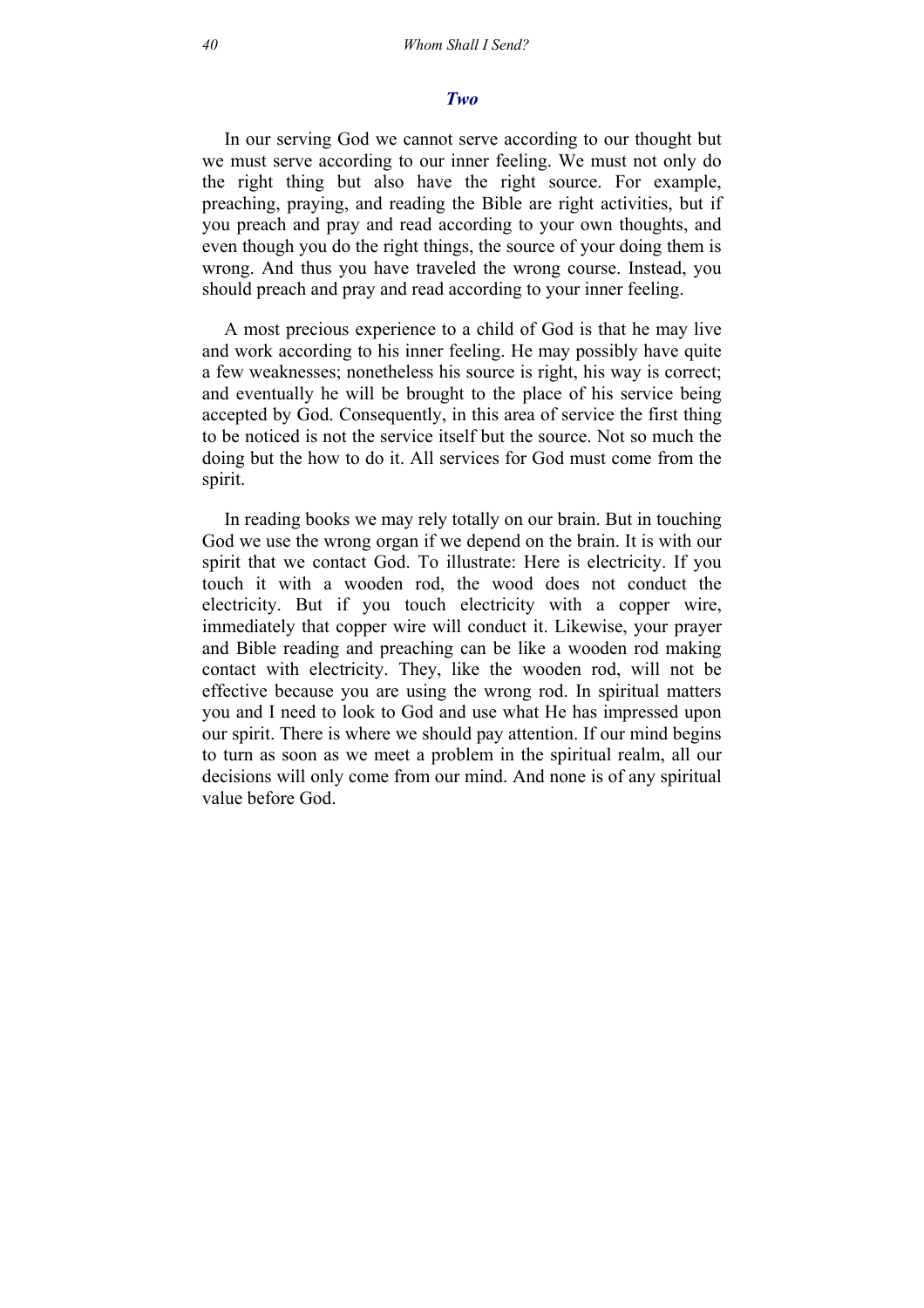Here, then, are two ways: one way is the thought, the other is the inner feeling. That which comes out of the thought will not help people in meeting God; only that which comes out of the inner feeling of our spirit will cause people to meet Him. When we stand up to speak a few words among the brothers and sisters, we need to be careful lest we initiate with our mind. Before we stand up, let us ask God to cleanse us from all uncleanness with the blood of His Son, and also ask Him to anoint us. We shall speak whatever our inner feeling moves us to speak. Even if the words are not fluent and are rather fragmentary, they nevertheless will profit people. But if these words come from the mind—and no matter how logical they may sound—they are of no avail.

Prayer is but one of various spiritual activities which must be done according to your inner feeling. When you kneel at your bedside to pray, for example, you may sense that there are words deep within you. Pray these words out. The more you pray the more you touch God. But supposing in the midst of your prayer your mind suddenly makes a turn; then you can no longer continue praying because you have no more word. While you pray in spirit and in truth, it is like the contact between electricity and a copper wire: the latter is conductive. But when you pray with your mind, it will be like touching electricity with a wooden rod: it will be entirely useless. The spiritual person uses his spirit to touch God as well as to touch spiritual things. The natural man, however, lives and is motivated in all his actions according to what he himself thinks.

Therefore, when a thing touches you, it reveals where you are—as to whether you are in the thought of your soul or in the inner feeling of your spirit. If you do a thing because you think it is profitable to you or if you do not act because you reckon it will not be profitable to you, you may appear to be very clever from the human standpoint; but let me say that you have neglected the question of its source. How vain it is if your mind turns like the swift rotation of an electric fan or rushes on like an unbridled horse. You should first ask God to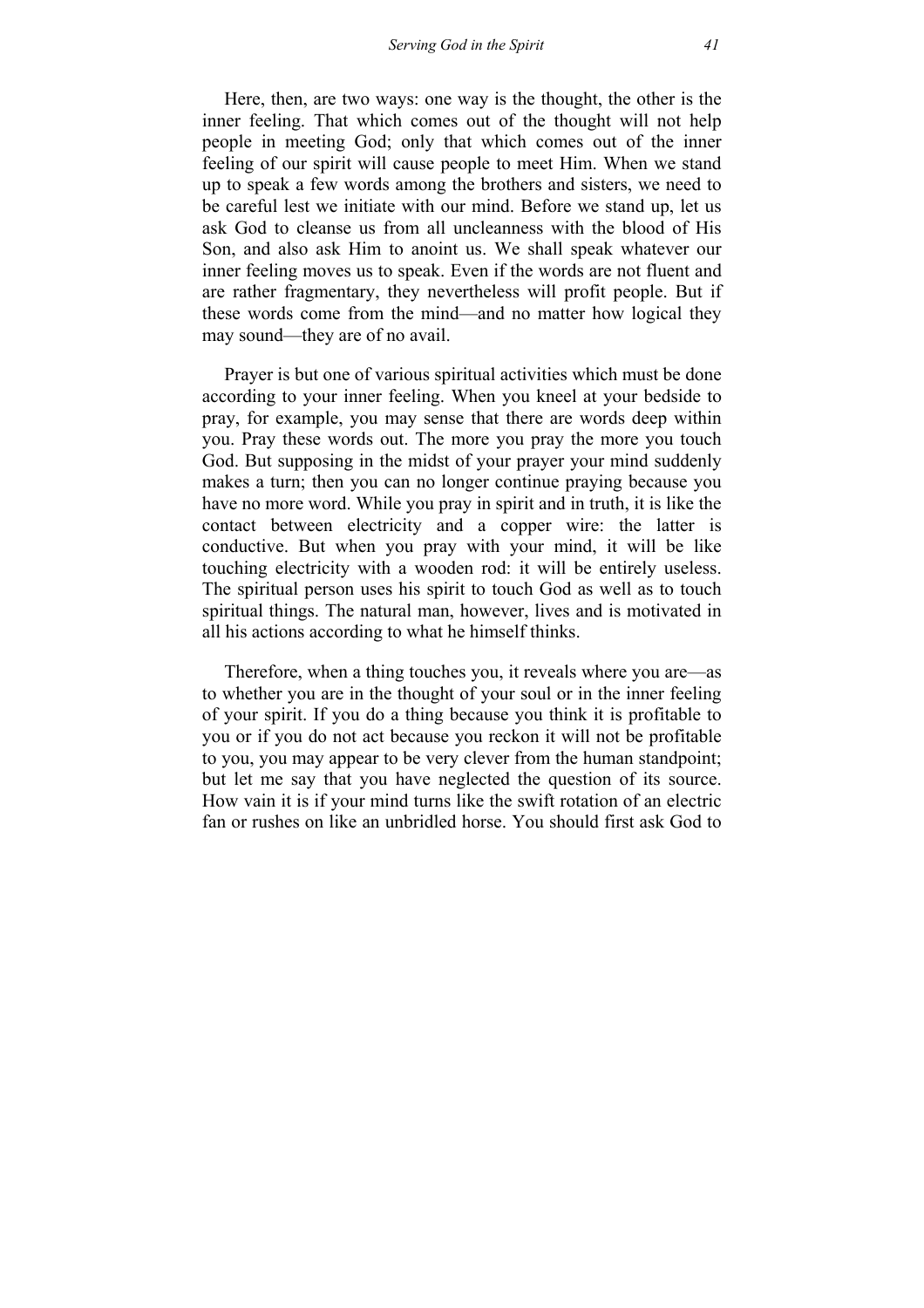restrain your thoughts so that you may detect what is being said in your spirit. If your spirit senses something to be right, it does not matter much even though the thing seems to be unexplainable. But if your spirit feels wrong, and no matter how rational or logical the thing is, it should not be done.

Suppose two Christian brothers have a quarrel and later they come to another brother asking him to judge between them as to who is right and who is wrong. If this other brother lives in his mind, he will invariably pay attention to their arguments both pro and con and find it easy to mix his own feelings—both love and hate—into the issue. After he has finished hearing the quarrel, he will finally give his judgment as to who is right. Yet this is a judgment according to reason and argument. A Christian who lives in the thought realm always reasons, though in actuality his reasoning may not be accurate. For these two brothers have quarrelled because both have tried to argue as to who is right, and thus the third brother renders judgment from his mind according to argument. With the result that they who argue will argue more, they who are not submissive will be less submissive. But if this arbitrating brother should ask God to turn him from thought to spirit—thus enabling him to sense the issue in his spirit—he will be able to help these two quarreling brothers to come out of their reasonings.

We know that thought brings in reason, and reason can easily stir up a man's emotion. When we touch our thought, we touch our emotion; and as we touch our emotion, we touch the natural. Accordingly, we will not be able to help our brothers but will instead destroy them. How we need to learn well in this respect. We must ask God to be merciful to us and deliver us from the thought to the spirit so that we may sense in our spirit what we should do and say. And thus shall we be able to help other people in solving their problems.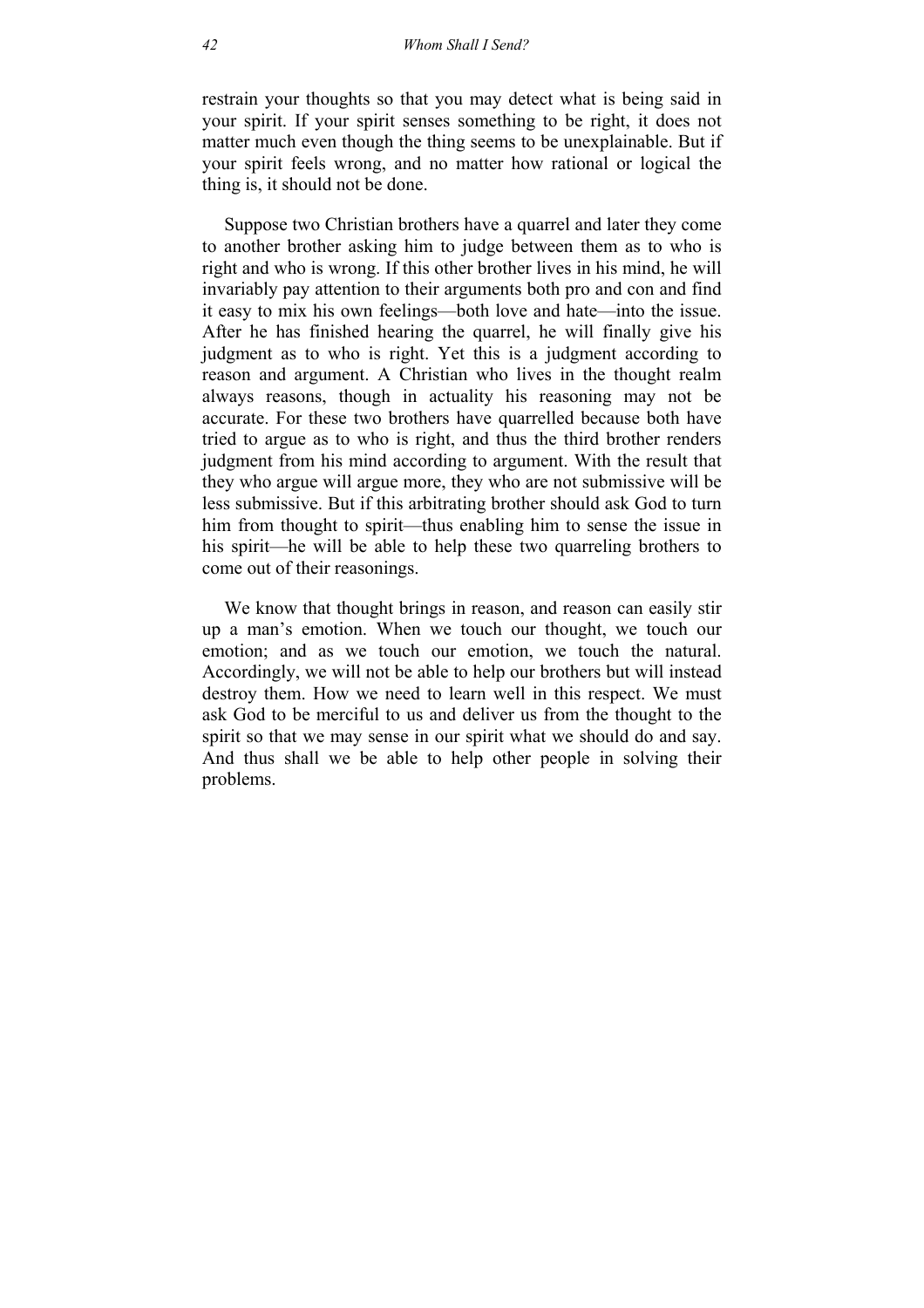## *Three*

In conclusion, let us recognize two very essential points: *the first* being that all who wish to learn to live in the spirit before God must learn to accept the dealing of the cross. For the cross will deal with our natural life, that is to say, our natural mind and emotion. If our natural mind and emotion are not dealt with we can hardly live in the spirit. Let us remember that when we are confronted by that thing which touches us in our mind, the first word we utter will probably be "How unreasonable!"—for we are persons who are inclined to reason. And whoever reasons lives in his thought, and whoever lives in his thought lives also in emotional impulse. But the one who lives in the spirit dares not argue according to his own opinion nor does he dare to speak according to his own emotional feeling. The one who is controlled by the Spirit of God is one who has experienced the dealing of the cross.

*The second essential point* is the cleansing of the precious blood. If you learn to live in the consciousness of the spirit, you must always rely on the cleansing of the precious blood. To the extent that you rely upon its cleansing, to that extent shall there be divine light in your walk. If you have a great amount of uncleanness still unwashed by the precious blood, you will be opaque and dark. Only its cleansing will make you shine.

These two elements—the dealing of the cross and the cleansing of the precious blood—must be learned and experienced by all who expect to serve God. The reason why some Christians fail to live in the spirit is mainly due to the fact that their thought and emotion have not been dealt with and their uncleanness has not been washed by the precious blood. Consequently, they live their Christian life foolishly and have not allowed God to turn them to the spirit. Only by accepting the dealing of the cross and the cleansing of the precious blood may any of us see how much he has lived in thought and not turned to the spirit.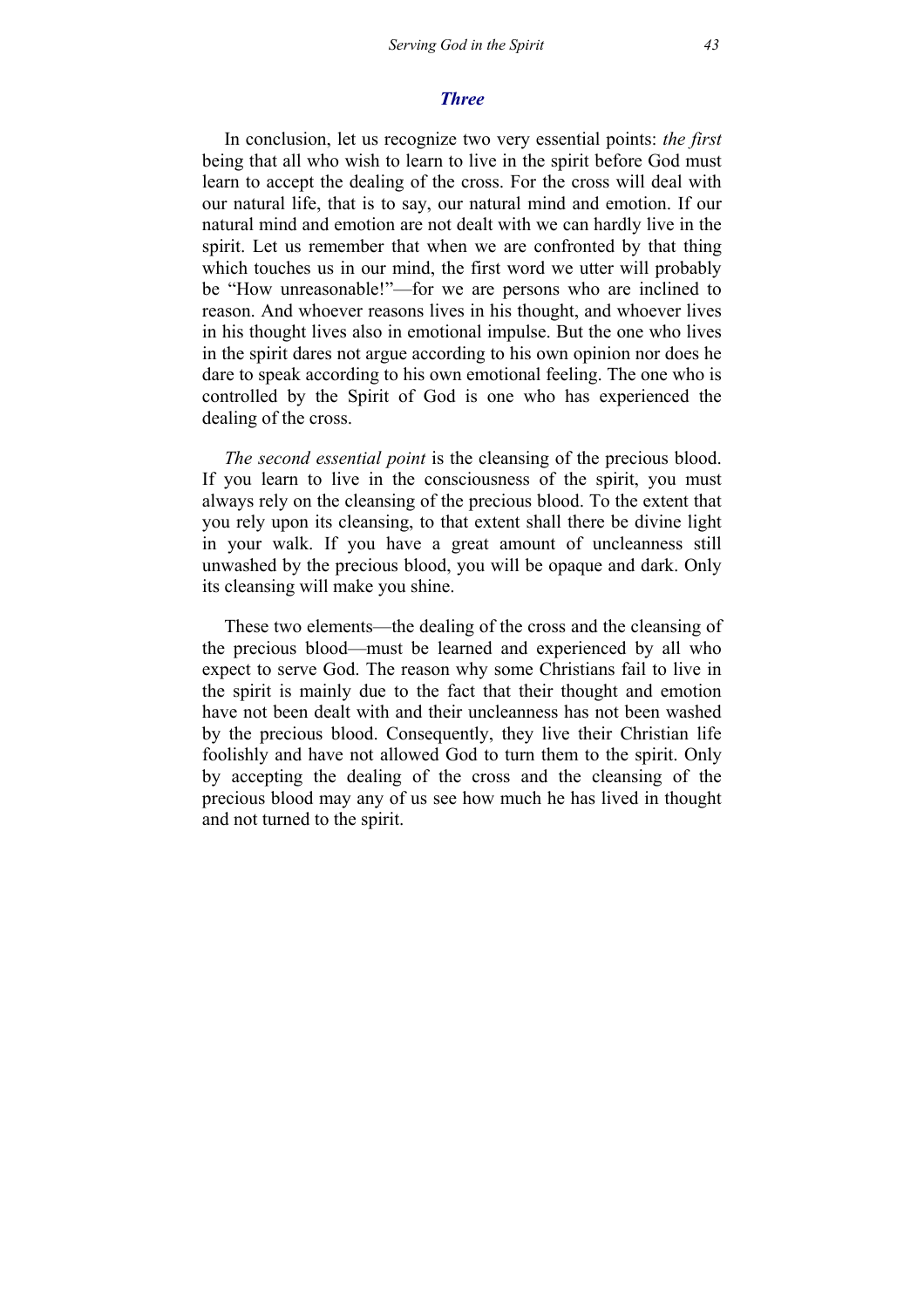Some may say, "I do not have any inward feeling"—to which it may be replied that if anyone makes such a statement it is probably due to the fact that he has not been born again. Were he really born again, his spirit would have been quickened by God's Spirit and he would thus have some inward feeling. Or else it is possible that he is born again but he is sick inwardly, for some inwardly sick people may lose their inner feeling. Such a person needs to accept the dealing of the cross and the cleansing of the precious blood.

Whoever lives in the spirit is one who is accepted by God. May God be gracious to us and lead us that we may live in the spirit and be among those who serve Him in the spirit.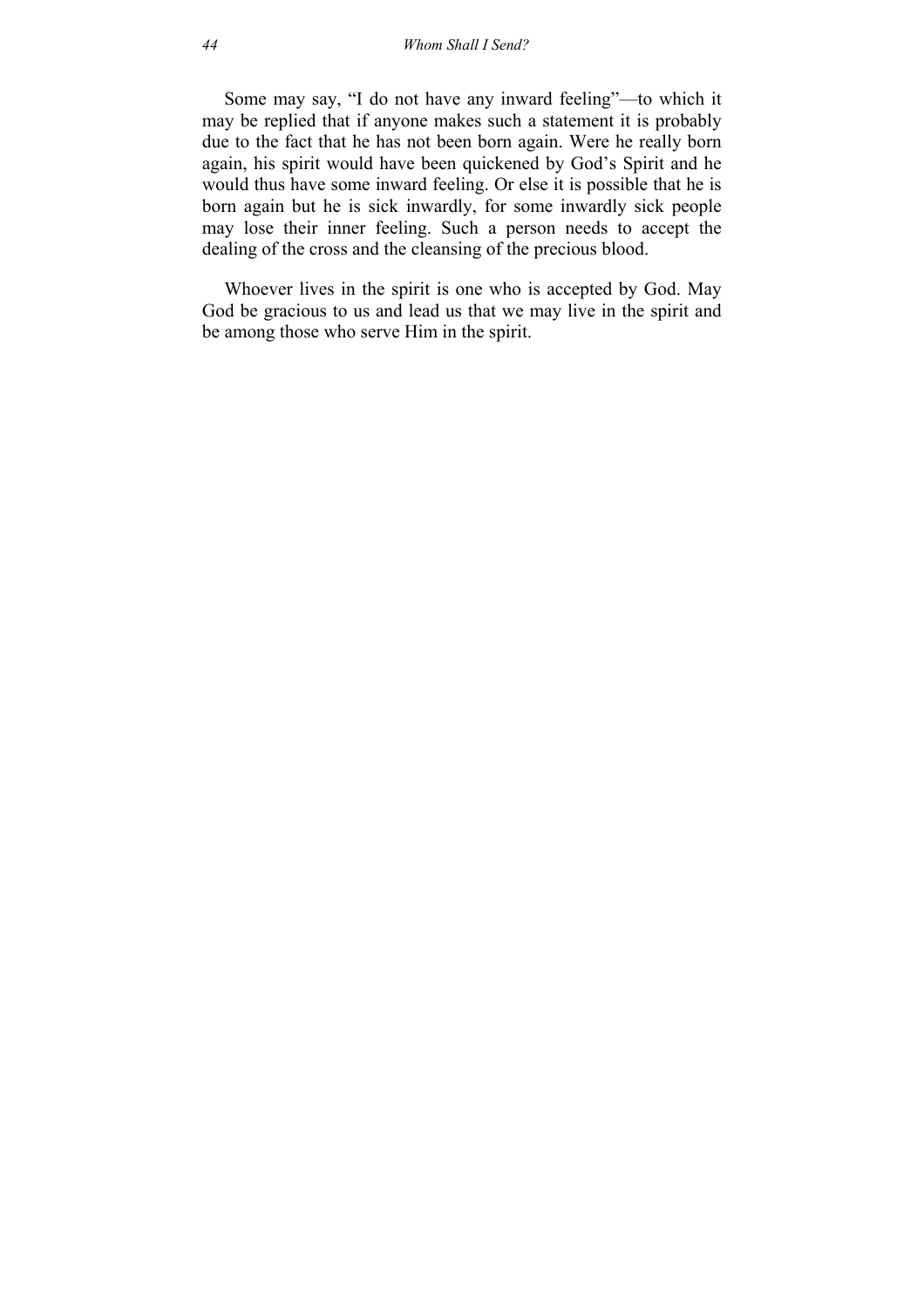**5Learning How to Serve—I**<br> **5Learning How to Serve—I**<br> **5Learning** died to that wherein we were held; so that we serve in newness of the spirit, and not in oldness of the letter. (Rom. 7.6)<br> **5Learning I beseech you there** *But now we have been discharged from the law, having died to that wherein we were held; so that we serve in newness of the spirit, and not in oldness of the letter. (Rom. 7.6)*

*I beseech you therefore, brethren, by the mercies of God, to present your bodies a living sacrifice, holy, acceptable to God, which is your spiritual service. (Rom. 12.1)*

*And it came to pass in the first month in the second year, on the first day of the month, that the tabernacle was reared up. . . And he set the laver between the tent of meeting and the altar, and put water therein, wherewith to wash. And Moses and Aaron and his sons washed their hands and their feet thereat; when they went into the tent of meeting, and when they came near unto the altar, they washed; as Jehovah commanded Moses. (Read Ex. 40.17-33)*

### *One*

As we learn to serve God in the church, it is important that we be faithful in all our works; but we should also pay special attention to the increase of spiritual value. The purpose for doing all things well is to impart spiritual reality. If we merely have the business side without having sufficient measure on the spiritual side, we have departed from the original aim of serving God. For He has laid upon us a spiritual responsibility, and it will be a great loss if we only attend to the business side and neglect the life side. If we have lack on the life side, our services will only be activities—we will not be able to meet the needs of God's children, for what can truly meet the needs of His children is life. Therefore, we should strive for real progress in spiritual life before we are in a position to supply life through work and service to the brothers and sisters.

Nothing needs to be said here if we have no intention to serve God; but if we want to learn to serve Him, then we must learn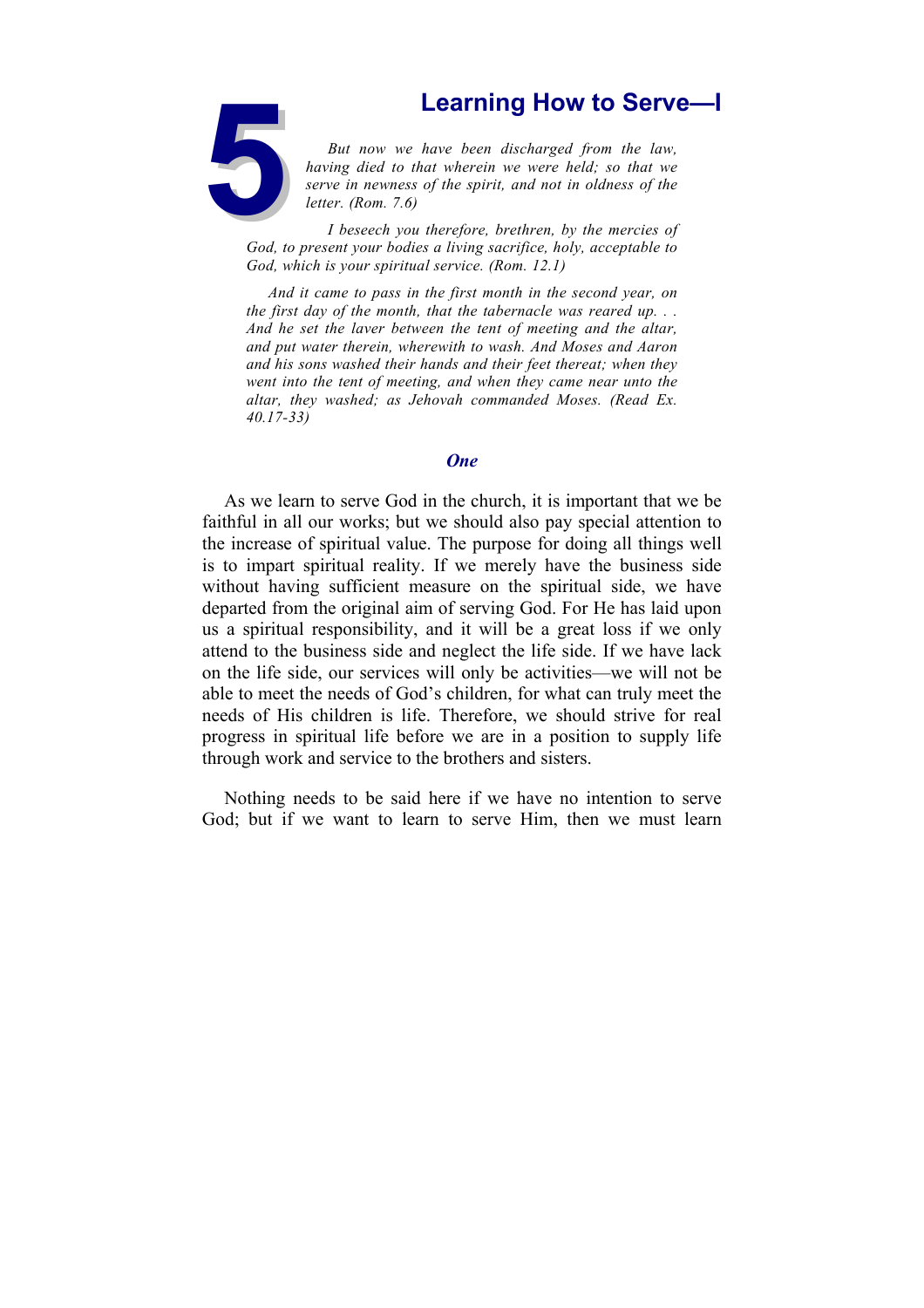lessons on the spiritual side. In serving God, we cannot simply *do* the work without learning something of the *how*. we should continually remind ourselves not to concentrate on having a job done but to learn the spiritual lesson during the process. God wants us to learn and to make progress week after week and time after time. And often He will rather let us fail in the doing in order that we might learn a particular lesson; for if we feel we are successful, God may feel impelled—out of a concern for our spiritual well-being—to strike at such success. Let us therefore not lay stress on our success, let us instead attend to our learning. We should work on the one hand and learn on the other. The more thorough we learn our lessons the better; the deeper we learn them the better.

### *Two*

In the Old Testament period, before a priest could enter the holy place to serve he had first to pass by the altar where he would offer sacrifice for his sins. Then he would come to the laver to wash away his uncleanness with water. Only afterwards might he enter the holy place. Now all the things in the holy place were made of gold: they were so shiny that a mere touch by the priest's hand would instantly reveal his finger prints. Now nothing would seem to matter if one had no intention to come to the holy place to serve; but once anyone entered the holy place to serve, his real image would immediately be revealed. He could not help but see his sins and his uncleanness. He had to confess what he really was, because all that was there was holy. As soon as he stepped into the holy place, his very self was fully exposed. Moreover, no one could undertake to do anything in the holy place according to his own idea. Every action of his was governed by the commandment of God; no deviation was allowed. Such was the way of priestly service in Old Testament days.

Yet even in our own day under the New Covenant (unless, of course, we do not desire to serve God), we can readily see how in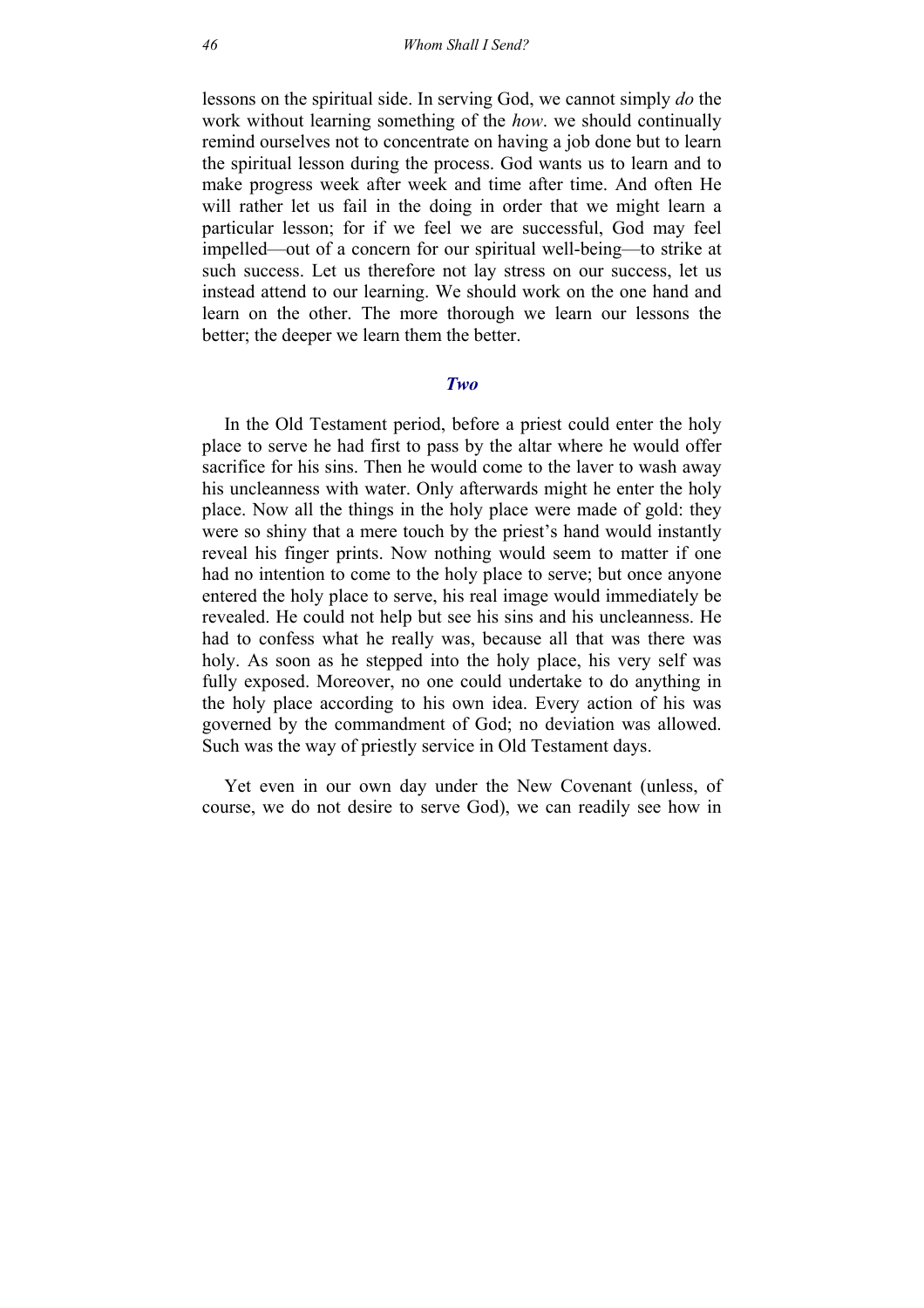like manner we who desire to serve as priests to our God also need the blood to cleanse us from our sins and the laver to wash away our uncleanness. We further need to be rid of our old self life by having it dealt with in the holy place of service. Whenever we serve God, our true image will be exposed. To really know our self we need to know it in our service to God. The more awareness we have of our self life in the performance of divine service the more assurance we will have that we are those who serve God and that the work we do is truly service to Him. Whoever has such consciousness as this is one who truly serves God. But whoever does not have this consciousness, either his person is not right or the thing he does is not what God wants him to do. If he has no consciousness of the weaknesses and failings of his self, it is proven beyond doubt that he is not a person who serves God and that the work he does is not service to Him. The person who really serves the Lord is full of such feelings whenever he touches service. Like the priest in the tabernacle of old who served God he will have his sins exposed at the altar, his uncleanness disclosed at the laver, and his own self revealed in the holy place. When you serve God and see your sins, you require the cleansing of the blood. When you perceive how you are defiled with uncleanness, you will need the washing of the water. And when you enter even further into the holy place of service you will clearly recognize how you as a person cannot touch that which is holy, and hence must have your self radically dealt with. These are the kinds of deep feelings you must have if you would truly serve the Lord.

We may not have very much feeling when we *eat* with people, but when we *serve God* among people we will have feelings. When, for example, we copy ordinary lecture notes we perhaps feel nothing; but when as a matter of service we copy notes on spiritual subjects, we will feel something like this: "O Lord, man such as I am is unworthy to do Your work. O Lord, do cleanse me with the precious blood." If you are a person who is frivolous, senseless and without inward feeling while touching service, you are definitely not one who is serving God. Suppose, for example, that you visit someone and are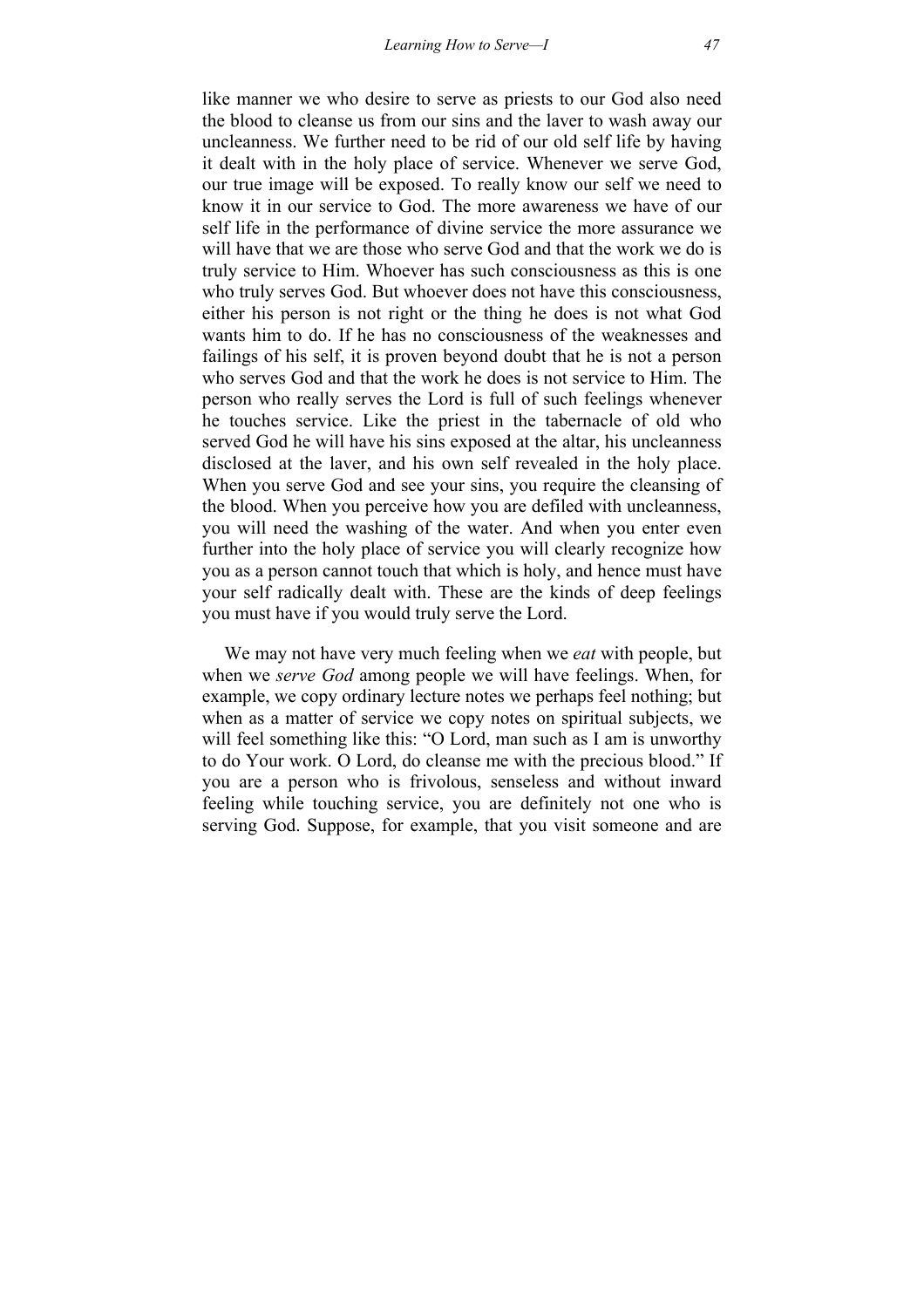told by him that he does not come to the meetings because he is so quick-tempered. If upon hearing this you hastily reprimand him with very strong words, failing to be conscious of your own quick temperament, your service to God has little spiritual value. But if what you are engaged in today is true spiritual service, you will doubtless have some such inward sense as this: "Oh, today I still have things needing to be laid aside, I still have my own flesh in me too, I too have not obeyed God as I ought, and I still have discord with brothers and sisters."

Let us never imagine that spiritual worth lies in the realm of excitement and enthusiasm. No, spiritual value lies in the manifestation of holiness while serving because there is the presence of God. Many brothers and sisters can testify that when they serve in the church they are like the priests of old entering the holy place. By the blood of the Lamb sins are cleansed; by the renewal of the Holy Spirit uncleanness is washed away; and by the "Holiness" of the holy place the self life is eliminated. Each time we serve God we should have such a consciousness and such an expression. But if there be no inward awareness of sin, uncleanness and self about us, I am afraid there is little of the presence of the Lord.

If in a locality there is the holy assembly of God, the brothers and sisters should at least see their sins, their uncleanness and their self life. And if this be the case, then such consciousness proves that God is present. Because this is holy ground, people who come will be made conscious of their own sins, uncleanness, and self. This kind of feeling will drive them to the Lord and to cry out to Him for deliverance and cleansing. Then, they will make progress spiritually. Time and again by such encounter, we all will be shown our actual condition, and thus once more our life will be able to grow.

In the area of serving God, then, we must encounter again and again this thing called "holiness". In such repeated encounters we learn and grow before God. We become useful, and God has an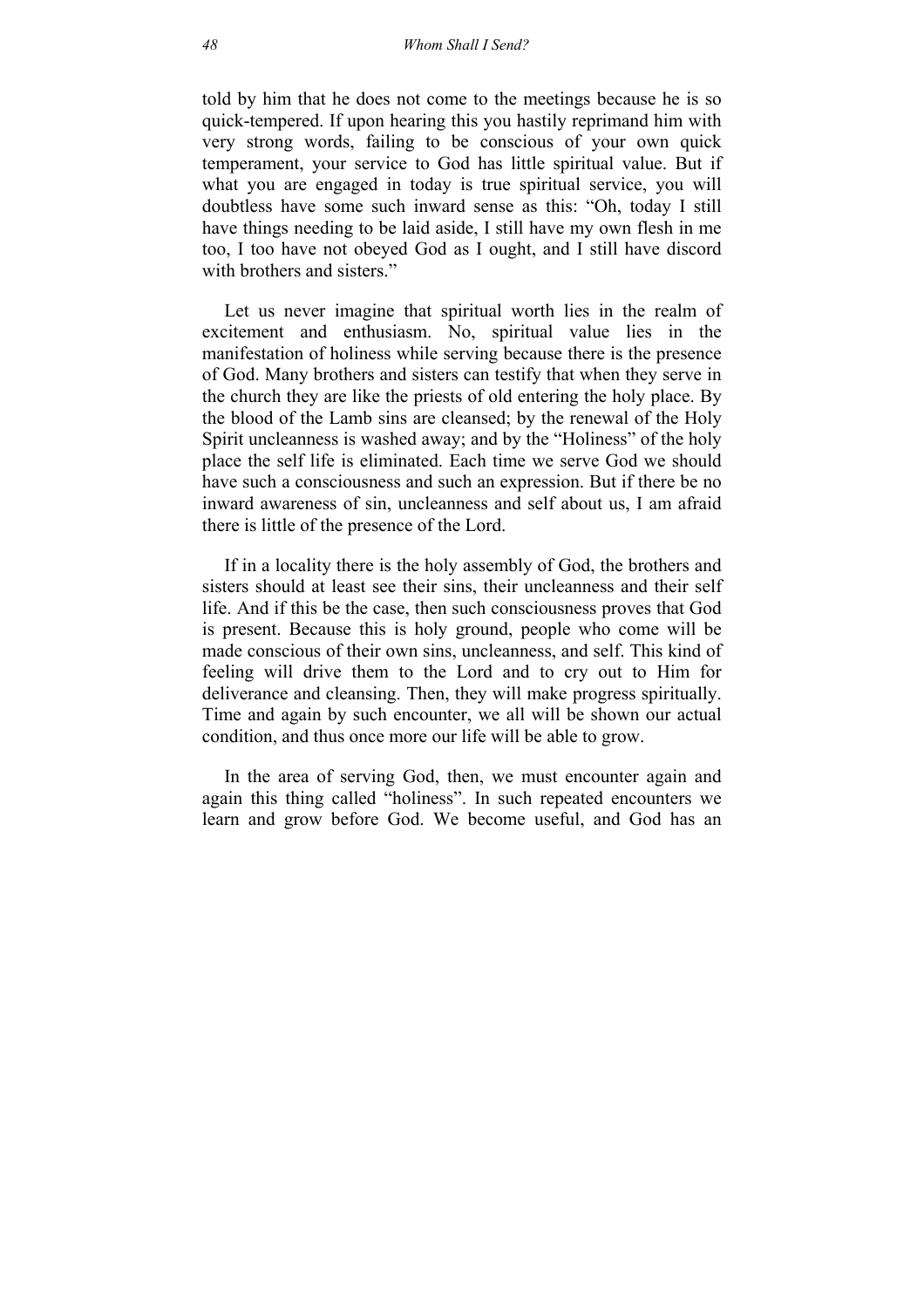outlet in us. Let us therefore reiterate what was said at the beginning, that our service must not be merely in doing a job—even quite successfully—without there also having been some spiritual value, some lesson in spiritual growth, learned in the process. Indeed, may this latter aspect continually take preeminence over the former in our service to the Lord. May God have mercy on us in this particular matter.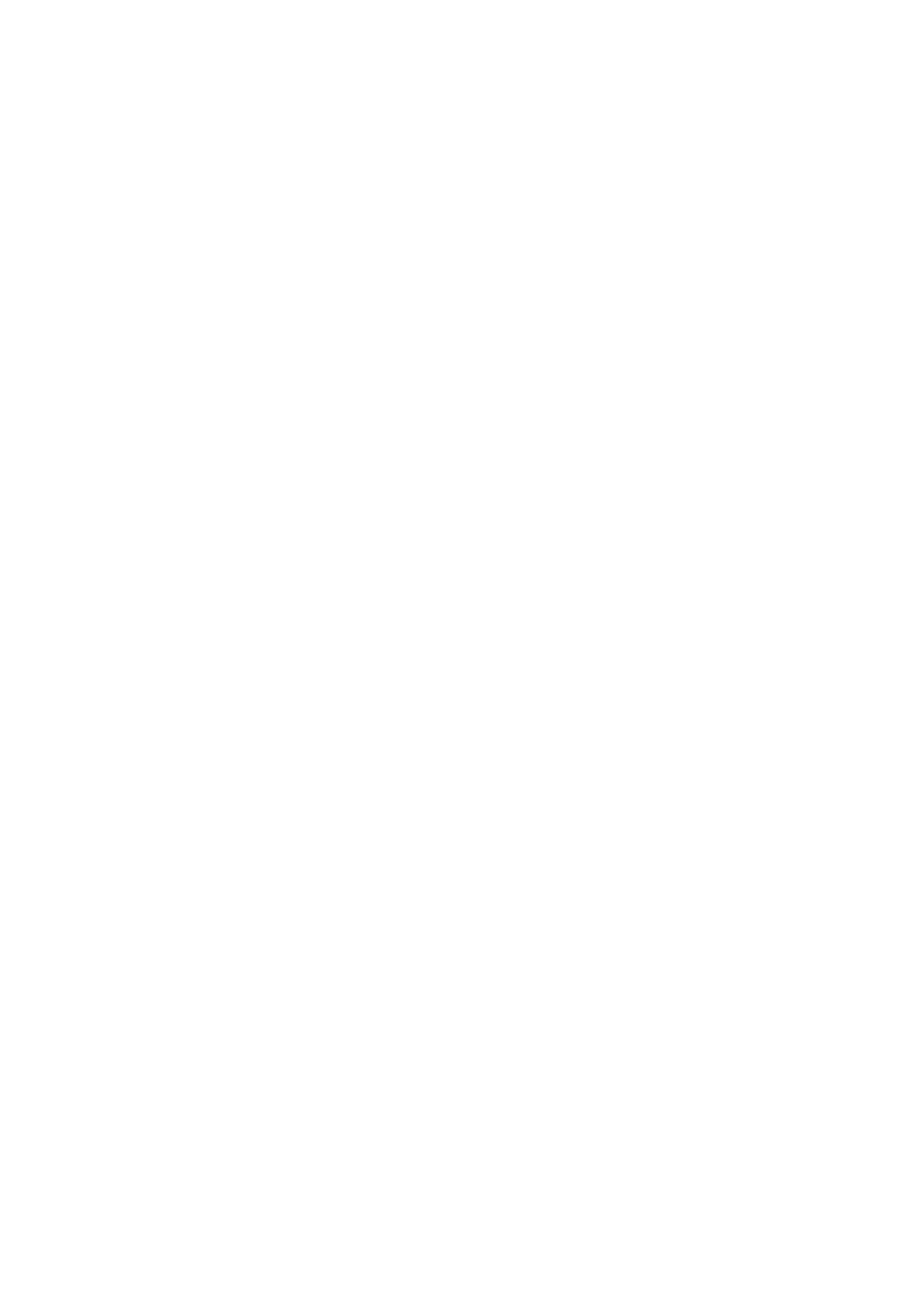

**Examing How to Serve—II**<br>
Now after a long time the Lord of those servants<br>
cometh, and maketh a reckoning with them. And he that<br>
received the five talents came and brought other five<br>
talents, saying, Lord, thou deliver *Now after a long time the Lord of those servants cometh, and maketh a reckoning with them. And he that received the five talents came and brought other five talents, saying, Lord, thou deliveredst unto me five talents: lo, I have gained other five talents. His lord said unto him, Well done, good and faithful servant: thou* 

*hast been faithful over a few things, I will set thee over many things; enter thou into the joy of the lord. And he also that received the two talents came and said, Lord, thou deliveredst unto me two talents: lo, I have gained other two talents. His lord said unto him, Well done, good and faithful servant: thou hast been faithful over a few things, I will set thee over many things; enter thou into the joy of thy lord. (Matt. 25.19-23)*

# *Service in Time and Eternity*

In spiritual matters we should recognize the fact that "time" is for "eternity"; that the service we render in time is preparation for the service in eternity. God places us in the here and now for the purpose of training us to be useful in eternity. Time is like a school in which we receive spiritual training and education. Whatever spiritual training and education we receive in time makes us truly fit for God's use in eternity. Consequently, the service performed today prepares us for the service in the hereafter.

Matthew 25 tells us that when the Lord returns, He will say to the faithful servants these words: "Thou hast been faithful over a few things, I will set thee over many things" (vv.21, 23). If today we learn well, He will entrust us with many and greater things at His return; at the time of our Lord's return we shall begin to serve properly. Some brothers and sisters may think that this is only true in the kingdom age, and not in eternity. But Revelation 22 informs us that we will serve God even in eternity. Today the Lord arranges to place us among the children of God in order that we may learn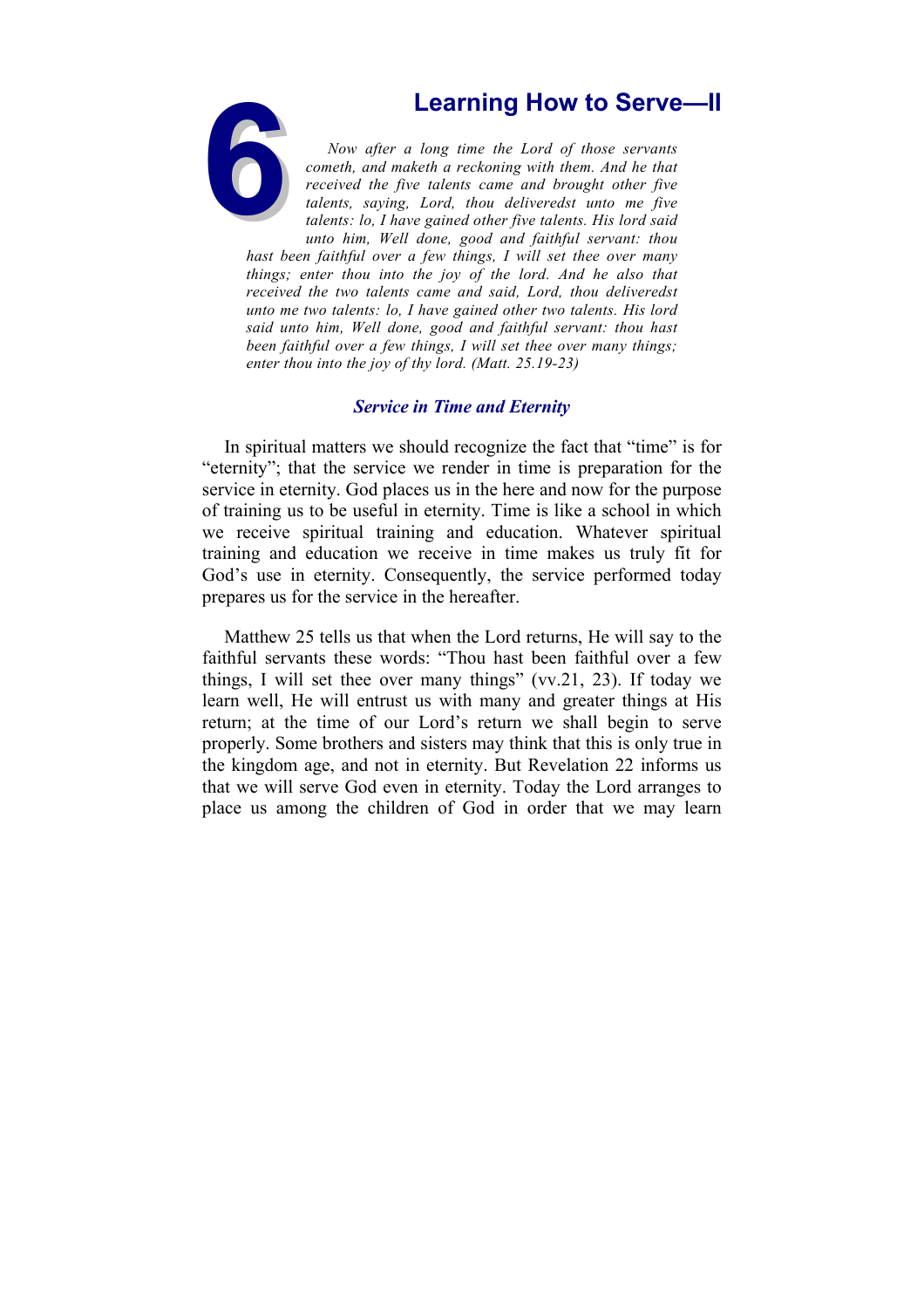together with them how to serve and thus prepare us all for our eternal service.

From the day we are saved the Lord puts His life in us and trains us gradually but continually through practical matters that we may learn to cooperate with Him more and more. He is with us to develop His nature in us so that we may become useful in His hand. In the measure of God's life in us is the measure of our usefulness to Him. As the measure of God increases, so our usefulness increases too. The measure of God's life does not increase only at the time of prayer and Bible reading; God uses also the things in our hand by which to incorporate himself in us. Let us therefore see that in time God has no other purpose than to increase His measure of life in us day by day. Due to the thick impenetrableness of our own self, He is unable to make any perforation through its walls. But after some time of dealing with us, He is able to get through us a little; and after a little more time, He can perforate the shell of resistance somewhat more. Finally, after many years of working further, He will penetrate through us almost completely.

Hence it takes considerable time for God's life to be organized in us. But this activity in turn establishes our usefulness. Every spiritual usefulness comes from the incorporation of God's life in us. Our usefulness before the Lord is none else than His nature developed in us. God imparts His life to us, and when this life in us is released, there is to be found our usefulness.

Thus time is when we *learn*, not when we *fully* serve. Today is the time we learn and *practice* serving. God places unbelieving souls before us that we may learn to serve. He also puts many brothers and sisters before us in order that we may learn to serve. Here on earth we are always learning before the Lord, therefore we must not do things according to our will and way. Yet our service today is not aimless, and we learn to do things with other children of God. The difficulty lies in the fact that some people are anxious to work but do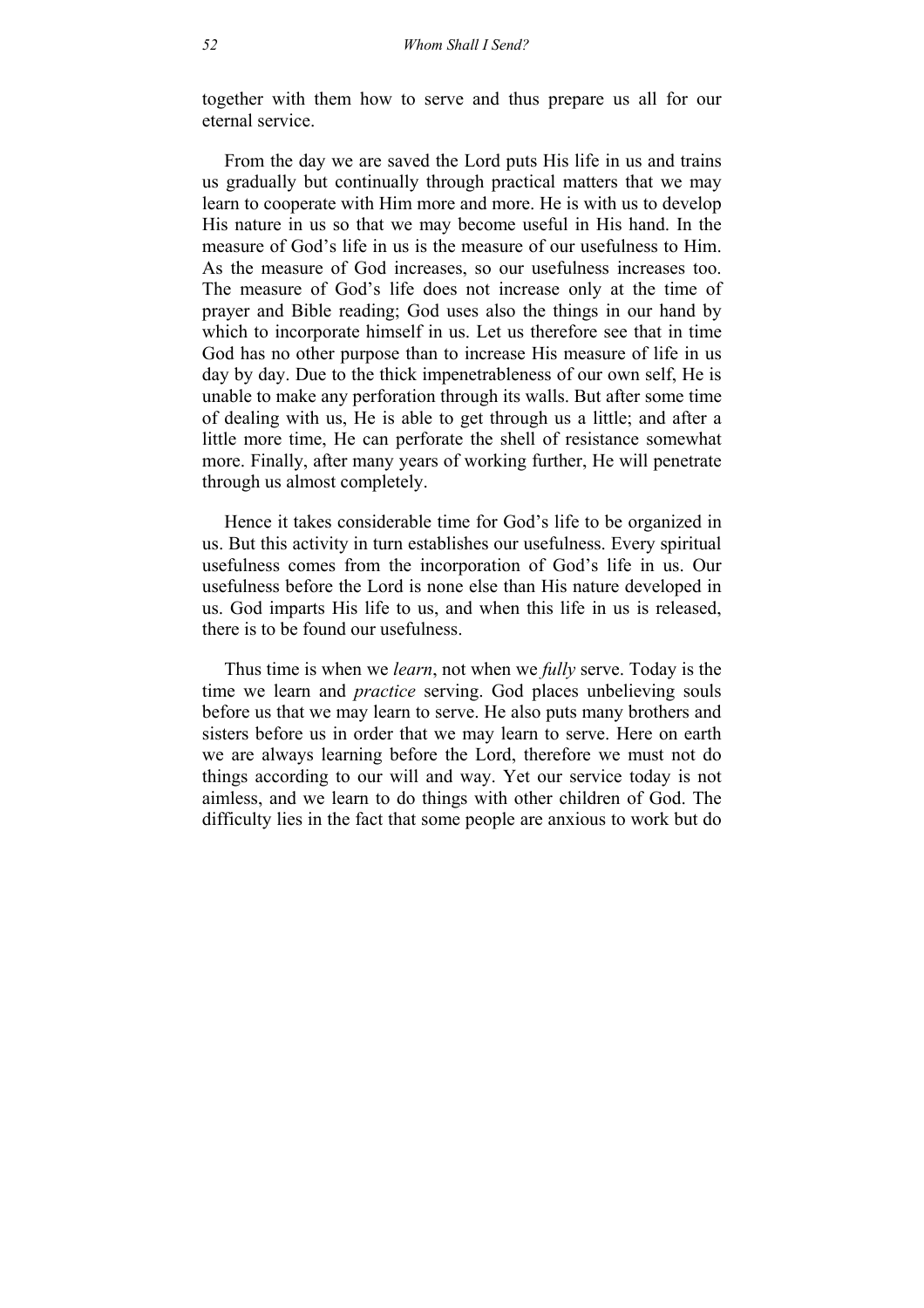not care to learn, while other people are keen in learning but slow in working. We need to blend these two: learn to work and work to learn.

# *The Example of Peter*

Now in what respect do we need to be attentive in spiritual learning? We find in the Gospels that Peter followed the Lord for over three years. When he followed the Lord, did he work or did he learn? He worked to learn. What exactly did he learn? What the Lord led him to learn was the lesson of having incorporated within him the nature of God. Peter learned to get out of his own thoughts and to get into the thoughts of the Lord. Though we do not find such words in the Gospel records, we nevertheless do see therein such a picture as this before us. Let us take a closer look at the story of Peter.

At the time of Matthew 16—when the Lord Jesus began "to show unto his disciples, that he must go unto Jerusalem, and suffer many things of the elders and chief priests and scribes, and be killed"— Peter took hold of the Lord and began to rebuke Him, saying: "Be it far from thee, Lord: this shall never be unto thee" (vv.21, 22). How did the Lord respond? "Get thee behind me, Satan," said Jesus to Peter, "for thou mindest not the things of God, but the things of men. . . . If any man would come after me, let him deny himself, and take up his cross, and follow me" (vv.23-24).

What is this "self" of which the Lord spoke? Where is this "self" to be found? From this passage of Scripture we can see that "self" can be found to be expressed through the mind of man. Perhaps some may argue that this manifestation of Peter's self is really good, for does he not truly express here his love for the Lord? Yet please notice that the Lord says that this element of Peter's self has Satan at the back, for this self of his is minding the things of men, and Satan can in this way sometimes make use of man's self to serve the selfcentered ends of the Lord's archenemy. Hence to deal with the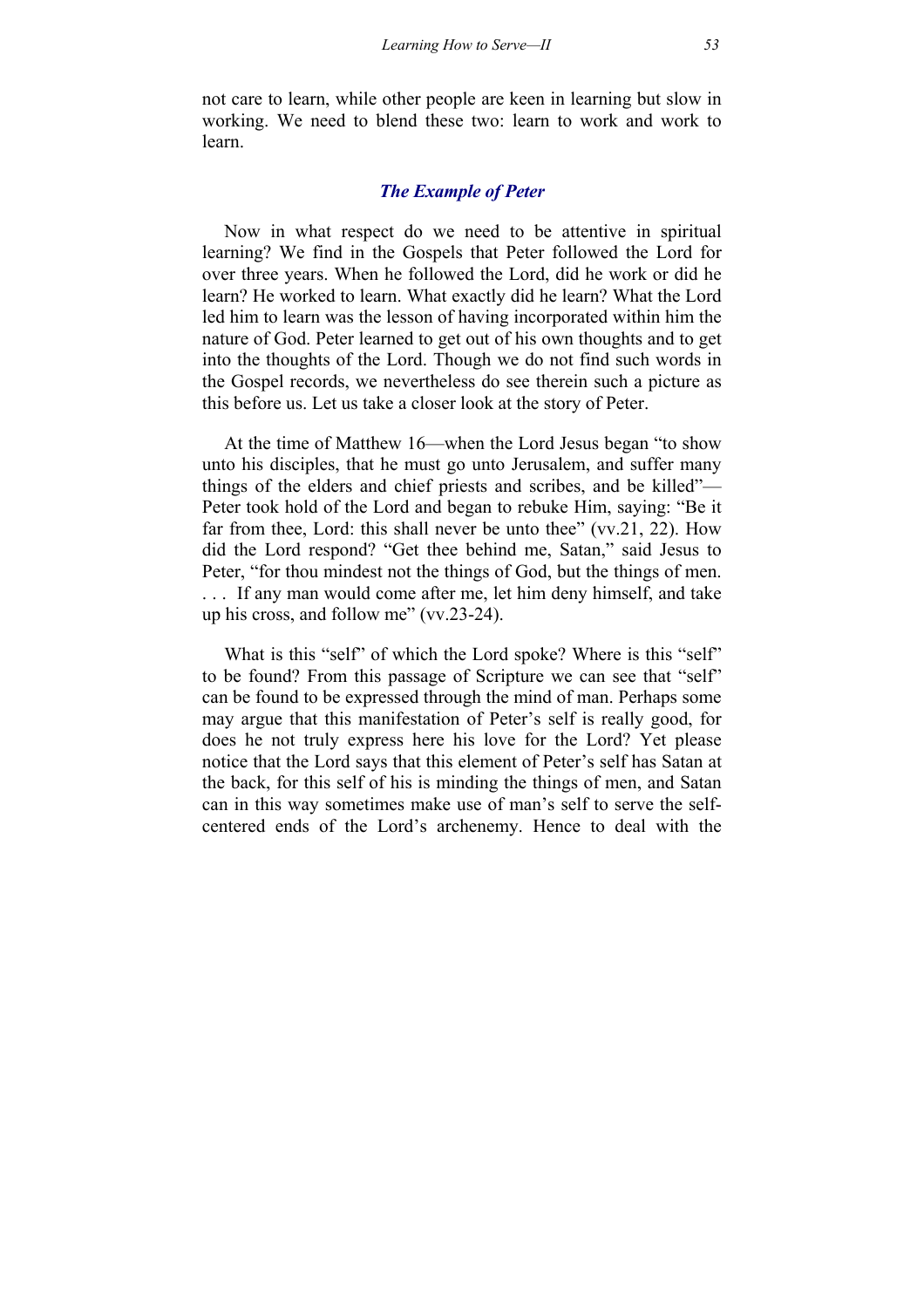influence of Satan one must deny his self The Lord led Peter to learn one lesson here, which is, that in serving Him Peter must come out of the thoughts of men and enter into the thoughts of God. The thought of God was that the Lord Jesus must go to Jerusalem to die, but Peter's expression of his love for the Lord was in reality minding the thoughts of men.

Let us never think that it is enough if we have a little love for the Lord and if we have a little heart to serve Him. From the life of Peter we discover that even man's love of the Lord can be according to the thoughts of men. So far as the Lord is concerned, many of our services are not accountable to Him; nay, they are even reproachable. For this reason, how we need always to mind the things of God and not the things of men. This is the lesson the Lord wants us to learn. If we come out of the mind of men and enter into the mind of God, we may be reckoned as those who have learned how truly to serve God.

Matthew 17 records the transfiguration of our Lord on the mountain. Again, Peter's thought intervened. "Lord," said Peter, "it is good for us to be here: if thou wilt, I will make here three tabernacles; one for thee, and one for Moses, and one for Elijah" (v.4). Who ever told him to build three tabernacles? Certainly not God. Here his own thoughts had plainly come forth. Now just as he was saying these words, God instantly broke in and spoke: "This is my beloved Son, in whom I am pleased; hear ye *him*" (v.5). This meant that the Lord Jesus alone is God's beloved Son; God does not design to let men uplift Moses and Elijah as they uplift His beloved Son. Instead, He commands: Hear Him and Him alone. Hereafter, Peter, you are not to listen to the law which is represented by Moses nor to the prophets as typified by Elijah, but you are to hear the Son (who sums up both the law and the prophets)!

Had Peter in the four Gospels ever spoken rightly? Certainly he had. Just before the occasion mentioned above wherein the Lord Jesus had begun to prepare His disciples for His coming Passion,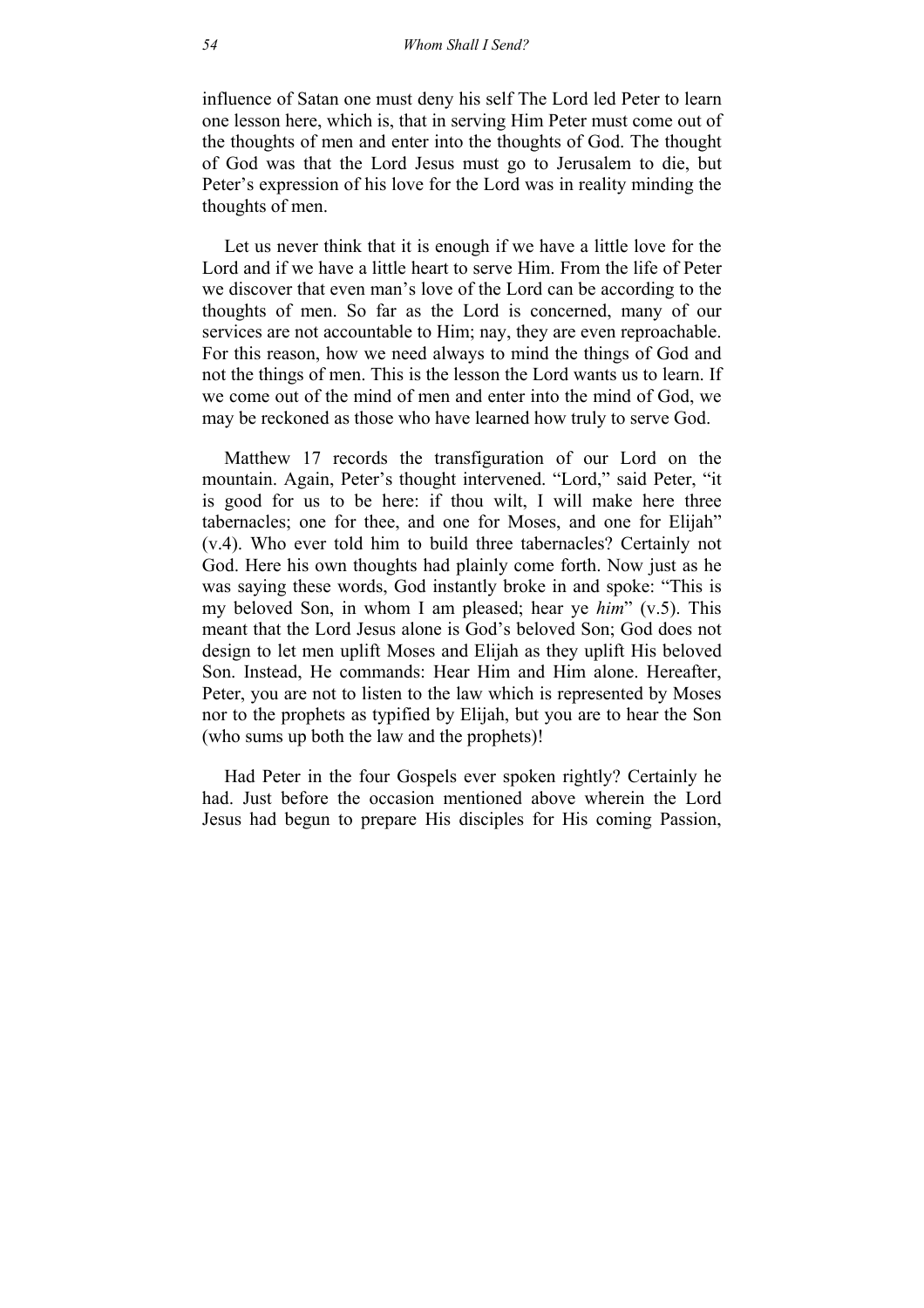Peter said correctly to the Lord: "Thou art the Christ, the Son of the living God" (Matt. 16.16). But the Lord answered: "Flesh and blood hath not revealed it unto thee, but my Father who is in heaven" (v.17). Yet not long afterwards, as we have seen above, Peter blurted forth with: "Be it far from thee, Lord" (v.22). All this plainly indicates that *by himself* Peter could never say one right word. And whatever he did say right was the word which came from God. From this episode we may learn that no matter how profuse are *men's* opinions and views, they are totally useless in spiritual things.

In Matthew 26 we find that Peter was once again dealt with by the Lord. On the night of His betrayal, Jesus declared: "All ye shall be offended in me this night: for it is written, I will smite the shepherd, and the sheep of the flock shall be scattered abroad"; but Peter answered: "If all shall be offended in thee, I will never be offended" (vv.31, 33). Here once more Peter's self flashed forth. Looking at his own self he felt he was strong and that he was different from all the others. Yet he fell the moment he was questioned by a mere slave girl. How God used environment here to expose Peter's self so as to deal with it for future positive spiritual service.

Now when we read Acts chapter 1 we discern that the Peter there is vastly different from the Peter in the Gospels. For it may be said that by this time he had come out of his own mind, that he really knew the Scriptures, that he understood prophecy and minded the things of God. In spite of the fact that he was still prone to fall, Peter had nevertheless learned quite a lot.

If we therefore want to learn how to serve God we must come out from our own thoughts. Some of us need to learn to come out of our mind even in prayer, and thereby we can enter into the mind of God. Otherwise, we will not be of much use before the Lord in His service. Let us understand that all services result from God coming into us and then being able unhinderedly to come out from us. With God coming in and then going out of us, there is a true service. But if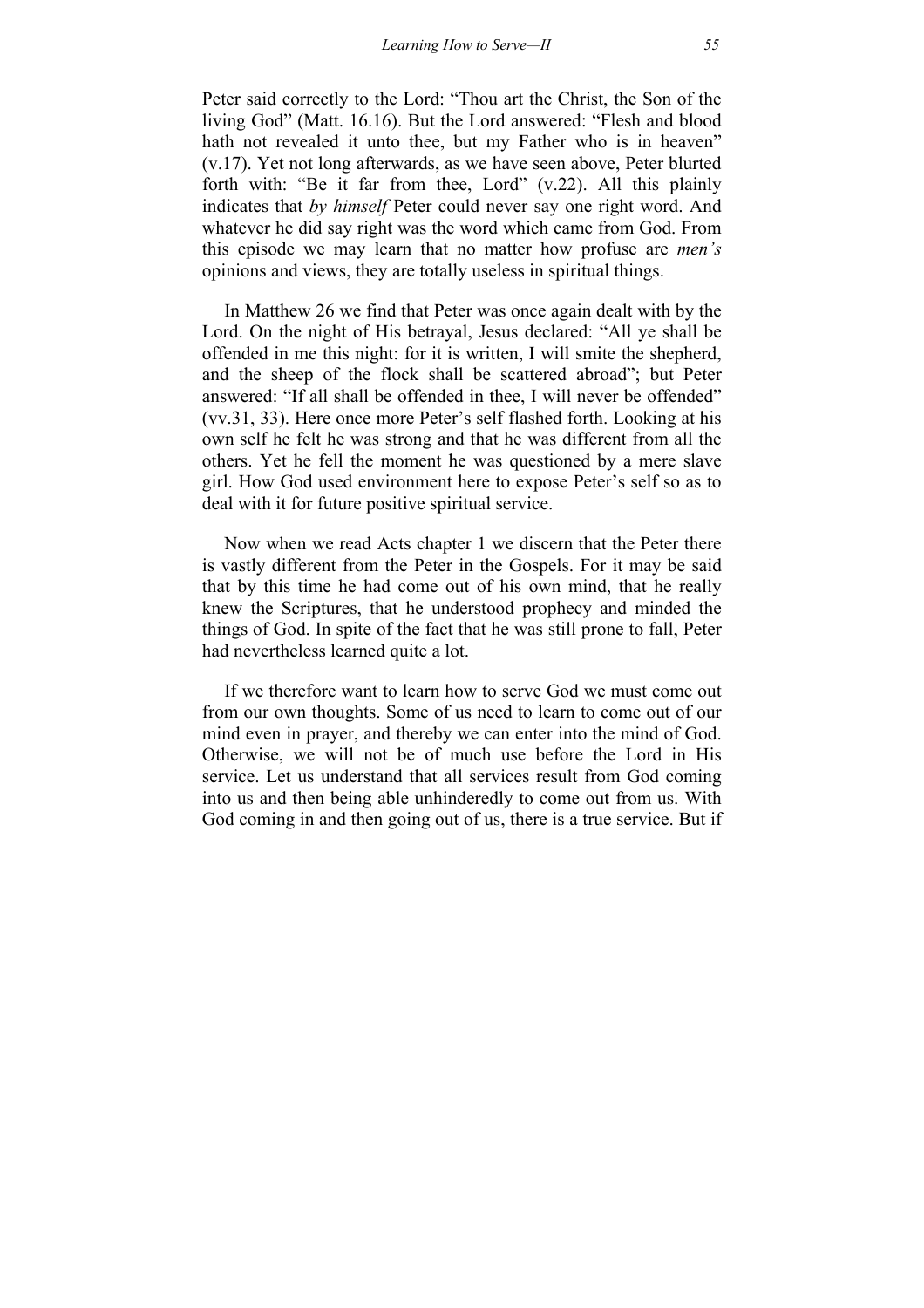you and I are not the kind of persons who let Him enter in and then come out, we can only make people touch our mind and not our God. If in our "service" we live and walk so much by our own thought and will, then we have no way for people to meet the Lord. We must learn to come out of our own thoughts before they will touch God in us. By coming out of our mind we enter into the mind of God. And thus shall we experience real learning and perform real service. We will not only walk with the Lord in time, we will also reign with Him in the kingdom and serve even more excellently in eternity. May God have mercy on us.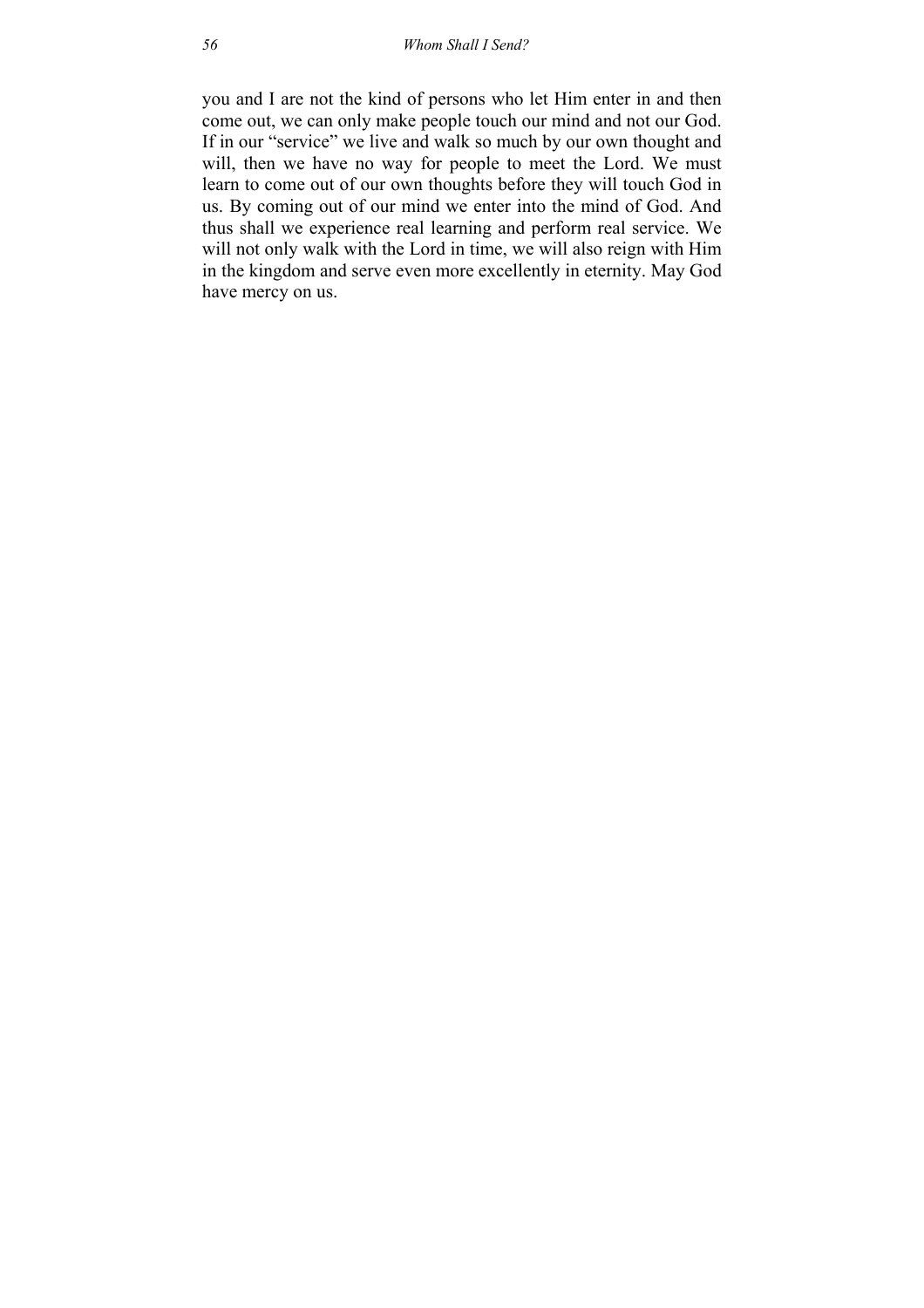# **Prophet**

**7The Man of God and the Old Prophet**<br>*Prophet*<br>*And, behold, there came a man of God out of Judah*<br>*by the word of Jehovah unto Bethel* ... Now there dwelt<br>an old prophet in Bethel ... And he went after the man of<br>God, *And, behold, there came a man of God out of Judah by the word of Jehovah unto Bethel . . . Now there dwelt an old prophet in Bethel ... And he went after the man of God, and found him sitting under an oak; and he said unto him, Art thou the man of God that camest from Judah? And he said, I am. Then he said unto him, Come home with me, and eat bread. And he said, I may not return with thee, nor go in with thee; neither will I eat bread nor drink water with thee in this place: for it was said to me by the word of Jehovah, Thou shalt eat no bread nor drink water there, nor turn again to go by the way that thou camest. And he said unto him, I also am a prophet as thou art; and an angel spoke unto me by the word of Jehovah, saying, Bring him back with thee into thy house, that he may eat bread and drink water. But he lied unto him. So he went back with him, and did eat bread in his house, and drank water ... Thus saith Jehovah, Forasmuch as thou hast been disobedient unto the mouth of Jehovah, and hast not kept the commandment which Jehovah thy God commanded thee, but camest back, and hast eaten bread and drunk water in the place of which he said to thee, Eat no bread, and drink no water; thy body shall not come unto the sepulchre of thy fathers.... (Read 1 Kings 13.1-32)*

The story recorded in 1 Kings 13 is most solemn and tragic. We see here two men—a man of God and an old prophet. These two men have both been used by God, but their ends are most lamentable. The lesson we may learn from their lives is most sobering.

## *One*

This old prophet in Bethel was a man who in the past had been used by God, but now he was no longer usable. When God wished to warn Jeroboam because of his sin in Bethel, He did not send the old prophet who lived in Bethel to speak for Him; He instead sent a man of God from Judah to speak for Him. This indicates that the old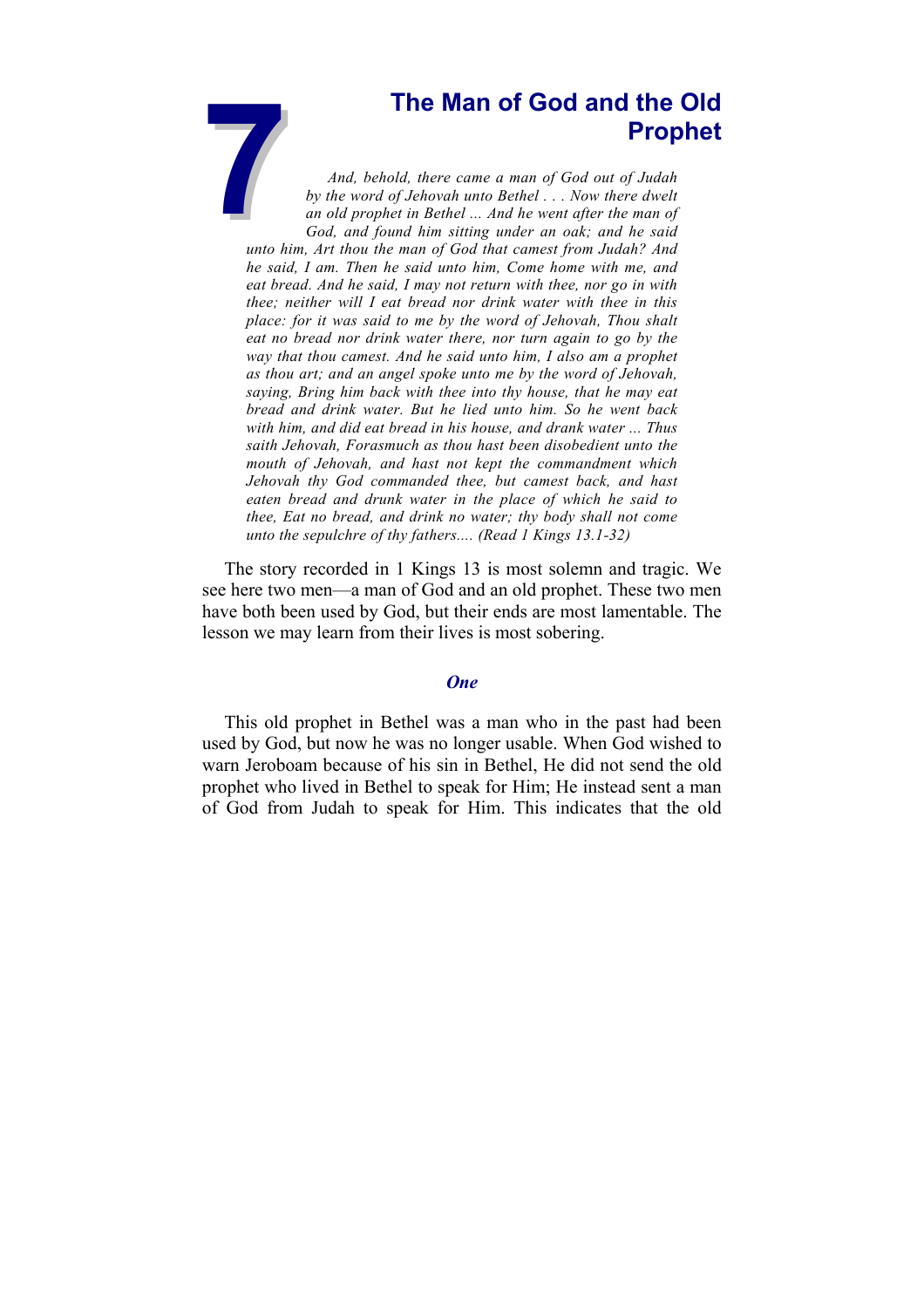prophet was no longer serviceable to the Lord. The term "old" attached to the word prophet reflected neither his spiritual maturity nor rich spiritual experiences; rather, it revealed and described the fact of his being spiritually aged and thus unfit for the Lord's service. In speaking to Jeroboam, the Lord could only use the man of God, not the old prophet. The phrase "man of God" denotes that such a one has communion with God, and communion is the basis for light from God. The moment communion stops, at that very moment light ceases. This old prophet once had a spiritual history, for he *was* at one time a prophet; however, he had now lost communion with the Lord. He became an *old* prophet when God could no longer use him. How grave is this situation.

Many brothers and sisters make no spiritual progress before the Lord. Their spiritual condition today is the same as that of eight or ten years ago. Some with a good mind may appear to have advanced, yet such advance is not spiritual advance. They speak the words which they themselves do not understand. All they have is but mental knowledge; there is no true light. They have learned much spiritual phraseology, nevertheless they do not make any real spiritual progress before the Lord. Ten years ago you might have met someone who had a little light, and you felt then he was in a fairly healthy state before God. But today ten years later you go to find him and discover that he has no new light at all nor has he made any spiritual progress. He is a prophet, but an *old* prophet to whom God is unable to communicate anything. Let us not forget, here, that God is a God who is always at work: "My Father worketh even until now," says the Lord Jesus, "and I work" (John 5.17). The light which we received twenty years, ten years, or even five years ago is no longer adequate to guide us today. If we stay with past, experiences, we have no future.

In view of this, we must attend to a very important issue in our Christian walk—namely, how not to be set aside by God, how not to be rejected or remain unused. Our freshness before the Lord is a most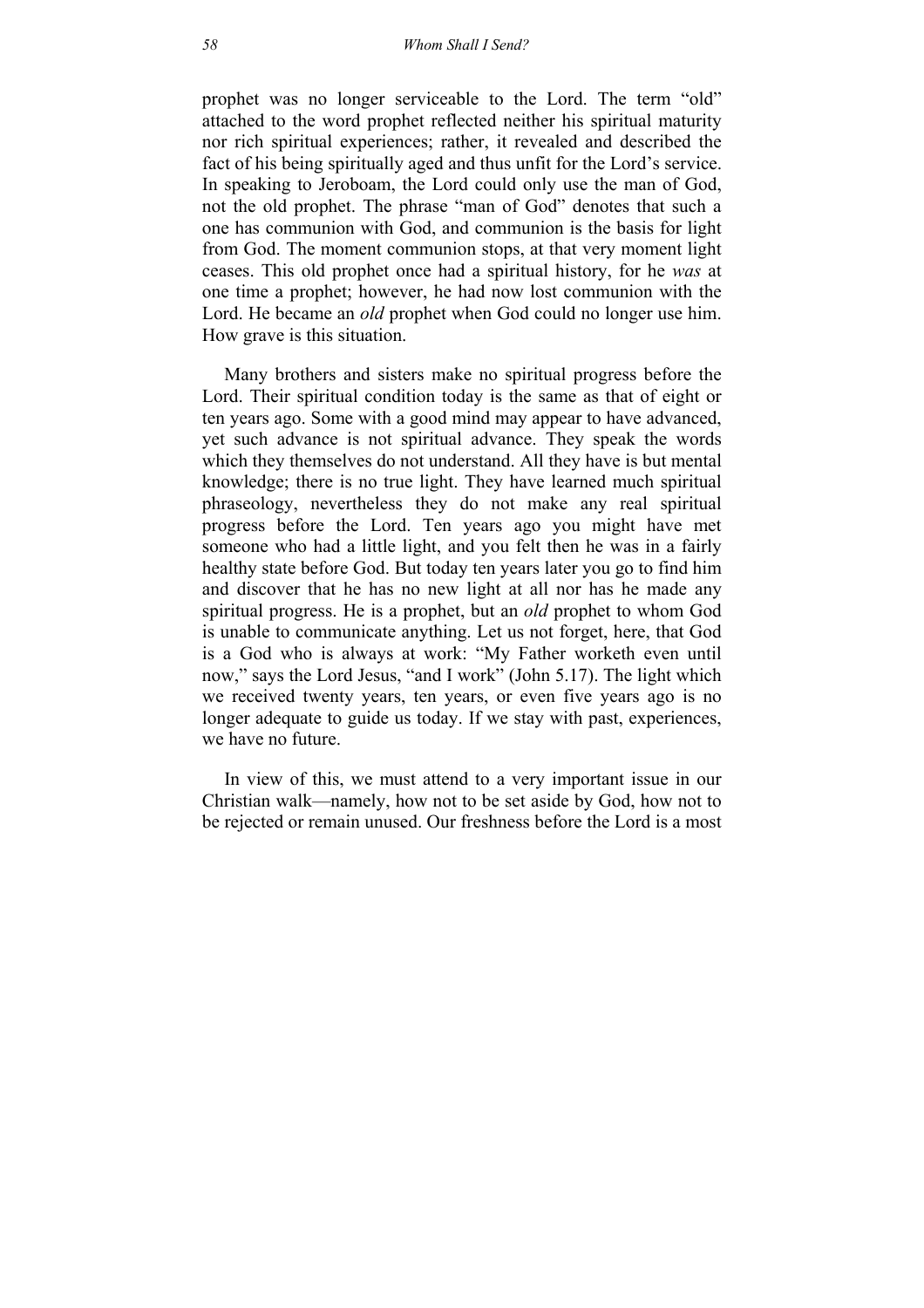vital habit to be established or maintained. Yet how often we are too old and too poor spiritually.

### *Two*

As the story shows, the old prophet lived in Bethel. What was the condition there at that time? At Bethel, Jeroboam offered sacrifice to the calf he had himself molded. He ordained people as priests who were not Levites and he arbitrarily set the months and days for the burning of incense on the altar (see 1 Kings 12.28-33). Furthermore, he established places of worship other than that prescribed by God to be at Jerusalem because he was afraid lest his people in the Northern Kingdom would continue going to Jerusalem to offer sacrifices in the holy temple there, and thus his kingdom be weakened. Although he did not worship other gods but still worshiped the God who had led the children of Israel out of Egypt, he nonetheless worshiped outside Jerusalem from self-will. This was condemned by the Lord. Thus all these actions of his were sins and transgressions against God. Yet he not only sinned himself, he also influenced other kings after him to indulge in the same sin (see, e.g., 1 Kings 16.19,31; 22.52; 2 Kings 13.2). Hence the sins of Jeroboam in Bethel were quite serious.

Now recall again that the old prophet himself lived in Bethel; and what Jeroboam had done and continued to do were things that he did before the very eyes of this old prophet; yet the old prophet failed to recognize their sinful character. Such a condition, it must be acknowledged, was most grave indeed. Now a prophet can speak for God only because he knows the mind of God. Yet here was an old prophet who had no knowledge of God's mind in the slightest, since he who cannot be sent by God to speak for God obviously does not know the mind of God. And so the Lord had to send the man of God instead.

The old prophet failed to perceive that the worship being carried on in Bethel was sinful. This fact proved beyond doubt that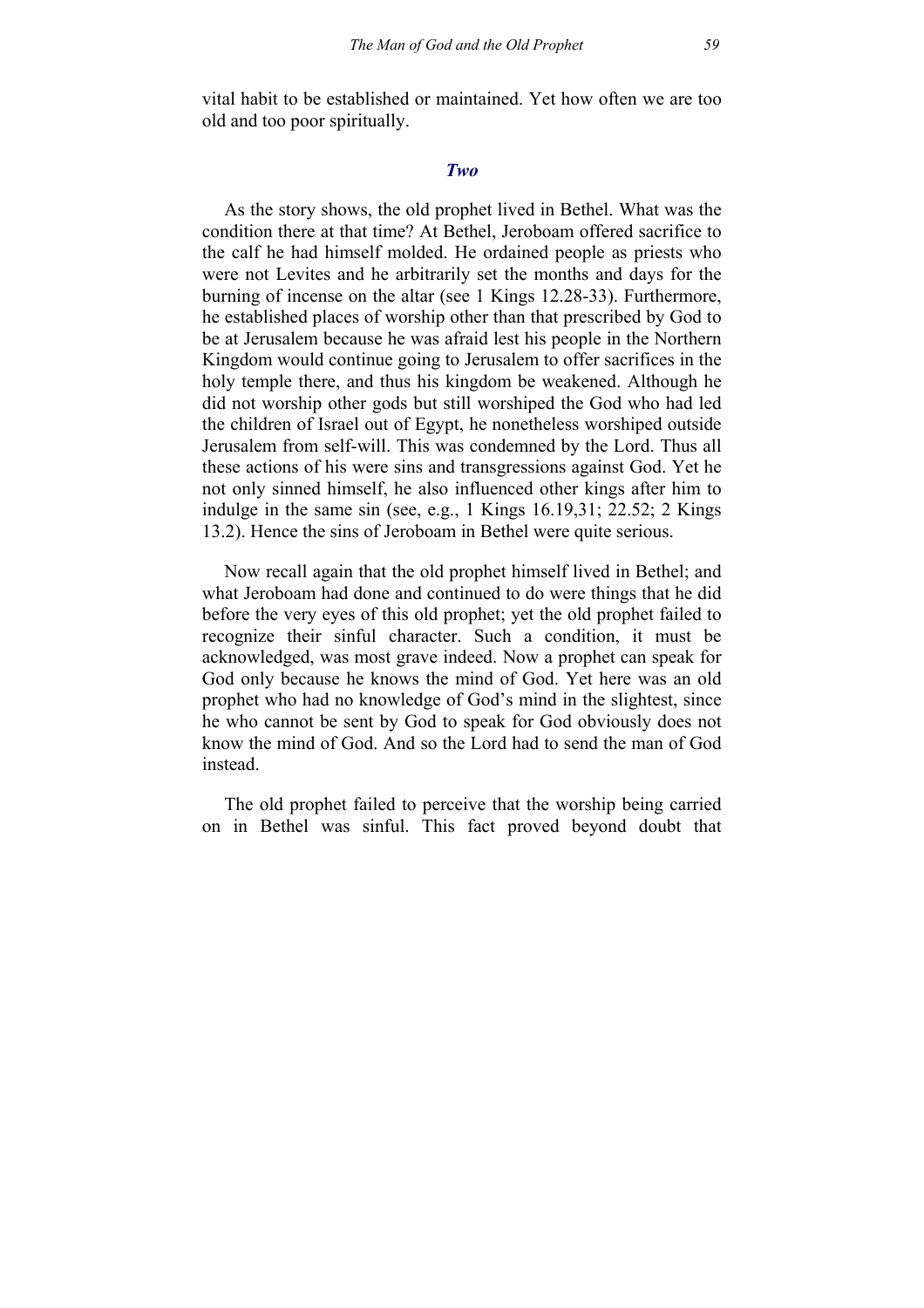something was already wrong with him. If we see and conclude that everything is all right—that the worship in Jerusalem is good and that the worship in Bethel is also good—it proves that we do not see, and that something is radically wrong with us.

How many are like the old prophet. Their eyes are blurred and defective. They do not see what is sinful in God's sight. They surmise that as long as the Lord is worshiped, what does it matter if the worship is in Bethel? Can anyone honestly believe that such an attitude is a manifestation of love? Oh, let us not think that to be pleasing to everybody is a sign of love. No such thing. A physician may love his patient and be most sympathetic towards him, but he cannot tell the sick person that he is well. If he should tell the unwell patient that he is not sick, this demonstrates the incompetency of that physician: his eyes cannot see. By the same token, the old prophet though he lived right in Bethel—could not see that there was sin in Bethel. Sin appeared before his eyes, yet he had no sensitivity. How incompetent he had grown. And how tragic and how terrible it was.

### *Three*

The condition of the old prophet was truly pathetic, but what was even more pathetic and tragic was the fact that the man of God was himself damaged by the old prophet. The Lord had commanded the man of God: "Thou shalt eat no bread nor drink water there, nor turn again to go by the way that thou camest" (1 Kings 13.17). The man of God remembered this command, and so he rejected the first invitation of the old prophet as well as the invitation of the king. But the man of God was deceived by the words of the old prophet when the latter lied to him by saying: "I also am a prophet as thou art; and an angel spake unto me by the word of Jehovah, saying, Bring him back with thee into thy house, that he may eat bread and drink water" (v.18). The man of God figured that if the old prophet was a prophet he certainly was more experienced than he; therefore, he should obey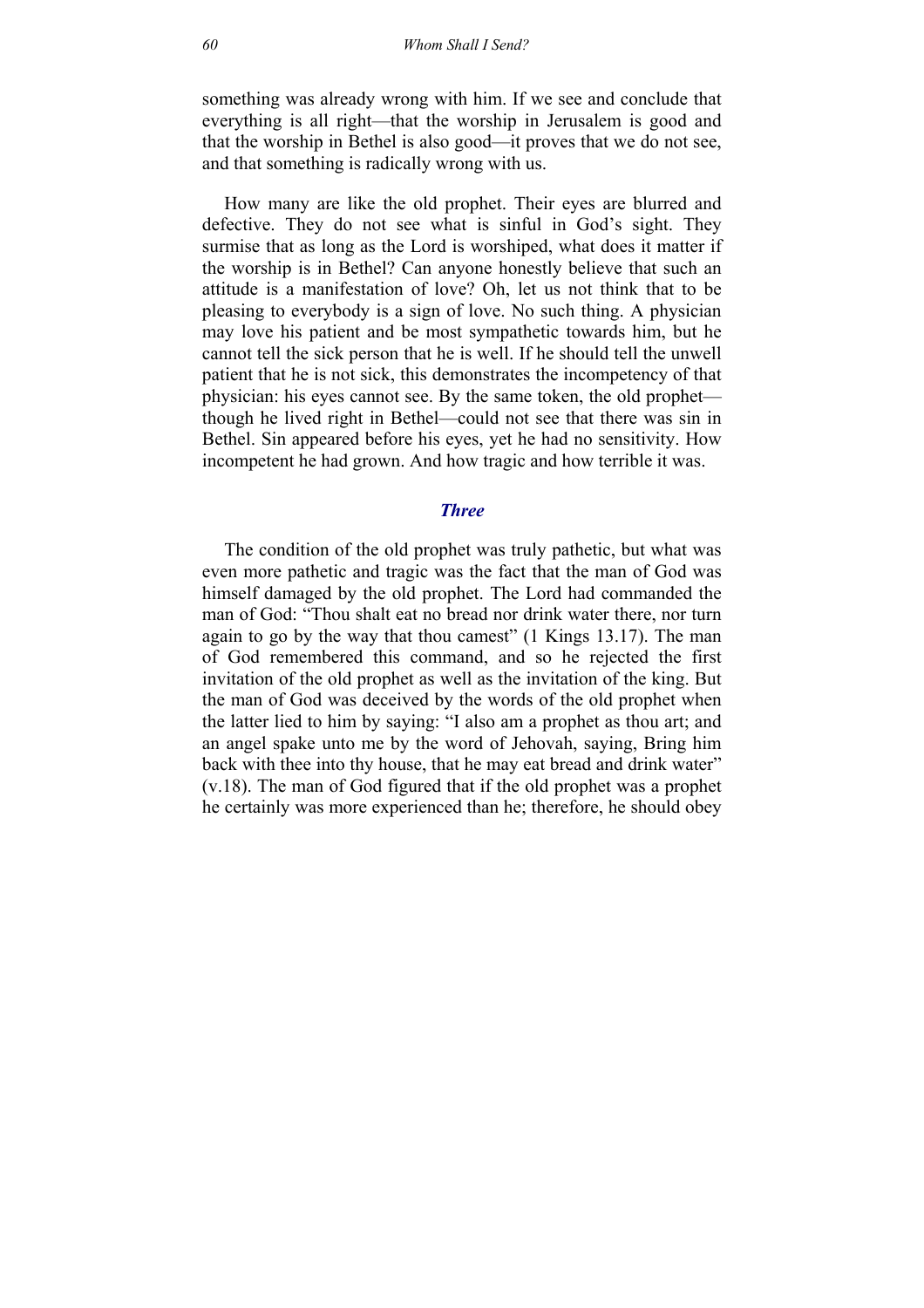him. Accordingly, he returned with the old prophet and ate and drank in the latter's house. The man of God thus violated the Lord's command due to the words of the old prophet. As a result, the man of God was slain by a lion. At the beginning he was perfectly clear on the command of God; but he became confused after hearing the claim, I am also a prophet. From this we can derive a most solemn teaching, which is, that after one who serves the Lord has received God's clear command, he must not listen to any old prophet whose words are not in one accord with God's command.

The words with which Paul enjoined the Galatian believers follow the same principle, namely, that "though we, or an angel from heaven, should preach unto you any gospel other than that which we preached unto you, let him be anathema" (Gal. 1.8). The gospel which he preached was not according to man but came from the revelation of Jesus Christ (see 1.11-12). Yet there came into Galatia some people who tried to pervert the gospel. These men preached another gospel to the Galatian believers. Whereupon Paul advised the Christians there not to be enticed by them. He saw through these seducers as people who would come under the pseudonym of "the servants of God" but would cleverly use seemingly spiritual phraseology to trouble the saints. So that with very strong language he warned the churches in Galatia.

But note that Paul also said "though we"—which meant that even if I Paul should come and preach to you a different gospel from the one I always preached, you should not believe it. You should only believe the gospel which came through the revelation of Jesus Christ; you should not believe such a name as "Paul"; for in case I Paul later on should preach to you a gospel which contradicts the revelation of God I gave you before, you must not believe it. He knew very well that many were easily influenced by the fame of man. How quickly they believed in man's fame rather than in God's word. Hence Paul expressed his attitude here that he would stand absolutely on the side of God's truth and speak, that he would not leave any room either for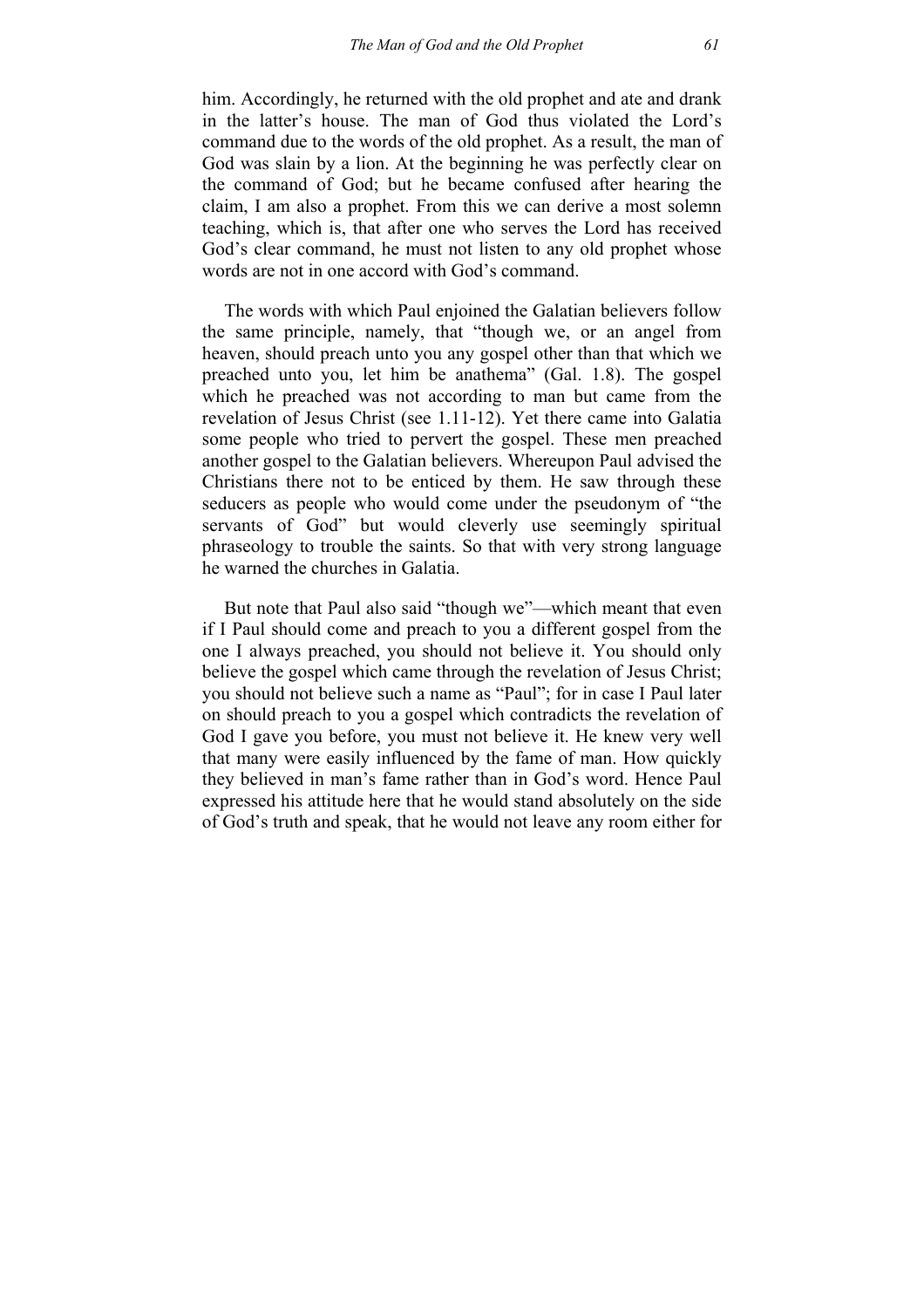other people or even for himself. He wanted them to believe wholly in God's truth and not to believe in man's fame. He strived earnestly for the truth—all for God and nothing for himself. What he maintained was the truth of God; he would not preserve his own fame. He opposed those seducers for no other reason than that they confused the word of the Lord and led believers into error. Thus Paul showed us how we must stand on the side of God's truth that we may distinguish what word we should accept or reject. If anyone preaches that which is contrary to God's truth, we must not hear him—no matter who he is.

Paul went on to say, "or an angel from heaven' , and thus he reminded them that they should not even take the word of an angel for granted. When he spoke of false apostles in 2 Corinthians 11, Paul had this to say: "Such men are false apostles, deceitful workers, fashioning themselves into apostles of Christ. And no marvel; for even Satan fashioneth himself into an angel of light. It is no great thing therefore if his ministers also fashion themselves as ministers of righteousness; whose end shall be according to their works" (vv.13-15). "An angel of light" wears a hypocritical mask which easily lures people from being watchful. How could the Galatian believers, once they had heard the gospel of the Lord, be enticed by these men? Because these men claimed that what they preached was also the "gospel" and that they aimed at keeping the law of God zealously. They had a set of appealing words by which they enticed the Galatians who had earlier heard the truth. Alas, this kind of seducer frequently steals into the church and destroys men's faith. Such seducers tempt people to depart from the word of the Lord. How we need to be watchful and always on guard. The reason they could entice people is because they too can pretend to be spiritual, they too can fake a love for the Lord, and use such language as "the revelation of God" and "the will of God" and so forth. They are able to preach messages with such ambiguity that it is extremely difficult for people to distinguish falsehood from truth.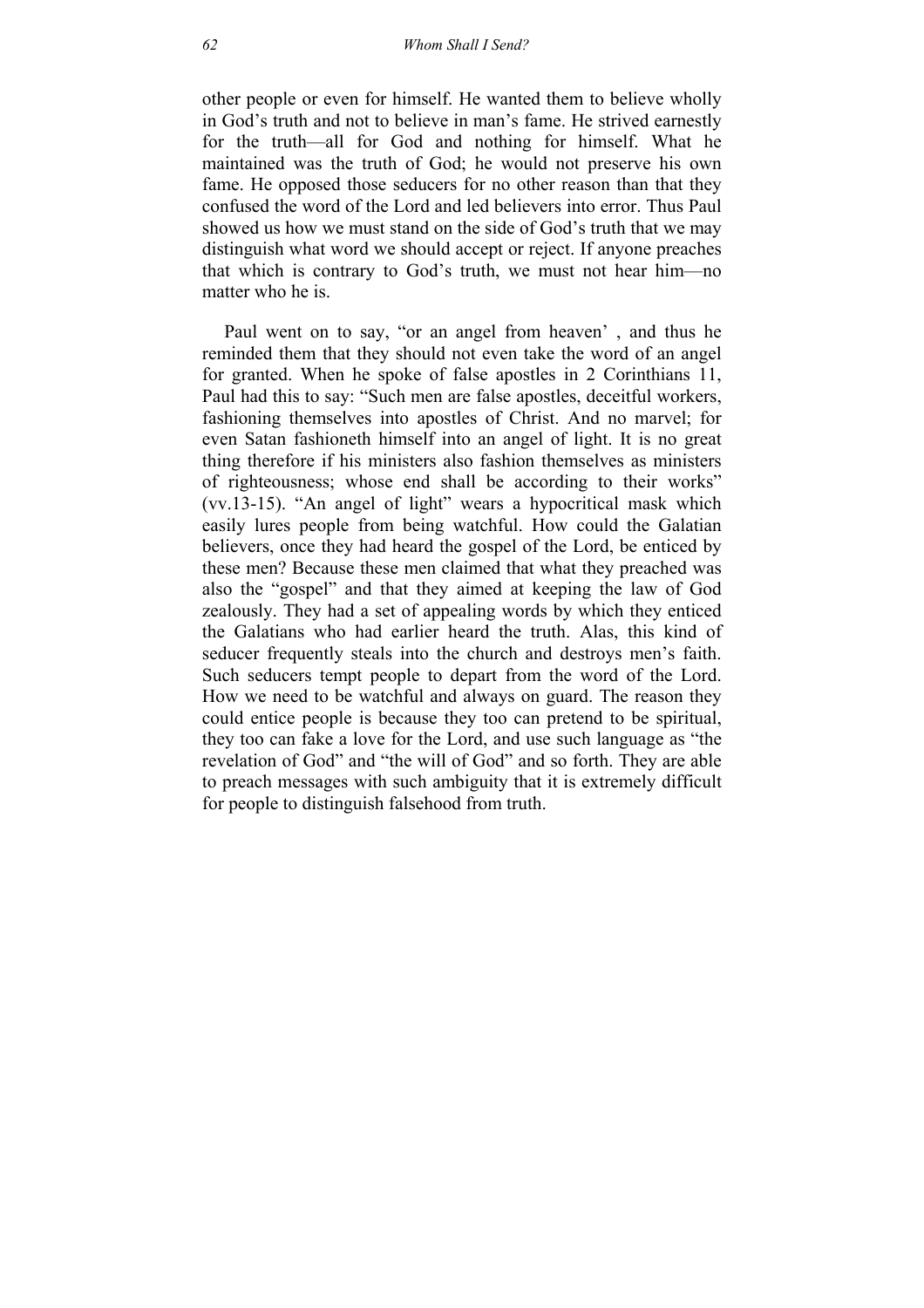How we truly need to have a watchful spirit and a discerning power that we may be absolutely faithful to God's word, keeping the faith once delivered to us. We must resist each and every so-called "gospel" which tries to confuse the word of the Lord, disregarding who may preach it.

This old prophet had no sensitivity to the great sin which Jeroboam committed, and yet he used the word and title of "prophet" to deceive other people. He had long ago lost any communion with God, but still he falsely claimed that "an angel spake unto [me] by the word of Jehovah" (1 Kings 13.18). The failure of the man of God was in not keeping the word which he personally received from God; instead, he was shaken by the pretentious name of the old prophet and accepted the lie this old man uttered. And thus he fell and met such a tragic end.

The old prophet had fallen to such a degree that he would lie to deceive the man sent by God. While they were at the table the word of the Lord came to him. Yet this was not because the old prophet had belatedly become spiritual once again. Not at all. This was simply the way the Lord would deal with the man of God who had disobeyed His command. The Lord had no more demand on the old prophet; He had completely set him aside. And after the man of God was slain by a lion, the old prophet buried him in his own grave. He then charged his sons to bury him with the man of God after he too died. He believed that the word which the man of God had spoken as the word of the Lord against the altar at Bethel would be fulfilled, but he could do nothing except wait to die.

May we learn from this solemn and pathetic story the following points: (1) that as soon as a man loses his communion with God, he becomes old, is no longer fresh, and cannot see; (2) that a person who was once used by God but has now departed from Him should not pass himself off as an "old hand" to deceive other people; (3) that a man who violates the word of the Lord and stays in a place he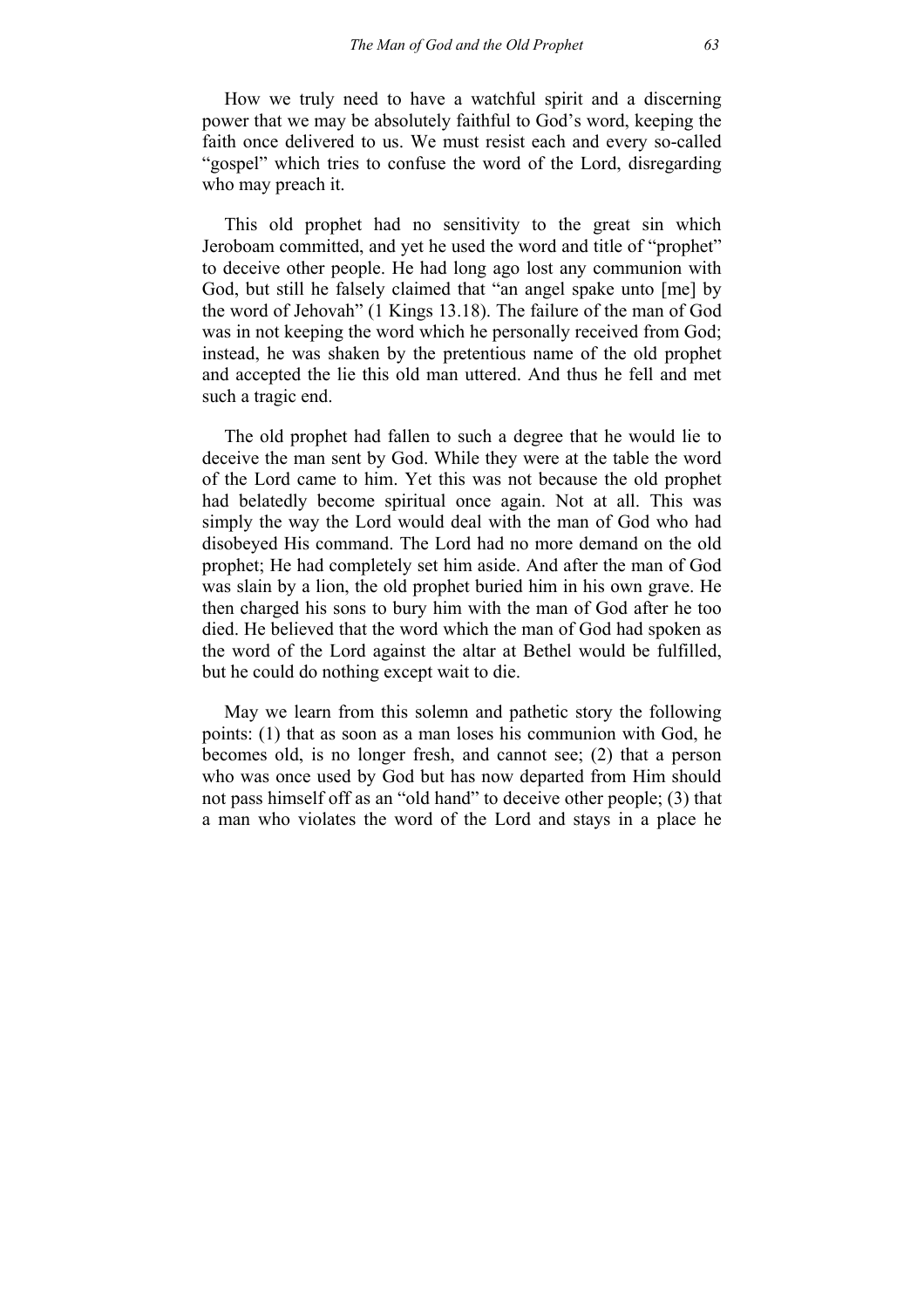ought not to stay in will meet death—spiritual death; and (4) that whatever is announced in spiritual terms must be in accord with the word of God, otherwise it should be firmly rejected—disregarding who speaks it, whether it be an "old" prophet or an angel.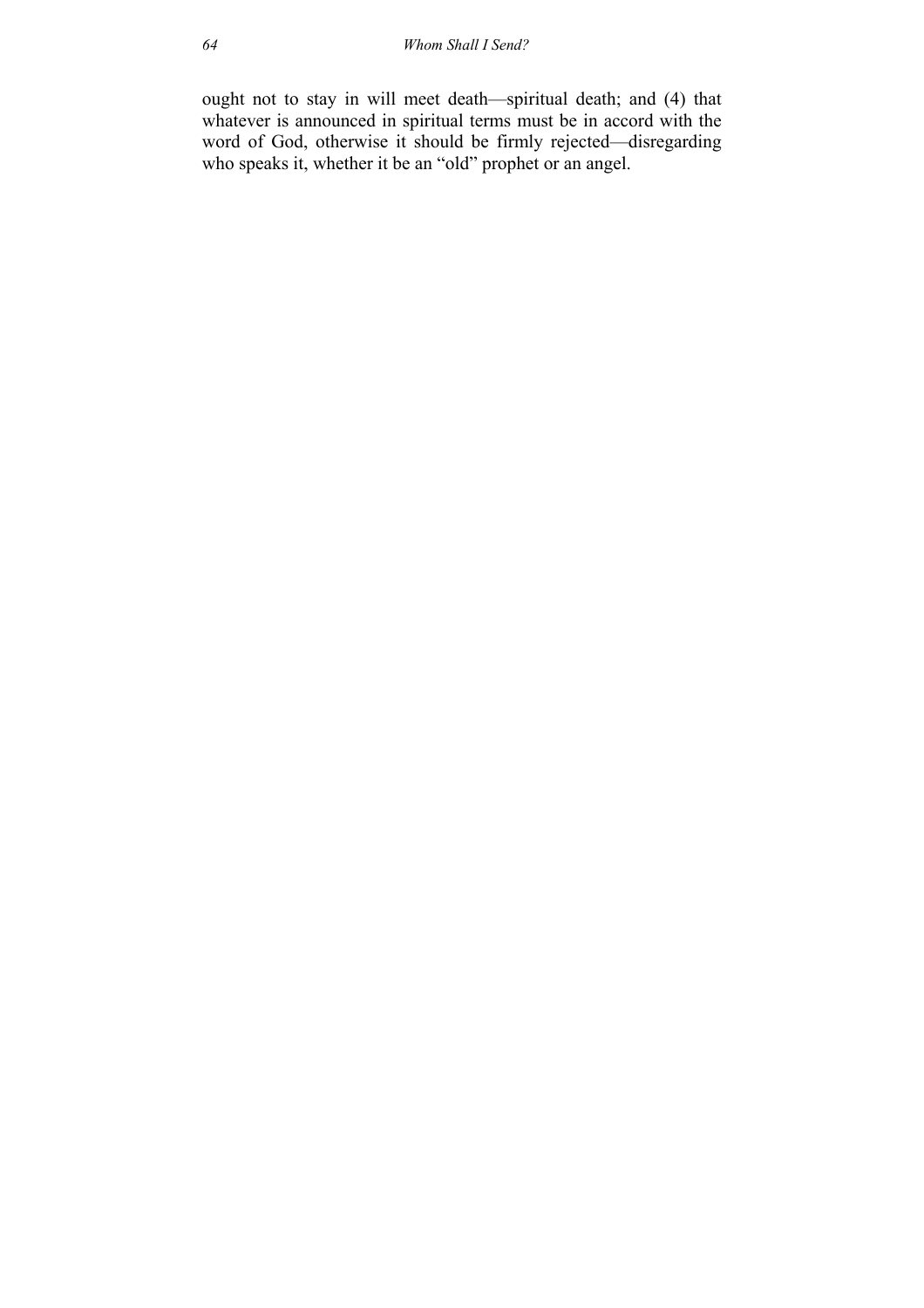

**8The Breastplate of Judgment**<br>
And they shall make the ephod of gold, of blue, and<br>
purple, scarlet, and fine twined linen, the work of the<br>
skilful workman. It shall have two shoulder-pieces<br>
joined to the two ends there *And they shall make the ephod of gold, of blue, and purple, scarlet, and fine twined linen, the work of the skilful workman. It shall have two shoulder-pieces joined to the two ends thereof, that it may be joined together. . . And thou shalt take two onyx stones, and grave on them the names of the children of Israel . . .* 

*And thou shalt put the two stones upon the shoulder-pieces of the ephod, to be stones of memorial for the children of Israel: and Aaron shall bear their names before Jehovah upon his two shoulders for a memorial. . . . And thou shalt make a breastplate of judgment, the work of the skilful workman; like the work of the ephod thou shalt make it; of gold, of blue, and purple, and scarlet, and fine twined linen, shalt thou make it. Foursquare it shall be and double; a span shall be the length thereof, and a span the breadth thereof. And thou shalt set in it settings of stones, four rows of stones: a row of sardius, topaz, and carbuncle shall be the first row; and the second row an emerald, a sapphire, and a diamond; and the third row a jacinth, an agate, and an amethyst; and the fourth row a beryl, and an onyx, and a jasper: they shall be inclosed in gold in their settings. And the stones shall be according to the names of the children of Israel, twelve, according to their names; like the engravings of a signet, every one according to his name, they shall be for the twelve tribes. . . . And Aaron shall bear the names of the children of Israel in the breastplate of judgment upon his heart, when he goeth in unto the holy place, for a memorial before Jehovah continually. And thou shalt put in the breastplate of judgment the Urim and the Thummim; and they shall be upon Aaron's heart, when he goeth in before Jehovah: and Aaron shall bear the judgment of the children of Israel upon his heart before Jehovah continually. (Ex. 28.6,7,9,12,15-21,29-30)*

*Besides those things that are without, there is that which presseth upon me daily, anxiety for all the churches. Who is weak, and I am not weak? who is caused to stumble, and I burn not? (2 Cor. 11.28-29)*

*I say it not to condemn you: for I have said before, that ye are in our hearts to die together and live together. (2 Cor. 7.3)*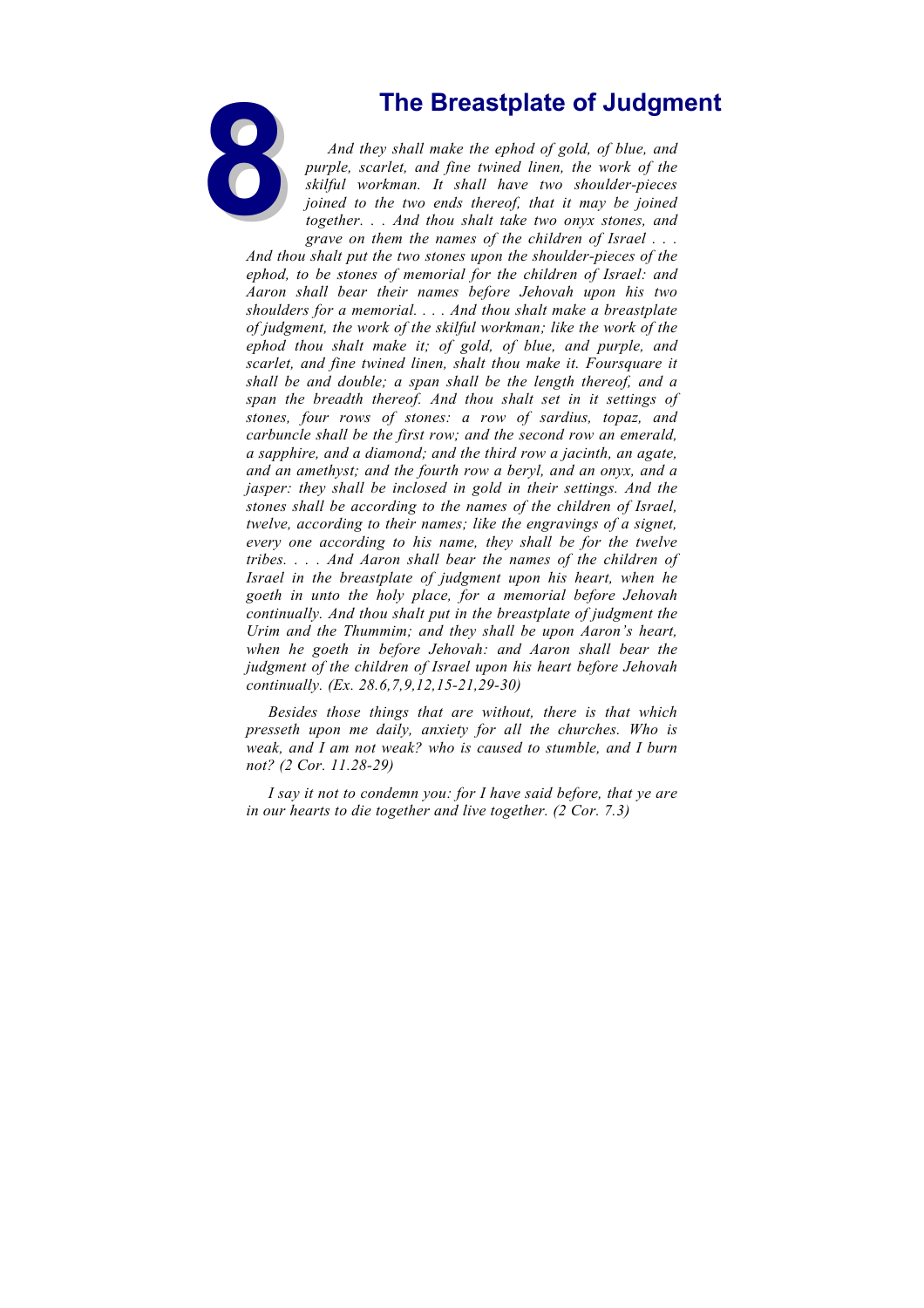*Obey them that have the rule over you, and submit to them: for they watch in behalf of your souls, as they that shall give account; that they may do this with joy, and not with grief: for this were unprofitable for you. (Heb. 13.17)* 

*The elders therefore among you I exhort, who am a fellowelder, and a witness of the sufferings of Christ, who am also a partaker of the glory that shall be revealed: Tend the flock of God which is among you, exercising the oversight, not of constraint, but willingly, according to the will of God; nor yet for filthy lucre, but of a ready mind; neither as lording it over the charge allotted to you, but making yourselves ensamples to the flock. . . Likewise, ye younger, be subject unto the elder. Yea, all of you gird yourselves with humility, to serve one another: for God resisteth the proud, but giveth grace to the humble. Humble yourselves therefore under the mighty hand of God, that he may exalt you in due time. (1 Peter 5.1-3, 5-6)* 

## *One*

The people whom God had chosen on earth began with one man, who thereafter brought into being a household, which eventually turned into a nation. The one man was Abraham, the household was the house of Jacob, and the nation was the nation of Israel. When there was only the one man, God appeared to him—giving him revelation and speaking to him. When a household was brought into existence through this one man, God appeared to the head of that household by again giving him revelation and speaking to him. But after the children of Israel were delivered from slavery and came under the name and authority and discipline of the Lord, they became the nation of God. Now the Bible shows us that at that time God changed His way of revelation with them. He no longer appeared or spoke to just one man as He formerly did; instead, He adopted a new and special method by which to reveal himself and to speak to His people.

What was that new method? It was the breastplate of judgment. Formerly God had spoken to but one person; now, though, He was to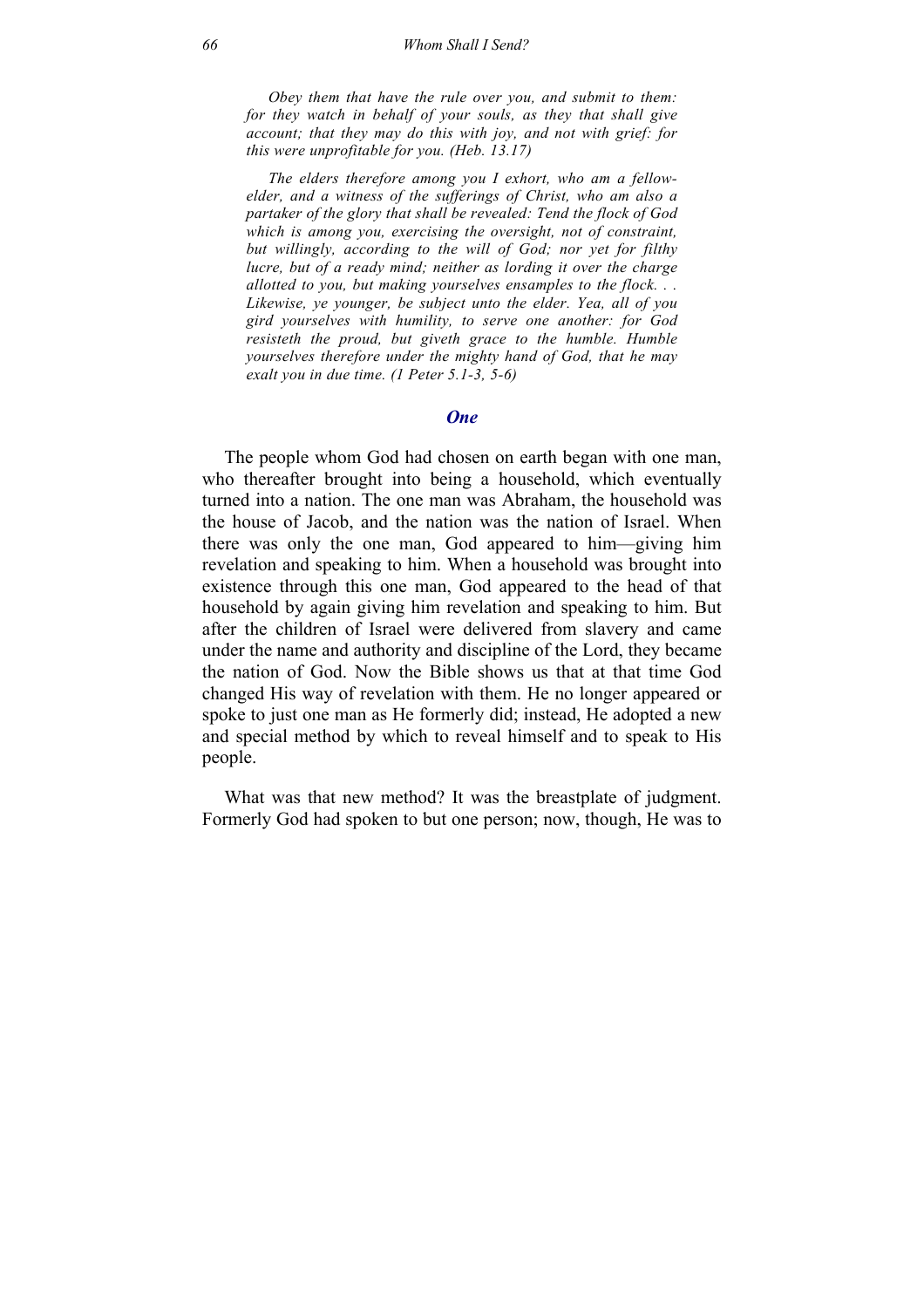speak to a whole nation via an entirely new mechanism. When there now developed a problem or difficulty among God's people, they were to come to the Lord and ask for His guidance and revelation by means of this breastplate of judgment. So that shortly after the people of God had become a nation, the Lord changed His method of speaking to them. I hope that the children of God today will often recall this change as they live before the Lord. Whenever you and I find ourselves alone as Abraham of old was alone in following God, the Lord can and will speak and appear to you personally. Yet one day you will inevitably be surrounded by others of God's people, and then you will be merely one among many of them, while the method of God's revelation will have also changed.

Yet what has just been said can never rule out a person's fellowship with the Lord, nor does it eliminate God's appearing and revelation to an individual. It only signifies the fact that once the individual believer has God's people around him it is important for him to realize that he is no longer by himself but rather has become one with the rest of the people of God, and that therefore the Lord's revelation and speaking will no longer be to him alone but to all His people—that at this juncture His way of speaking to His people and His method of revelation to them has undergone a marked change.

What every child of God must at some point in his Christian experience clearly understand is that he has become one body with all the saints in the presence of God, and that under this circumstance God changes His method of revelation, speaking and appearing. In the event he fails to grasp this fact, and even though his personal fellowship with the Lord may not be interrupted, his service to God is bound to be in error. If a believer desires to serve the Lord and wishes to supply the needs of His people, it is essential for him to see that the way of the Lord's appearing and revelation to a body is different from that to an individual. He must come to understand that God reveals to Abraham in one way and He reveals to the nation of Israel in another—even through the breastplate of judgment.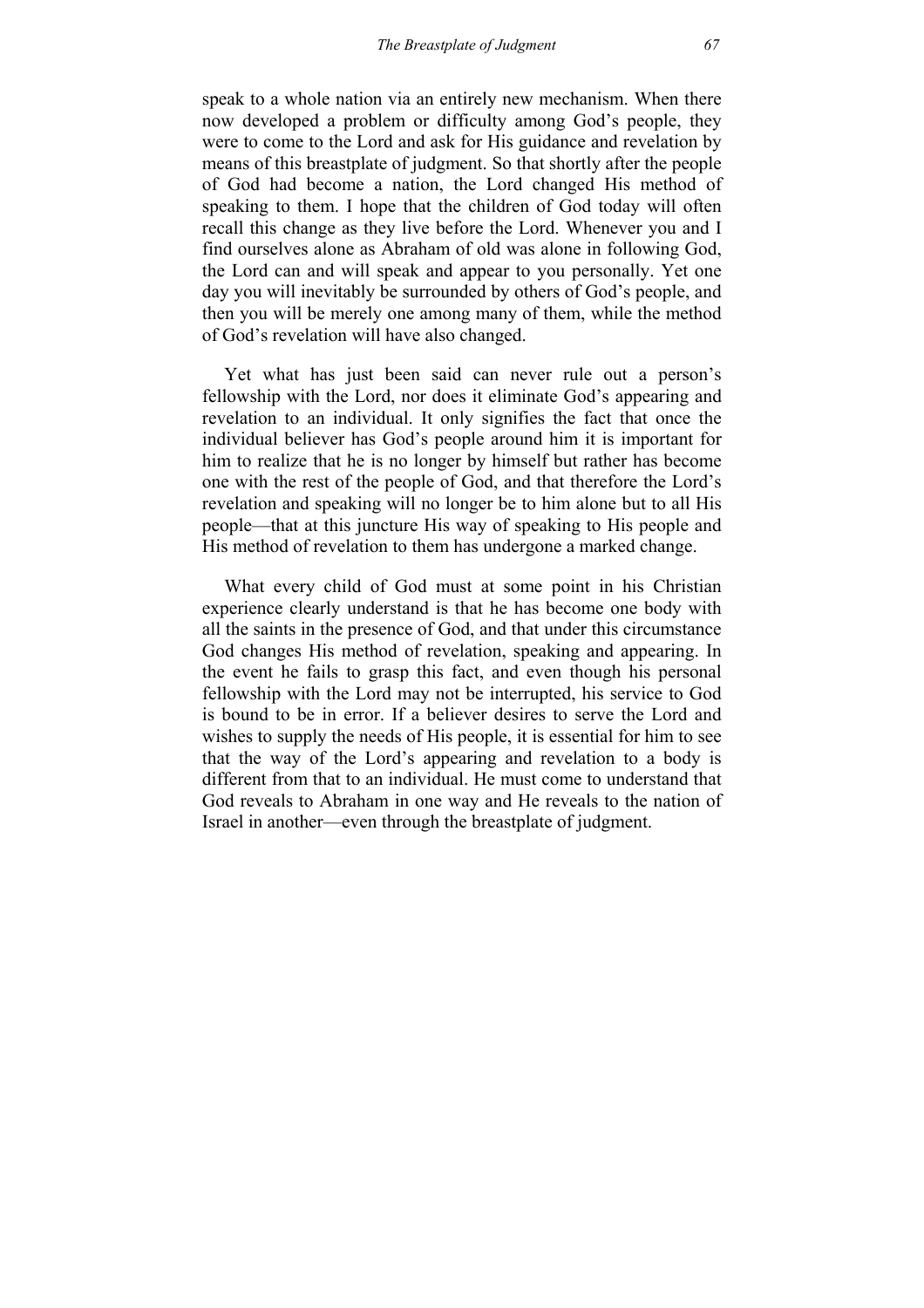### *Two*

The breastplate of judgment was something the high priest wore whenever he went before God. It was firmly bound to the ephod which the high priest also wore. This breastplate was foursquare and double and was set with four rows of precious stones. Each row had three different stones, and on these stones were inscribed the names of the twelve tribes of Israel. In addition, there were two shoulder pieces of the ephod on which were placed two onyx stones with the names of the twelve tribes of Israel inscribed thereon as well. The names of the twelve tribes represented the whole nation of Israel, thus representing all the people of God. When the high priest entered into the presence of the Lord, he did not enter alone as one person; he instead bore on his shoulders the twelve tribes of Israel as he came before God. Whenever the high priest entered to serve the Lord, he had to wear the ephod. He had to bear on his shoulders and carry on his heart the entire people of Israel as he came into the presence of God. Now the ancient high priest served as a type of the Lord Jesus who today bears us as the people of God on His shoulders and carries us in His heart of love before the presence of the Father.

Now at those times when the people of Israel were confronted with insoluble problems, the high priest would wear the ephod, bind on the breastplate, and come before the Lord to ask for revelation and the speaking of the Lord. And hence this piece of breastplate came to be called the breastplate of judgment, since men may have their problems solved by means of it. When at one point Moses asked God to appoint a man over the congregation, the Lord answered with these words: "Take thee Joshua the son of Nun, a man in whom is the Spirit . . . And he shall stand before Eleazar the priest, who shall inquire for him by the judgment of the Urim before Jehovah" (Num. 27.18,21). On another occasion, after the Amalekites had struck Ziklag and taken captives of the women and all who were there, David inquired of God by the ephod whether he and his men could pursue and overtake their enemies. The Lord spoke through the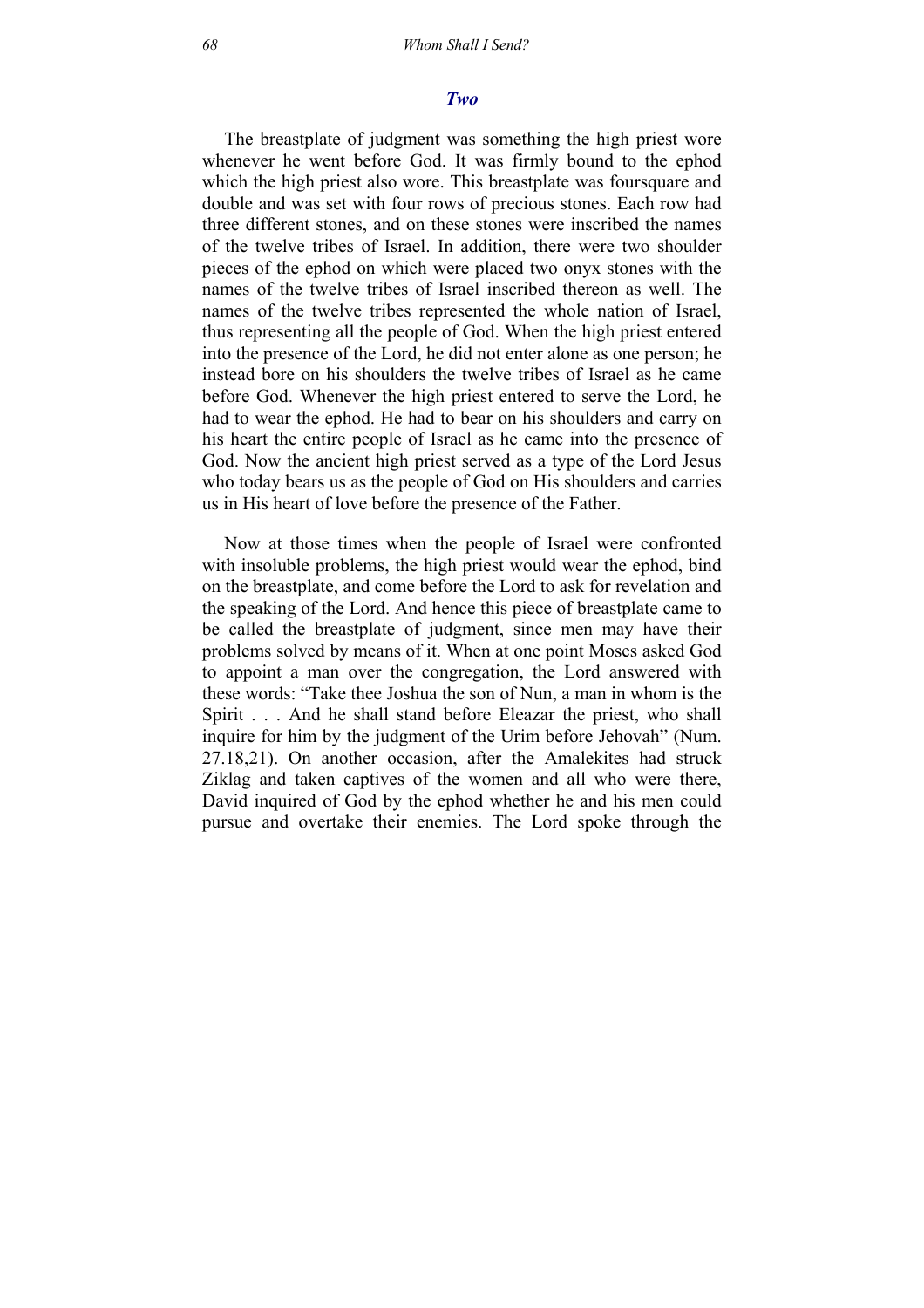breastplate of judgment by saying: "Pursue; for thou shalt surely overtake them, and shalt without fail recover all" (see 1 Sam. 30.1-8, 18-19). These incidents show us that when the people of God turned from being merely one man to being a nation, the Lord began to speak to His people through a different means—that is to say, through the breastplate of judgment.

Now within this breastplate were found the Urim and the Thummim. In the Hebrew language Urim means "the Lights" and Thummim means "the perfections". And thus, whenever the high priest came before God with the breastplate of judgment upon him, the light of God shone and His will was perfectly revealed.

## *Three*

Obviously, this that has been discussed above is a description of how it was in the Old Testament period; and yet, though there is a difference between the Old and the New Testaments in outward form, nevertheless, according to the principle of God's operation the New is the same as the Old. For let us keep in mind that the Old Testament is but a shadow while the New Testament is the reality. In matters such as these, the New Testament remains the same as the Old in regard to principle. And hence, the way by which God revealed His will in Israel to His people and the way by which He today reveals His will in the church to His children are along the same line.

If one or more of the believers are truly humble before the Lord and fear Him, what should they do when they discover problems among His children and detect the fact that the truth of the Lord is not being manifested among them? They should learn to do one thing: to bear the children of the Lord on their shoulders and carry them in their bosoms as they go to inquire of the Father. Just as Paul did, who bore on his shoulders all the saints of God and carried in his bosom all the churches of God (see 2 Cor. 11.28-29). Whenever he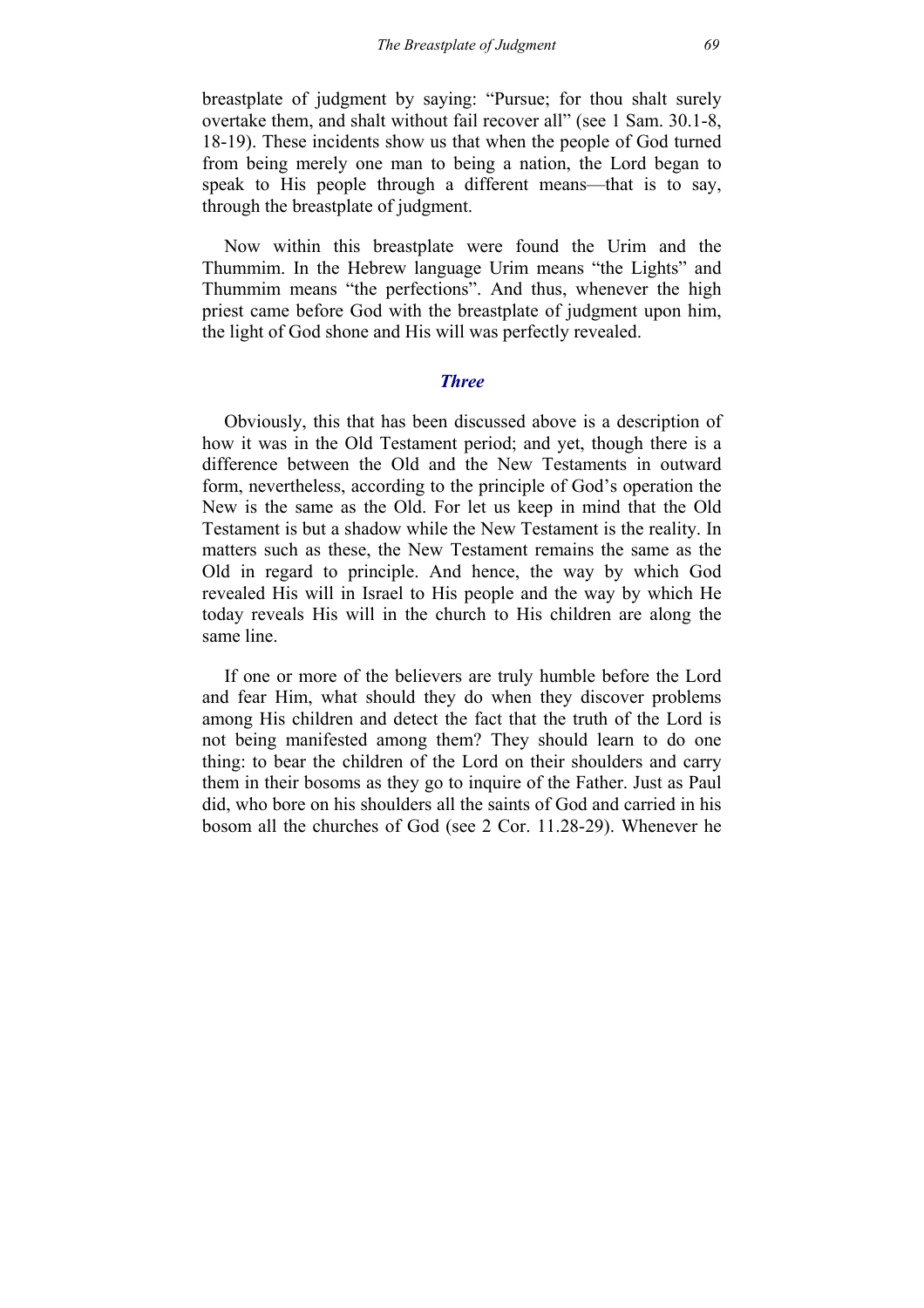went before the Lord with such a breastplate of judgment, how the light of God shone! He clearly saw the one who sinned in the church at Corinth; he knew what words or spiritual mystery should be written to the church at Ephesus.

We need to understand how Paul could write so clearly to the churches on the ways of God. Did light suddenly come to him while he shut himself in a room like a hermit and prayed, without any knowledge of the conditions of God's children nor any care for their problems? No, he bore the churches of God on his shoulders and he carried all the Lord's children on his breast. With a godly attitude he approached the throne of grace, and God the Father of all lights (James 2.17) enlightened him on the specific needs of these churches which he bore on his shoulders and carried in his bosom. And as a result he could write a letter to the church at Corinth which suited the need of that particular church, and he could write another letter to the church at Ephesus which again met the need of that church.

The principle that lay behind Paul's ability to write clear-sighted letters to the churches of the New Testament period was the same as that which operated with respect to the high priest of the Old Testament era in seeking for God's light through the breastplate of judgment. What fell on Paul's shoulders and was carried in his breast were the affairs of all the churches of God. Never was he unconcerned with the affairs of these churches. None of his letters was written out of some words which suddenly came to him when he prayed casually for the churches. Paul did not write in such a careless way, neither could the saints who were with him do the same. We must understand and practice this principle of carrying the saints of the Lord to God's presence. We do not know for how many days or weeks Paul might have carried the children of God on his heart as he would look to the Father. But then, one day he saw something in God's light; and with that light he would sit down and write a letter. On still another day he saw something else in the light of God; and with that light he would write yet another letter.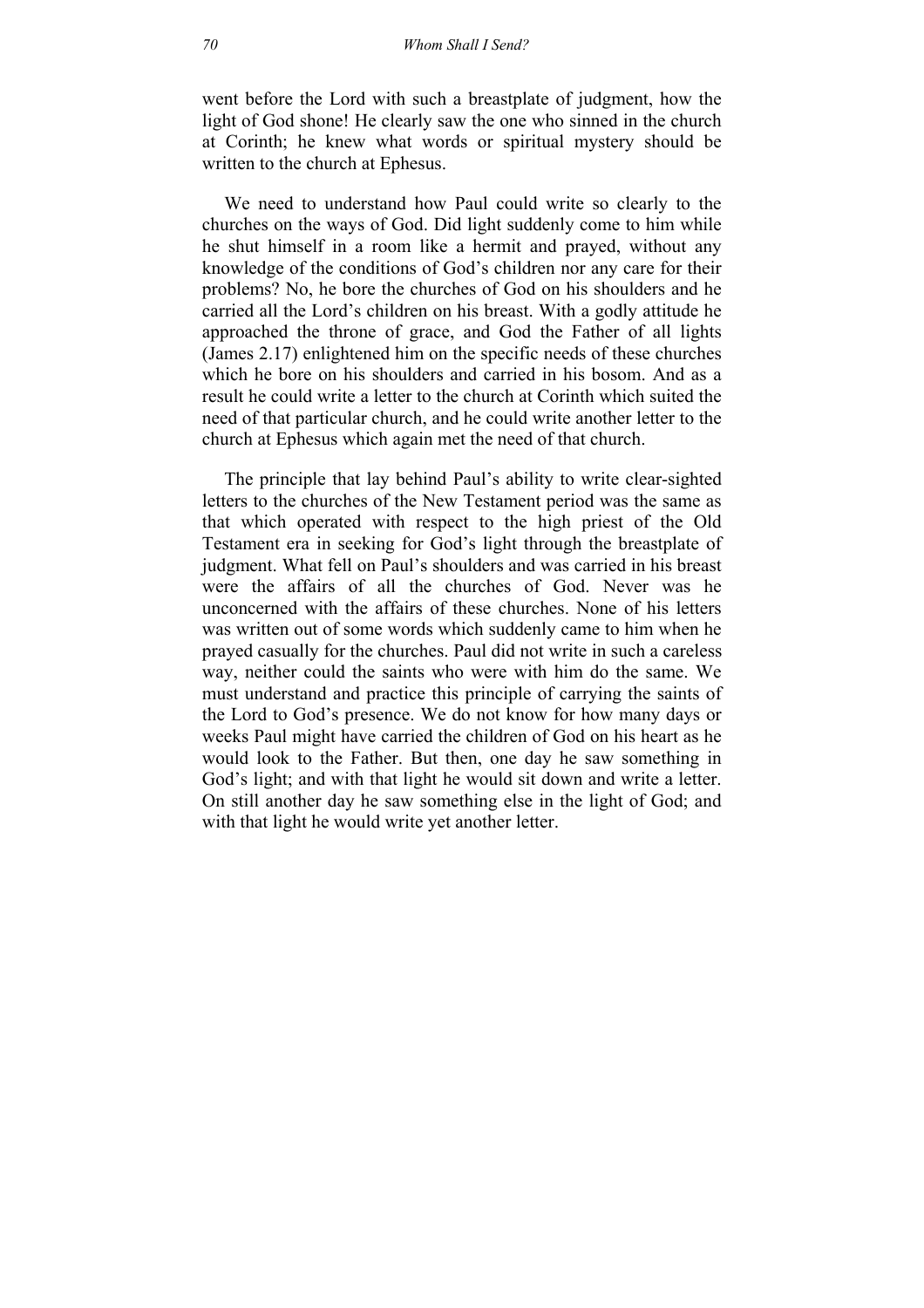If we today want to know the will of God for His people and His way in the church, we must have some men and women who will bear on their shoulders and carry in their hearts all the children of God, some men and women who will bring the Lord's children to the Father of lights and read their conditions in His light, and who will then write out the words which they receive from the Father. That is the way by which God will reveal and appear to His children in the church.

## *Four*

Church affairs are to be decided by the principle of the breastplate of judgment. Those among the Lord's people who are matured and godly ought to bear on their shoulders and carry on their breasts all the saints of God. They should come to the Father and read the conditions of His people in His light. and only then should they come to a decision. The affairs of a local assembly are not ordered by one or two persons. That is not God's way. Yet some may perhaps observe that during the apostolic period did not the church listen to the words of the apostles? To which it must be replied that, yes, this was true; but unlike a pope, who issues orders, the early apostles brought God's people to the Father and sought for revelation from Him.

If the affairs of a local assembly are not to be ordered by one or two persons, are they then to be decided by a show of hands? No, they are not; for that, too, is not God's way. How then should they be decided? The elders of the church should bring the situation of God's children to God himself and inquire of Him. The elders are the matured ones among the saints, yet such maturity is not measured by their age but by their spiritual experience and condition. The elders are pious towards God, and they also are acquainted with the conditions of the brothers and sisters. Whenever something happens in a local assembly and the thing is in doubt, the decision is not made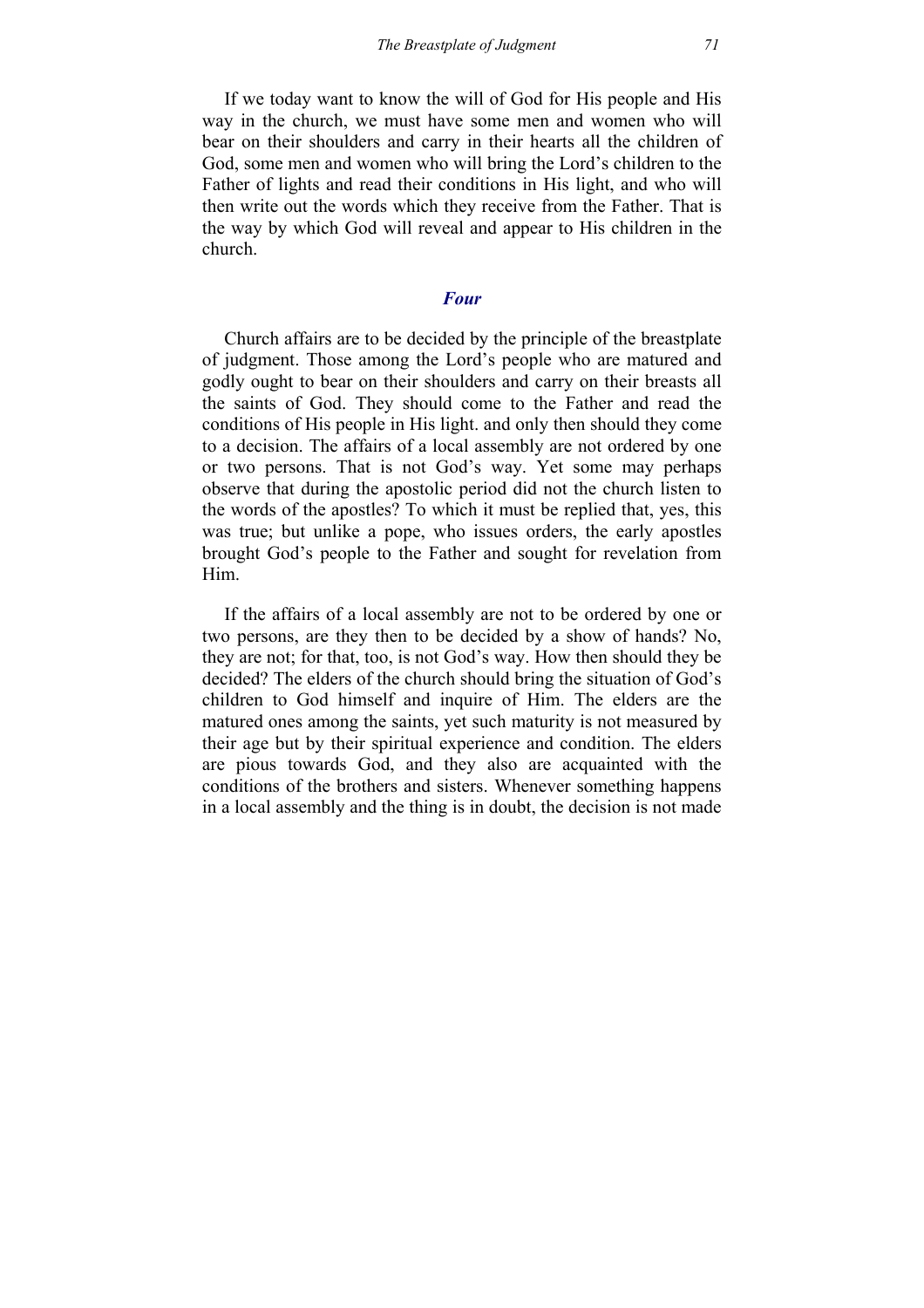by one man's arbitrary opinion, nor by the showing of hands, but by the unanimous guidance which the elders seek and receive in the light of the Lord's countenance as they bear and carry the situation of the brothers and sisters to God. Such decision may not be a hundred percent correct, yet it can be said that it is quite difficult under these conditions for such decision to be wrong.

Let all brothers and sisters reflect on the fact that when the people of God become a body, the Lord's way of revelation to them undergoes a change. At that time He will reveal His mind through all His people. God's will is to incorporate himself in His people, and thus His speaking is but the echo of himself having spoken among His own; for before the elders rise to speak, God has already put His thought into the hearts of the brothers and sisters. As the elders carry the brothers and sisters to God, they read in their spirits the condition of these brothers and sisters. As they read and read, they see the God who is in the body and hear the words being transmitted through the body. Such words reveal God's need among His children as well as the current need of the children themselves. By this alone can God be touched and the children themselves be touched. In other words, by this means alone can the God who is in the body be touched.

Hence God reveals himself through all His children. The affairs of the church cannot be decided by a few people, nor can they be decided by a show of hands among all the people. They are to be decided by the revelations which the elders receive as they come before the Lord with godly fear and carry all the people with them. This is the way the Lord will lead His children in the church.

Elders of the church ought to learn to understand the conditions of all the saints by always carrying them in their hearts. They should learn to know the mind of God. Whenever there is any problem they should carry all the brothers and sisters to God's light and there read out the mind of God in resolving the problem. All the epistles of the New Testament are written on the basis of this principle. The writers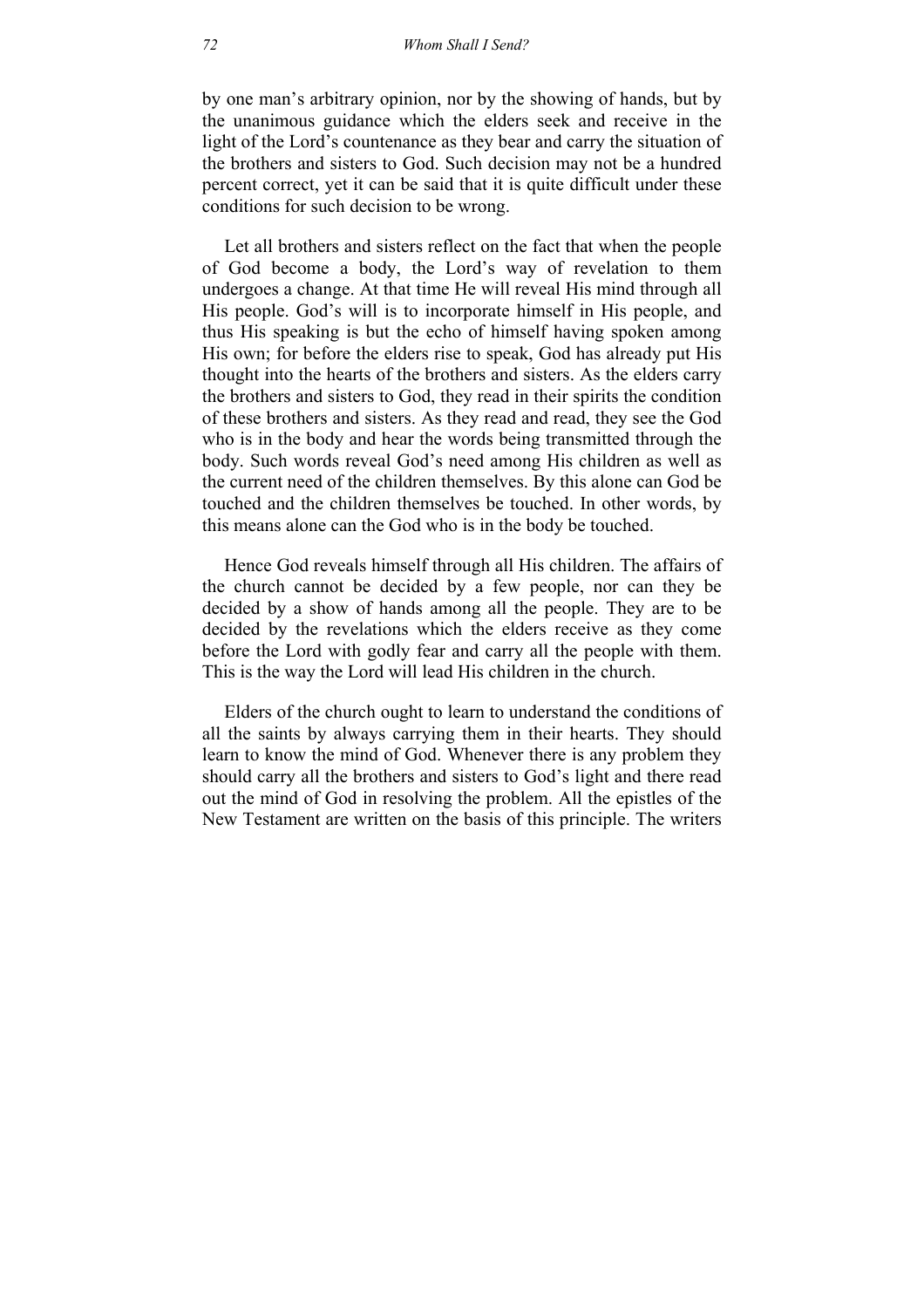of these letters know the mind of God as well as the situations in the various local assemblies. They carry on their hearts the affairs of these churches. They write down what they have been enlightened about as they have been before God, and because of this there is not one superfluous word. What is written are the words of the revelation of God.

Whenever we do not decide matters according to this principle we are more than likely to be wrong nine out of ten times. The lights and the truths which the servants of God see are frequently perceived through the brothers and sisters. They receive God's revelation as they fellowship with those among the brethren who come to them. Oftentimes when there are brothers and sisters with you, you have the word of the Lord; when there are no brothers and sisters with you, you are likely not to have the word of the Lord. All matters in the church of God must be decided according to this principle. So shall the church be kept from error.

## *Five*

Now brethren may think that such discussion as has here been presented is futile. But let it be understood that this is not merely a matter of procedure, because a tremendous spiritual lesson is involved—even the brokenness of the cross. For if we are really to live according to the principle just elucidated, there is no doubt that we will need the breaking of the cross. Not only the elders need to be broken by the cross, all other brethren in the church need to be broken too.

In a local assembly God has no way to speak to that church except all in the assembly learn to receive the dealing of the cross daily. Whether elders or apostles, old or young, teachers or those taught everyone has to allow the cross to break him or her. Then will God speak to all more distinctly. The elders especially must accept the dealing of the cross, because every action and every word of the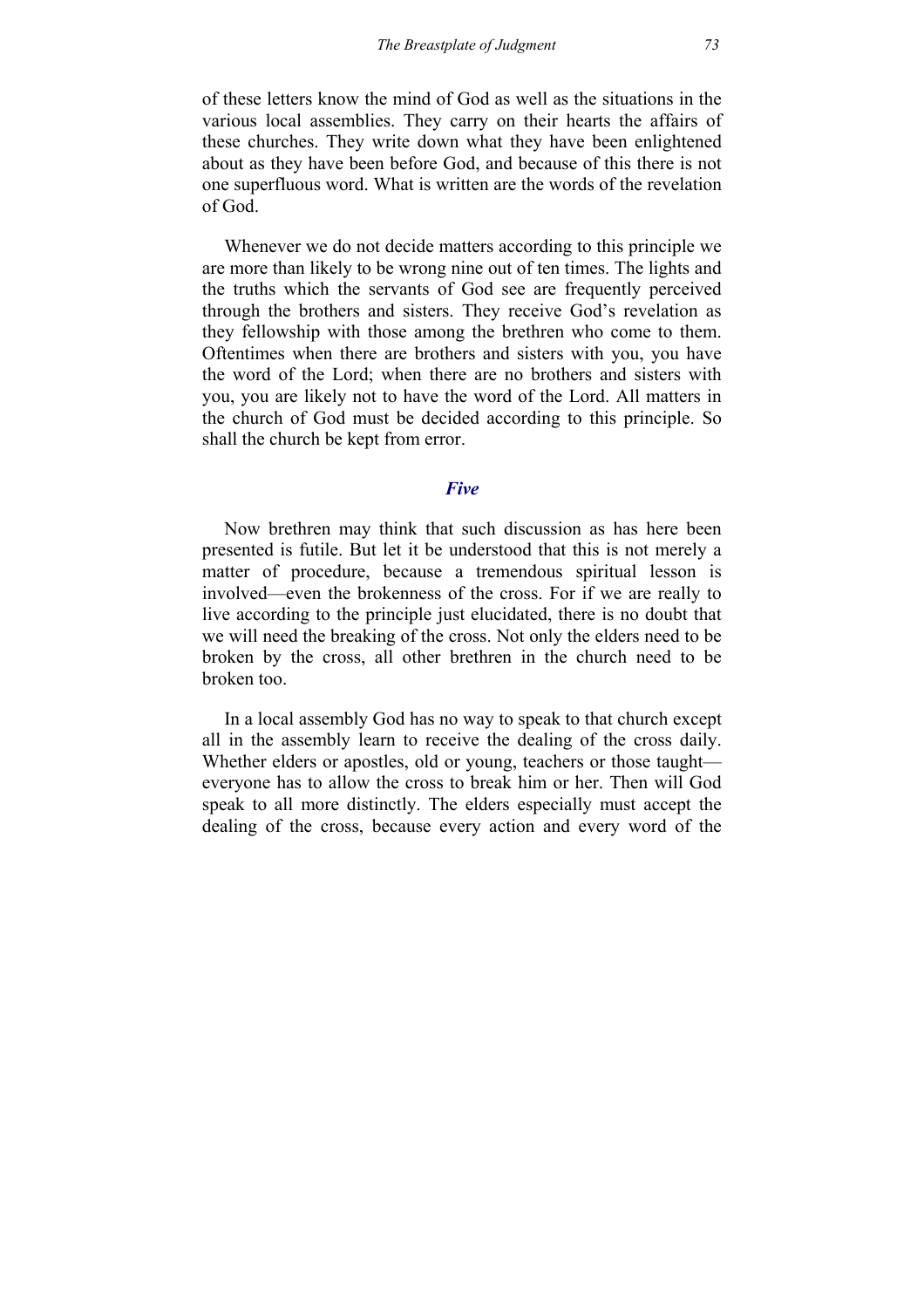elders exert tremendous influence on the brothers and sisters. Before the elders make any decision they must not only scan the conditions of all the brothers and sisters but also carry their affairs to the Father of all lights for prayers and considerations.

This principle is an awesome one, because it shatters one's personal idea. Not just the elders but even the youngest of the brothers and sisters must observe this principle. For however small a person may be, God is in him; and therefore he can affect God's will among His children either by his manifesting it or by his concealing it. For this reason, each of the brothers and sisters needs to learn to be controlled by God in word and deed—that is to say, to receive brokenness through the cross. If all the brethren in a local assembly learn this principle, how greatly will God be able to speak to them.

Let us realize that in the church no one can despise anybody else. You cannot even disdain the opinion of a brother who usually bothers you a great deal. If you trample his thought under your feet, you may regret it someday. Take note that this word comes out of the bitter experiences of those of us who have learned. Do not despise anyone, nor hold anybody in contempt. You must carry even their *murmurs and oppositions* to God and carefully read their *complaints*. You must still bear *them* on your shoulders and inquire of the Lord regarding even such as they. In this respect, consider David, who brought to God even the words of personal reproach spoken by others against himself and read and inquired about *them* before the Lord (see, e.g., 2 Sam. 16.5-14).

Hence you cannot act arbitrarily, you cannot and must not think that only those who *approve* of you may help you to understand God's will. Frequently, those who *oppose* you cause you to know His will. If you continually look for those things which will guarantee the rightness of your step, no matter from what quarter, that is the principle which will keep you from falling. If you do not want to be provoked into making decisions against God's will and to hurt the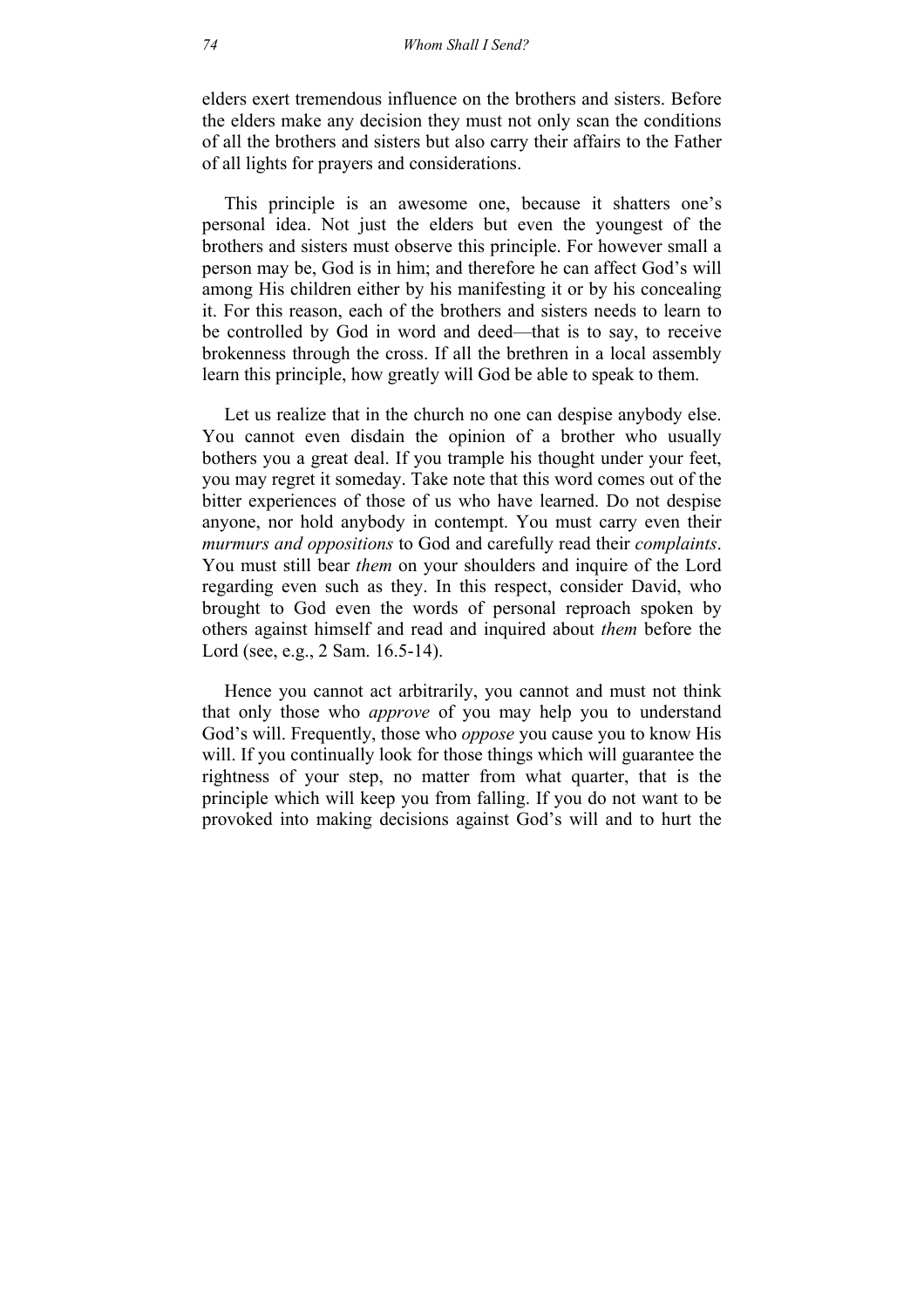hearts of brothers and sisters, you must live strictly by this principle. This principle alone will drive away your prejudice and your personal opinion. It will also enable you to read intelligently before God His will among all the brothers and sisters. The word which you read is the very word which God speaks to His children. By this principle the Lord is able to articulate His will through His children and make it known to you. And by the operation of this principle the heart of heaven as well as the heart of earth may be satisfied.

As an illustration of what we have been saying, let us suppose that a matter in the church is decided by a few elders without consulting the rest of the body. Yet suppose, too, that there is a brother in the church who feels differently about the decision. And due to the fear of God in him he is not one ever to say anything lightly. What will be the outcome? The functioning of the body of Christ must undoubtedly be arrested. How should this matter have been handled in the first place? Let us realize, first of all, that even before anything is ever done, God has already been at work among His children in that church. So that the elders ought to have brought the situation of the brethren before God and to have read it carefully before Him. And therefore what was read would have been sweet and correct to all.

Church elders should always seek to know the will of God according to this principle. Otherwise, the decision on a matter will fail to coincide with the movement of God in the rest of His children in the body. The decision may be made, but the Spirit of God in His other children does not seal it with approval, and neither are the hearts of His children being touched. With the result that the functioning of the body of Christ is checked. But if a decision is made after the condition of the Lord's children is thoroughly read in the light of God, such decision will cause the spirits of the children of God to leap with joy. They will sense the anointing, and they will be stirred inwardly.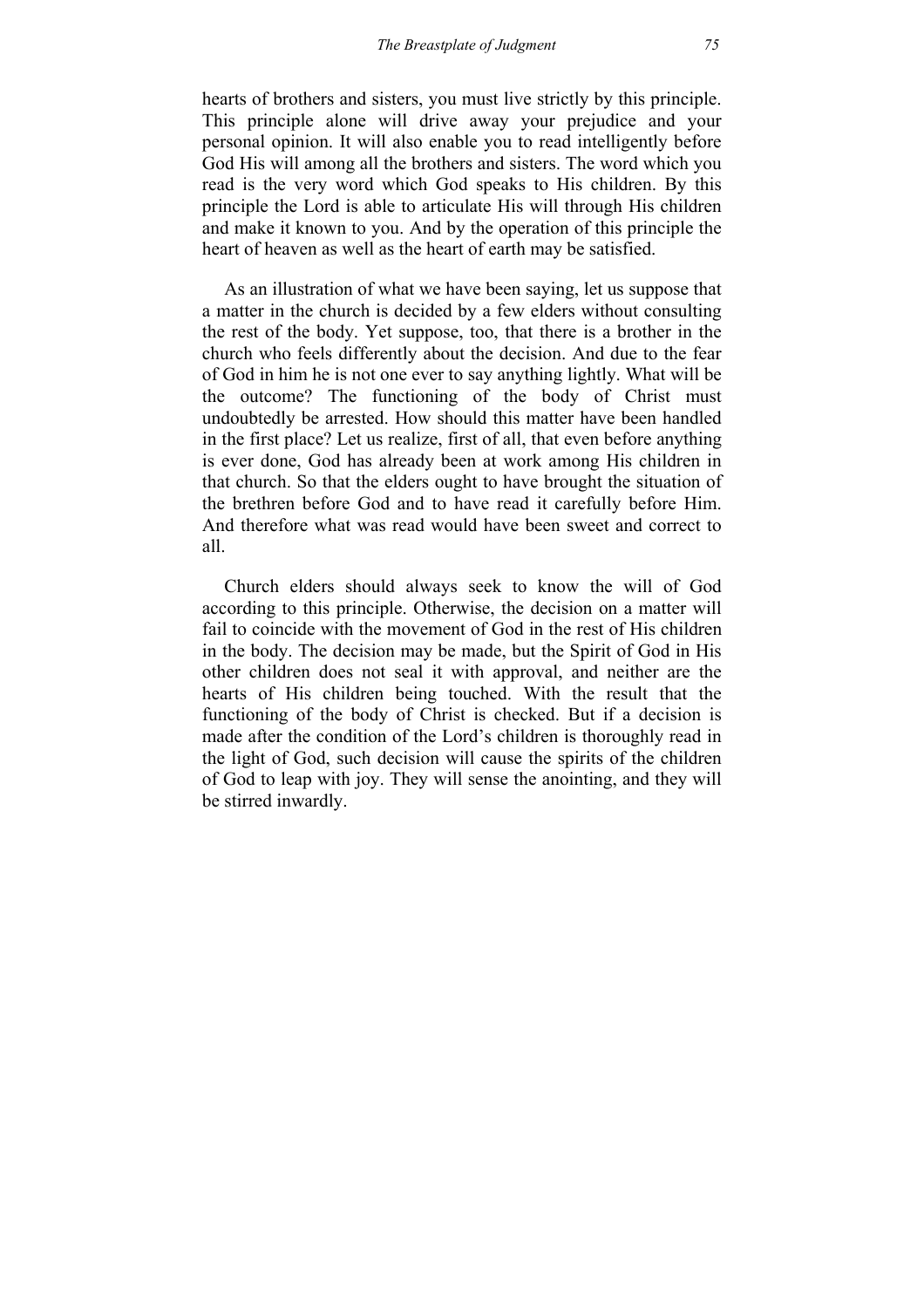How we all must ask God to give us deliverance—that we may not only have the body of Christ as an organism but also see it functioning. Every brother and sister needs to see this principle and to participate in it.

## *Six*

There is one final element in this matter that needs to be mentioned here, which is the question of authority. What is authority? On first appearance, it would seem as if authority is something based on position: whoever occupies a position of leadership has the authority that goes with it. But according to the Scriptures, what is real is quite different from what seems to be. For authority in the Scriptures is not something based on position. Where then does it have its basis? Its basis is in life. The people of Israel recognized the authority of Aaron, for example, because they saw that *Aaron's* rod budded. Authority without resurrection life is useless. Authority in the church is based upon life, not upon position. It is not because people have elected you that therefore you have authority. No one in the church can boast of having authority on the ground of occupying a certain position. David submitted to the authority of Saul for he feared God, but Saul was rejected by God because he rebelled against Him. Saul had the *position* of a king, but he lacked the *life* of a king. Consequently, since the authority of Saul was positional and not of life, God did not sanction or endorse his authority.

Let us note that to the degree that the resurrection life of God is in you to that degree will be your authority. And to the extent that you lose God's resurrection life in you to that extent will you lose your authority. Let us also note that the Bible stresses the fact that for brothers to be true elders they must not lord it over the flock of God but rather be examples to the flock (see 1 Peter 5.3). Now example is the result of the resurrection life of God being lived out. True